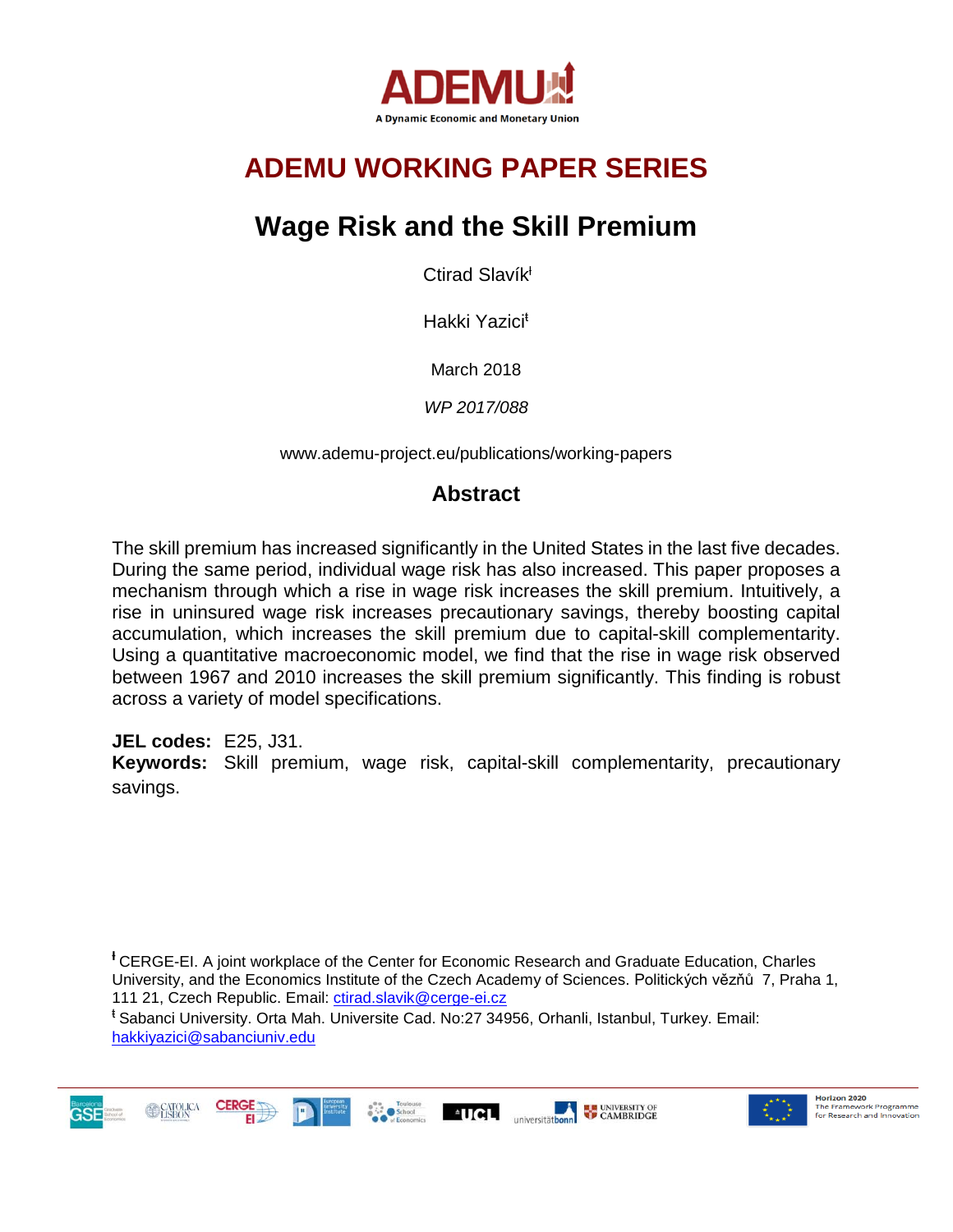

## **Acknowledgments**

We would like to thank Arpad Abraham, Paul Klein, Per Krusell, Alex Ludwig, Roberto Pancrazi, Kjetil Storesletten, seminar audiences at the Federal Reserve Bank of Cleveland, the Federal Reserve Bank of St. Louis, the Istanbul School of Central Banking, arnegie Mellon University, the University of California Santa Barbara, Goethe University Frankfurt, CERGE-EI, the European University Institute, the Universidad Carlos III de Madrid, the University of York, Cardiff University, the University of Warwick, the University of Cologne, the University of Manchester, the University of Edinburgh, Max Planck Institute for Research on Collective Goods in Bonn, as well as participants at the 2nd African Search and Matching Workshop, the 2015 Nordic Macroeconomic Symposium, the 2015 World Congress of the Econometric Society, the 2016 ASSA Annual Meeting, the 2016 Mini-Conference on Heterogeneous Agents Macroeconomics in Zurich, the 2017 Swiss Macro Workshop, the 2017 North American Summer Meeting of the Econometric Society, the 2017 Exel Conference in Umag, the XII REDg Conference in Barcelona and the 2017 EEA Annual Meeting for valuable comments and discussions. We are especially thankful to Jay H. Hong, Byoung Hoon Seok, and Hye Mi You for sharing the details of their wage risk estimation. A version of this paper previously circulated under the title \Determinants of Wage and Earnings Inequality in the United States." Slavik acknowledges support from the Czech Science Foundation (grant project 17-27676S). The research is related to the research agenda of the ADEMU project, 'A Dynamic Economic and Monetary Union', funded by the European Union's Horizon 2020 Programme under grant agreement No 649396 (ADEMU).

**AUCL** 

universitätbonn

**LA UNIVERSITY OF** 



\_\_\_\_\_\_\_\_\_\_\_\_\_\_\_\_\_\_\_\_\_\_\_\_\_





The ADEMU Working Paper Series is being supported by the European Commission Horizon 2020 European Union funding for Research & Innovation, grant agreement No 649396.

This is an Open Access article distributed under the terms of the Creative Commons Attribution License Creative Commons Attribution 4.0 International, which permits unrestricted use, distribution and reproduction in any medium provided that the original work is properly attributed.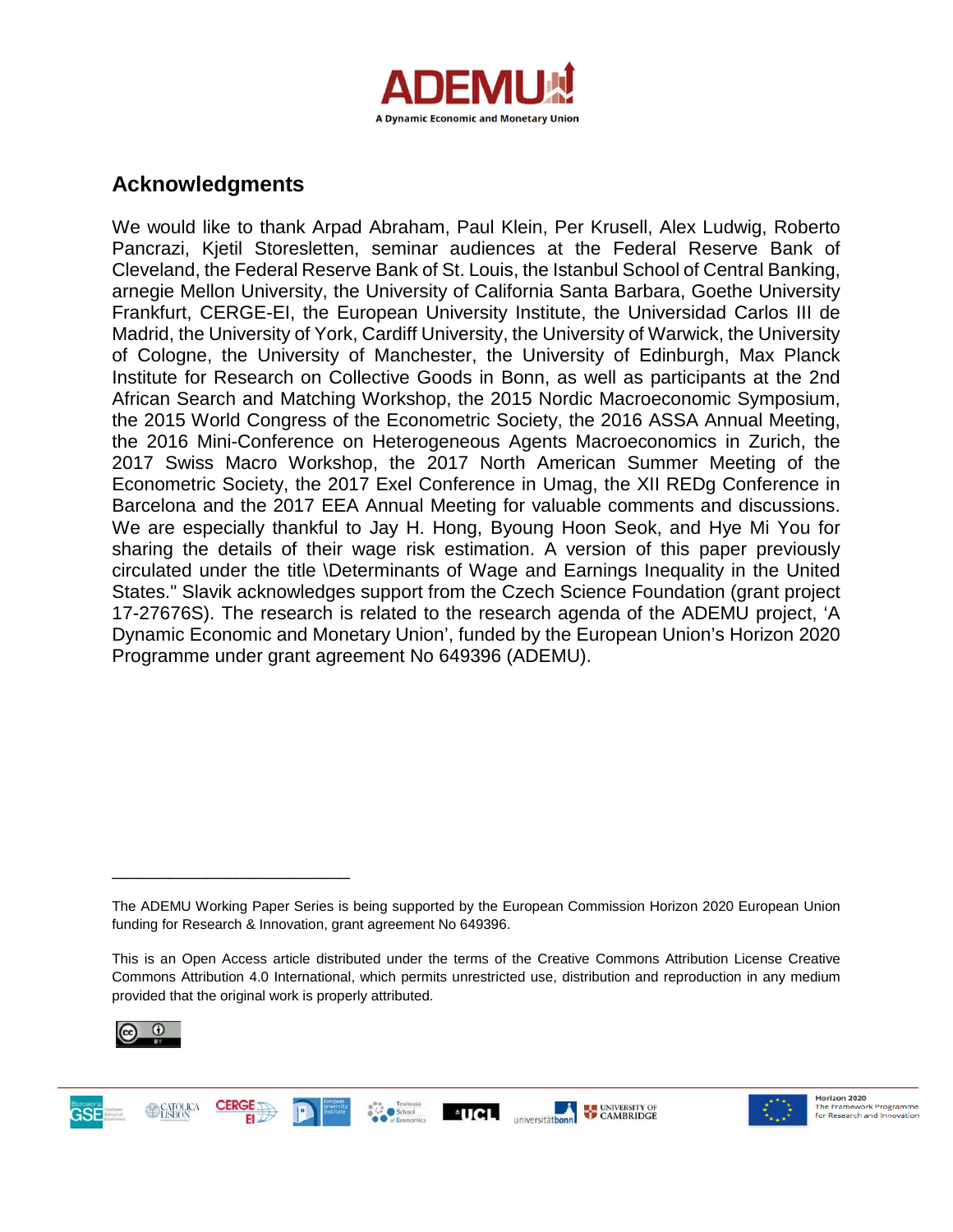## 1 Introduction

The substantial increase in the wages of college graduates relative to those without college education, the skill premium, is one of the most notable inequality trends observed in the United States in recent decades. Another important finding that has been documented by Gottschalk and Moffitt (1994), Heathcote, Storesletten, and Violante (2010), Gottschalk and Moffitt (2012) and Hong, Seok, and You (2017), among others, is that U.S. workers face a considerably higher level of individual wage risk now than in the past. This paper uncovers a link between the rise in individual wage risk and the rise in the skill premium. In particular, we propose a mechanism through which a rise in individual wage risk leads to an increase in the skill premium and shows that this mechanism can be quantitatively significant.

The proposed mechanism is straightforward and rests on two notions with longstanding traditions in economics. The first is the precautionary savings motive, which is the idea that an increase in (uninsured) income risk induces people to save more.<sup>1</sup> The second is capital-skill complementarity: the idea that capital is relatively more complementary with skilled labor than it is with unskilled labor.<sup>2</sup> Intuitively, in a world in which insurance markets are imperfect, a rise in individual income risk increases aggregate savings through the precautionary savings motive, which boosts capital accumulation. The rise in the capital stock then increases the skill premium due to capital-skill complementarity.

We lay this mechanism out using a model that embeds capital-skill complementarity into an incomplete markets model a là Aiyagari (1994), which has been a workhorse model for studying the effects of precautionary savings on the macroeconomy. The precautionary savings motive is present in this model because individuals face uninsured idiosyncratic wage risk. Capital-skill complementarity is built in by assuming a production function

<sup>&</sup>lt;sup>1</sup>Kimball (1990), Deaton (1991) and Carroll (1994) provide seminal early contributions to the study of precautionary savings.

<sup>&</sup>lt;sup>2</sup>Griliches (1969) was the first to formalize and test the capital-skill complementarity hypothesis. Since then, it has received much attention from economists. Among others, see Fallon and Layard (1975), Krusell, Ohanian, Ríos-Rull, and Violante (2000), Flug and Hercowitz (2000), and Duffy, Papageorgiou, and Perez-Sebastian (2004).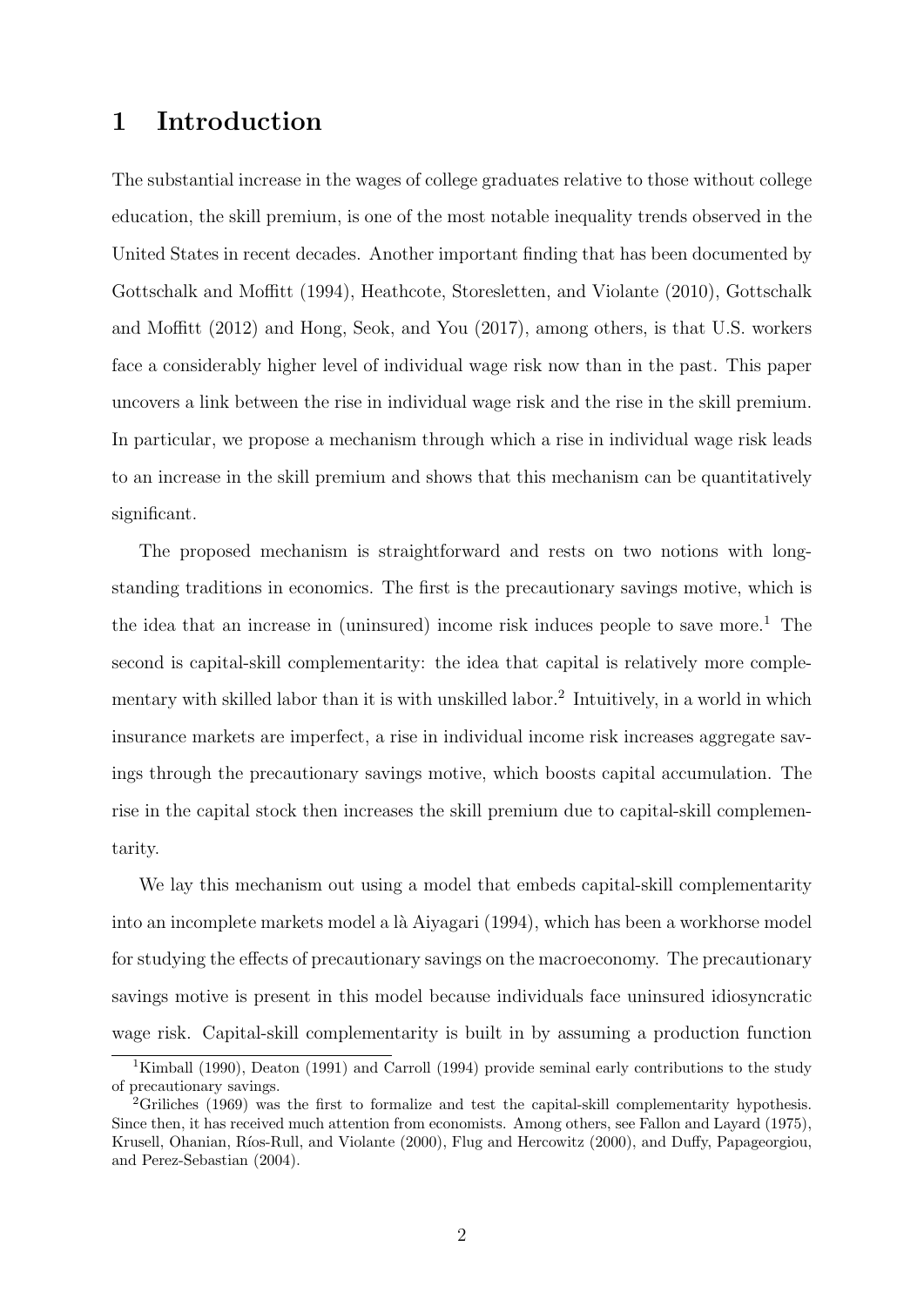that features a higher degree of complementarity between equipment capital and skilled labor than between equipment capital and unskilled labor, as documented empirically for the U.S. economy by Krusell, Ohanian, Ríos-Rull, and Violante (2000). We use this model to evaluate the quantitative significance of our mechanism for the U.S. economy by calculating the extent to which the rise in individual wage risk contributed to the rise in the skill premium between 1967 and 2010.

We solve for the stationary competitive equilibrium of this model and calibrate the model parameters to match the 1967 U.S. economy along certain dimensions including the level of the skill premium. Then, we introduce the changes in the structure of individual wage risk observed between 1967 and 2010, as estimated by Hong, Seok, and You (2017), as well as the changes in two key factors that have found significant support in the literature in terms of determining the changes in the skill premium. These factors are technological advancements that favor skilled workers (skill-biased technical change) and the rise in the relative supply of skilled workers.<sup>3</sup> Following Krusell, Ohanian, Ríos-Rull, and Violante (2000), skill-biased technical change is modelled as a decline in the price of equipment. Having introduced changes in the structure of wage risk, technology, and relative supply of skilled workers, we solve for the new steady state, which corresponds to 2010. The model generates a 41 percentage point increase in the skill premium, from 1.51 in 1967 to 1.92 in 2010. In the data, the U.S. skill premium increases by 39 percentage points to 1.90 in 2010.<sup>4</sup> We conclude that the model provides a reliable laboratory to investigate the sources of changes in the U.S. skill premium.

Next, we investigate the quantitative significance of our mechanism by calculating how much the rise in wage risk contributed to the rise in the skill premium during the period of interest. To do so, we compute a counterfactual steady state in which the structure of wage risk is as it was in 2010, but all other factors are at their 1967 levels. We find that the rise in wage risk alone increases the skill premium to 1.70, an increase of 18 percentage

<sup>&</sup>lt;sup>3</sup>The notion that relative wages of college vs. non-college graduates are determined as a result of a 'race' between technology and education is originally due to Tinbergen (1974). See also Acemoglu and Autor (2011) for a survey of the literature.

<sup>4</sup>Heathcote, Perri, and Violante (2010) calculate the skill premium for the 1967-2005 period. We follow their methodology and extend the skill premium series to 2010.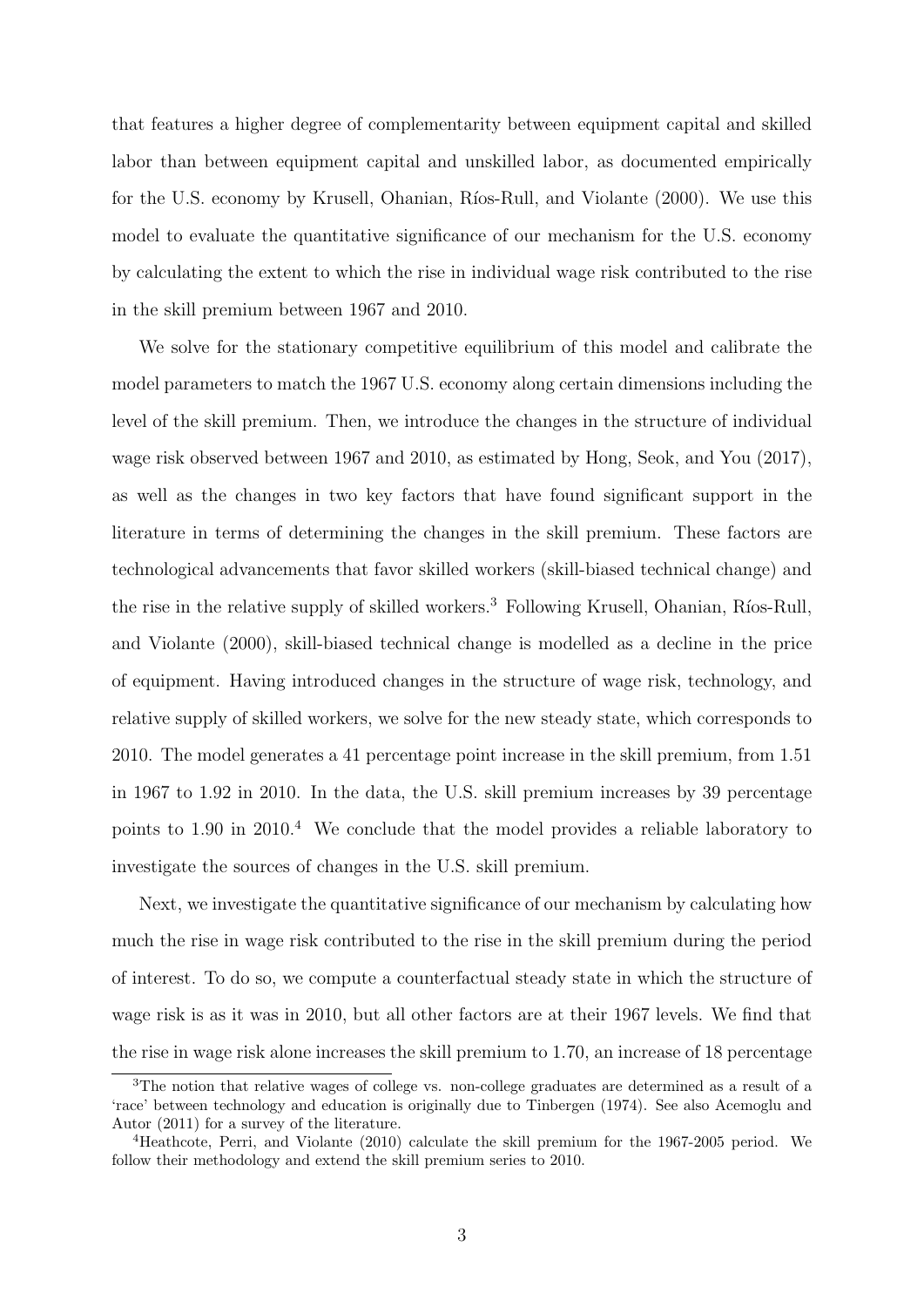points relative to the 1967 steady state. In an alternative exercise, we feed in the changes in technology and the supply of skilled agents that occurred between 1967 and 2010, but keep the structure of wage risk as in the 1967 economy. In this counterfactual exercise, the U.S. skill premium equals 1.80, which is 12 percentage points shy of the model implied skill premium for 2010.<sup>5</sup> A comparison of these numbers to the observed 39 (or the model implied 41) percentage point change in the skill premium suggests that the rise in wage risk has a quantitatively significant effect on the skill premium. This conclusion is further supported by sensitivity analyses with respect to individuals' degree of risk aversion and the tightness of borrowing constraints.

In the baseline model, the United States is modelled as a closed economy and the supply of skilled agents is exogenous. Section 7 provides an extension in which the United States is treated as a large open economy. We find that modelling the United States as a large open economy does not affect the model's success in generating the overall rise in the U.S. skill premium. More importantly, the rise in the U.S. wage risk still contributes significantly to the rise in the U.S. skill premium. Section 8 analyzes a separate extension which shows that the effect of the rise in wage risk on the skill premium remains significant when education decisions (and hence the supply of skilled workers) are endogenous.

In our model, the rise in wage risk between 1967 and 2010 increases aggregate savings through the precautionary savings channel. At a first glance, this may seem to be in contrast with the fact that the U.S. national savings rate declined over the same period. This conclusion is not necessarily correct, however. Arguably, the main reason for the decline in the U.S. savings rate during this period is the rise in capital inflows from abroad and the resulting decline in interest rates. If we modelled this rise in capital inflows between 1967 and 2010 taking into account transitional dynamics, our model could replicate the decline in the savings rate even in the presence of the rise in precautionary savings. The fact that we do not match the decline in U.S. savings does not mean that the rise in wage risk has been quantitatively unimportant for aggregate savings.

<sup>&</sup>lt;sup>5</sup>The fact that the two counterfactuals attribute different magnitudes to the importance of wage risk (18 vs. 12 percentage points) alludes to the significant non-linearities present in the model.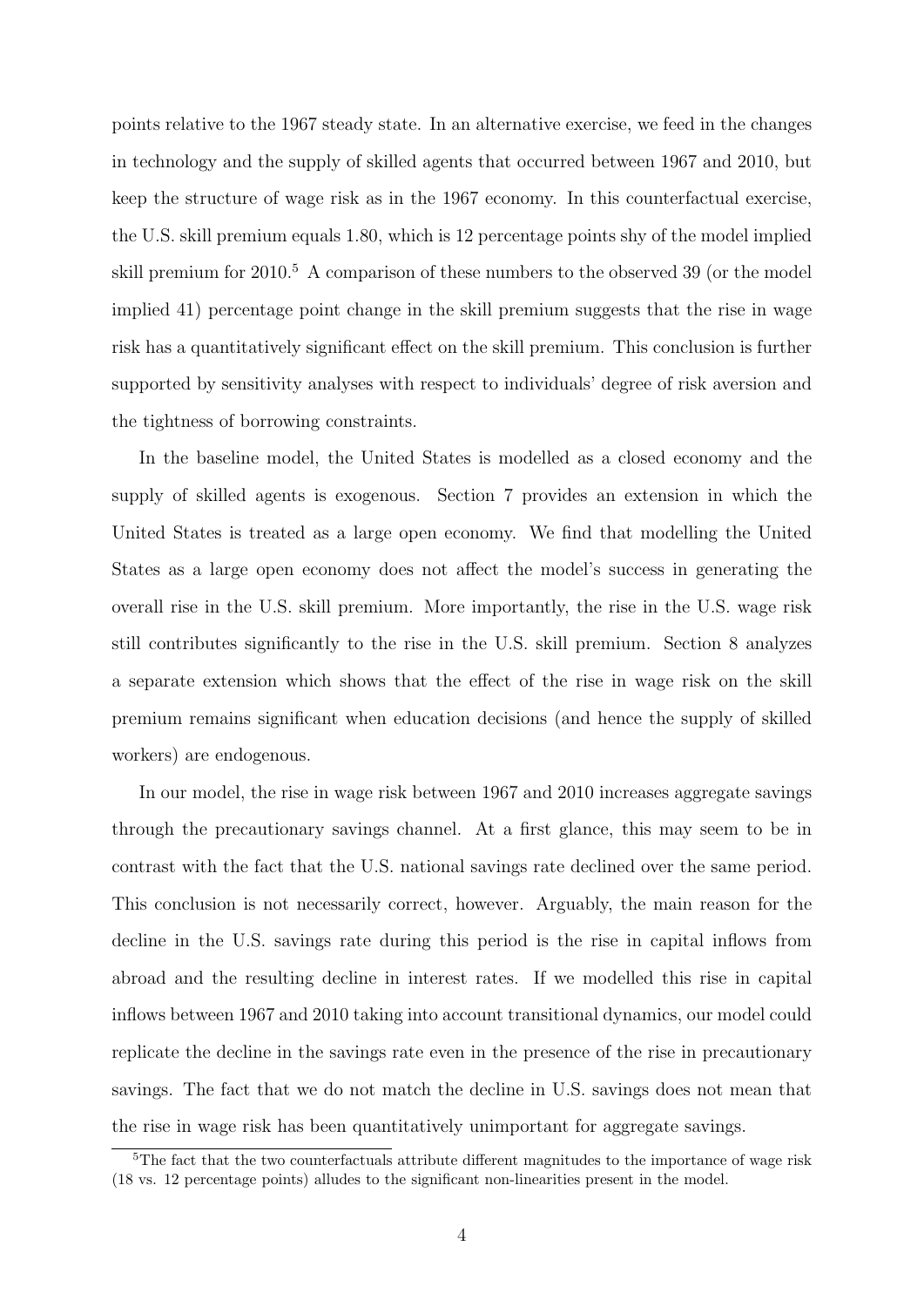We would also like to stress that this paper does not aim to propose a competing theory of what determines changes in the skill premium. To the contrary, our model confirms the findings in the existing literature that skill-biased technical change and changes in the supply of skilled workers have been the most important determinants of changes in the skill premium. Our analysis merely puts forth the idea that changes in wage risk can have a quantitatively significant effect on the skill premium.

Related Literature. This paper relates to a large literature that aims to explain the rise of the skill premium in the United States in recent decades. Goldin and Katz (2008) is a monumental work analyzing the evolution of the U.S. wage structure in general and the skill premium in particular through the lens of Tinbergen's (1974) model of the race between education and technology. Krusell, Ohanian, Ríos-Rull, and Violante (2000) estimate a production function with equipment and structure capital and skilled and unskilled labor, and use this production function along with the observed changes in inputs to explain the evolution of the skill premium between 1965 and 1992. Buera, Kaboski, and Rogerson (2015) analyze the role of structural change on the skill premium between 1977 and 2005. The authors find that structural change has also been skillbiased and has contributed significantly to the rise of the skill premium during this period. Burstein and Vogel (forthcoming) build a Ricardian model of international trade in which there are skill intensity differences across firms and sectors and skill abundance differences across countries. Using this model, the authors show that reductions in trade costs can generate significant increases in the skill premium in almost all 60 countries in their sample.<sup>6</sup> We add to this literature by uncovering a novel factor that has contributed to the observed rise in the skill premium; the increase in wage risk.

Ex-ante idiosyncratic wage risk implies ex-post within-group inequality in our model. In this sense, one possible interpretation of this paper is that it proposes a mechanism that links within-group inequality and between-group inequality (the skill premium). Gu-

 $6$ Other contributions to the study of the determinants of the skill premium include Hornstein and Krusell (1996), Greenwood and Yorukoglu (1997), Galor and Tsiddon (1997), Heckman, Lochner, and Taber (1998), Caselli (1999), Violante (2002), Domeij and Ljungqvist (2006), He and Liu (2008), Guvenen and Kuruscu (2010) and Burstein, Morales, and Vogel (2015), among others. See also Larrain (2015) for a contribution related to the open economy extension analyzed in this paper.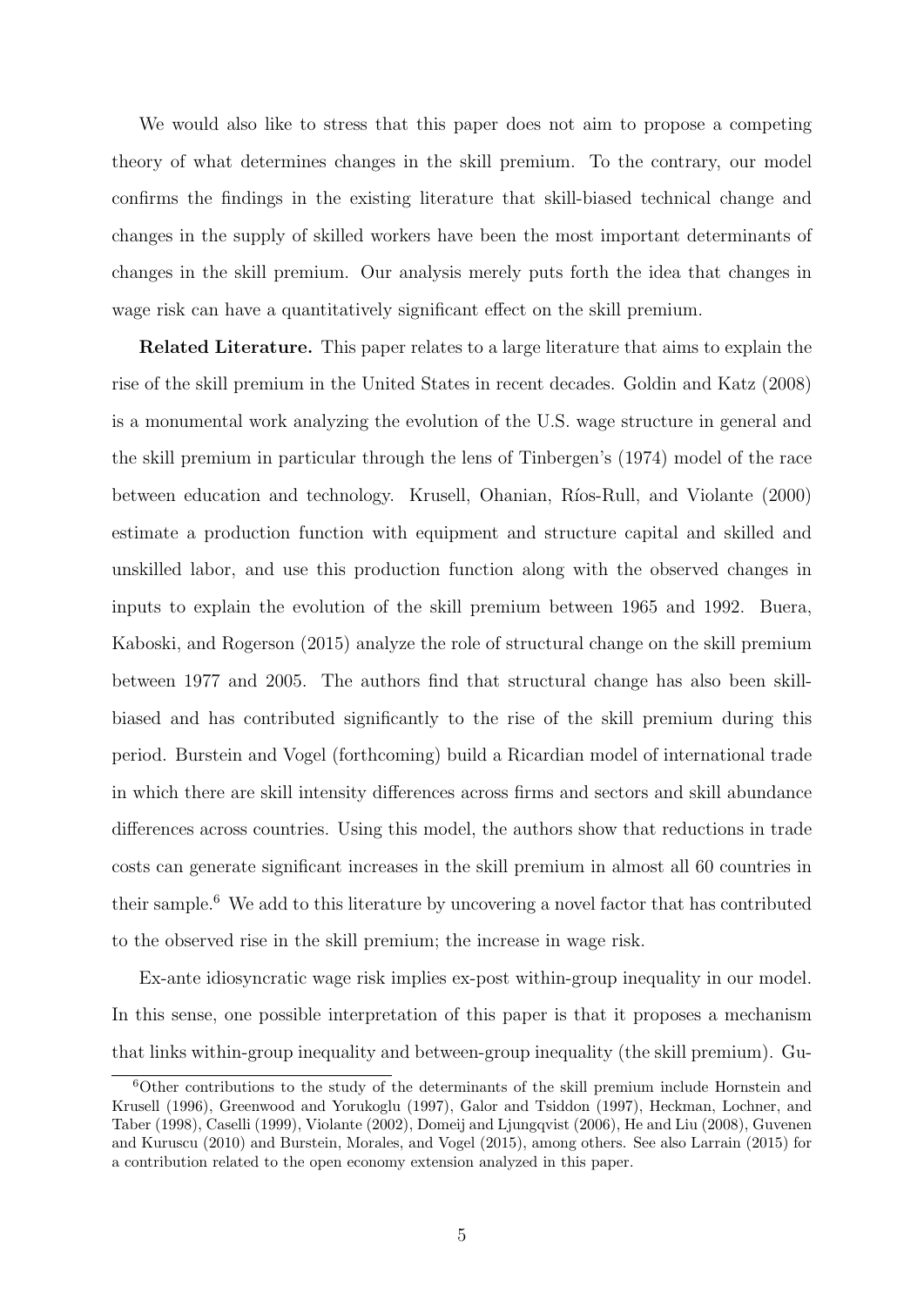venen and Kuruscu (2012) build a model of the labor market where, for all workers, both skilled and unskilled, labor consists of two parts: raw labor and human capital. Using this model, the authors show that (exogenous) skill-biased technical change can explain the evolution of both within-group and between-group inequalities. Acemoglu (1998) proposes a directed technical change model in which an increase in the relative supply of the skilled workers encourages firms to develop technologies that are more complementary to these workers, creating an endogenous skill bias in technological progress. In an extension of this model, the author shows that his framework has the potential to explain the joint evolution of the between- and within-group inequalities.

This paper is also related to a large incomplete markets literature in the Bewley (1986), Imrohoroglu (1989), Huggett (1993) and Aiyagari (1994) tradition. The two papers that are most closely related to ours in this literature are Heathcote, Storesletten, and Violante (2010) and Hong, Seok, and You (2017). Heathcote, Storesletten, and Violante (2010) estimate the changes in wage risk over time and analyze the macroeconomic implications of the rise in wage risk, also taking into account changes in the skill premium and the gender gap. Hong, Seok, and You (2017) estimate changes in wage risk separately for the skilled and unskilled and analyze the implications of the rise in wage risk for the labor supply of skilled and unskilled workers.<sup>7</sup>

The rest of this paper is structured as follows. Section 2 describes the model in detail while Section 3 briefly discusses the mechanism and provides a layout of its quantitative assessment. Section 4 explains how the model is calibrated to the 1967 U.S. economy. Section 5 summarizes the changes in skill premium, wage risk and other factors between 1967 and 2010. Section 6 discusses our main quantitative findings. In Sections 7 and 8, we consider two extensions to the basic framework: An open economy extension with international trade in goods and capital, and an extension to the basic framework in which people's skill supply is endogeneous. Section 9 concludes. The Appendix contains the details of our empirical calculations.

<sup>7</sup>The finding that wage risk has increased in the United States in the last few decades has been challenged by a few recent studies, most notably Sabelhaus and Song (2010), who use large administrative data sets. See also the discussion titled '*Trends in volatility: a brief digression*.' on page 631 of Guvenen, Ozkan, and Song (2014).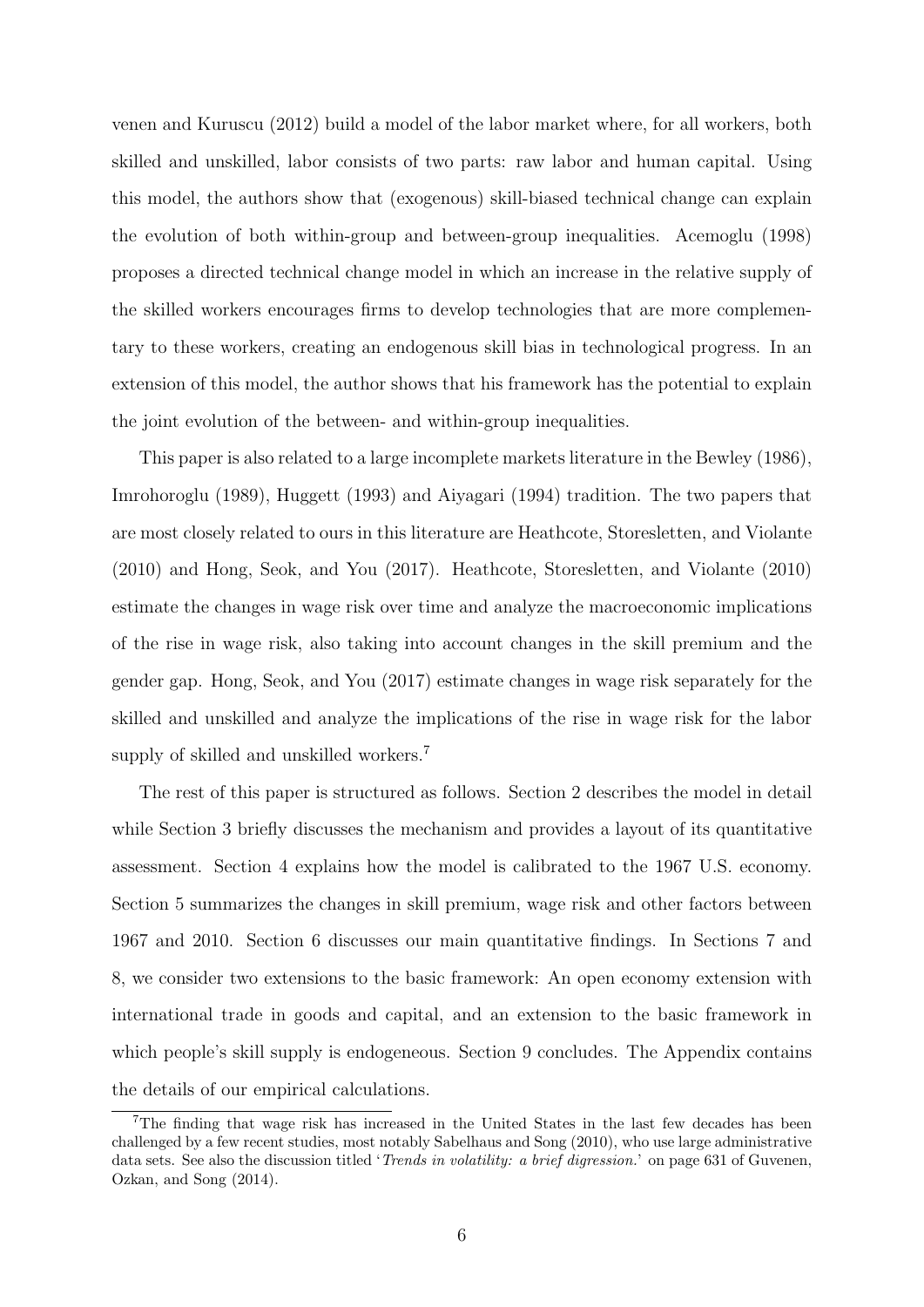## 2 Model

This section develops an infinite horizon closed economy growth model with two types of capital (structure and equipment capital), two types of labor (skilled and unskilled), consumers, a firm, and a government.

**Demographics.** The total population size is assumed to be unity. We adopt a version of the Yaari (1965) perpetual youth model in which agents are born at age zero and survive from age h to age  $h + 1$  with constant probability  $\delta < 1$ . A new generation with mass  $(1 - \delta)$  enters the economy at each date t with zero asset holdings. The assets of deceased people are distributed among the survivors proportional to the survivors' wealth. This assumption is equivalent to assuming that people can buy actuarially fair life insurance policy. Life before labor market entry is not modelled.

Skill Heterogeneity and Wage Risk. Ex-ante, agents differ in their skill levels: they are born either skilled or unskilled,  $i \in \{s, u\}$ , and remain so until the end of their lives. Skilled agents can only work in the skilled labor sector and unskilled agents only in the unskilled labor sector. Agents of skill type  $i$  receive a wage rate  $w_i$  for each unit of effective labor they supply. The total masses of skilled and unskilled agents are denoted by  $\pi_s$  and  $\pi_u$ , respectively. In the quantitative analysis, skill types correspond to educational attainment at the time of labor market entry. Agents with college education or above are classified as skilled agents and the rest of the agents are classified as unskilled agents. Section 5 describes the increase in the relative supply of skilled workers,  $\pi_s$ , observed between 1967 and 2010.

In addition to heterogeneity between skill groups, there is ex-post heterogeneity within each skill group because agents face idiosyncratic labor productivity shocks every period. The productivity shock  $z_i$  denotes how many units of effective labor per unit of time an agent is able to provide. As a result, an agent's wage rate per unit of time is  $w_i \cdot z_i$ , where  $w_i$  is the marginal product of effective labor of skill type i. The stochastic processes that govern this wage risk are allowed to be different for the two skill groups. The logarithm of  $z_i$  is modelled as a sum of two orthogonal components: a persistent autoregressive shock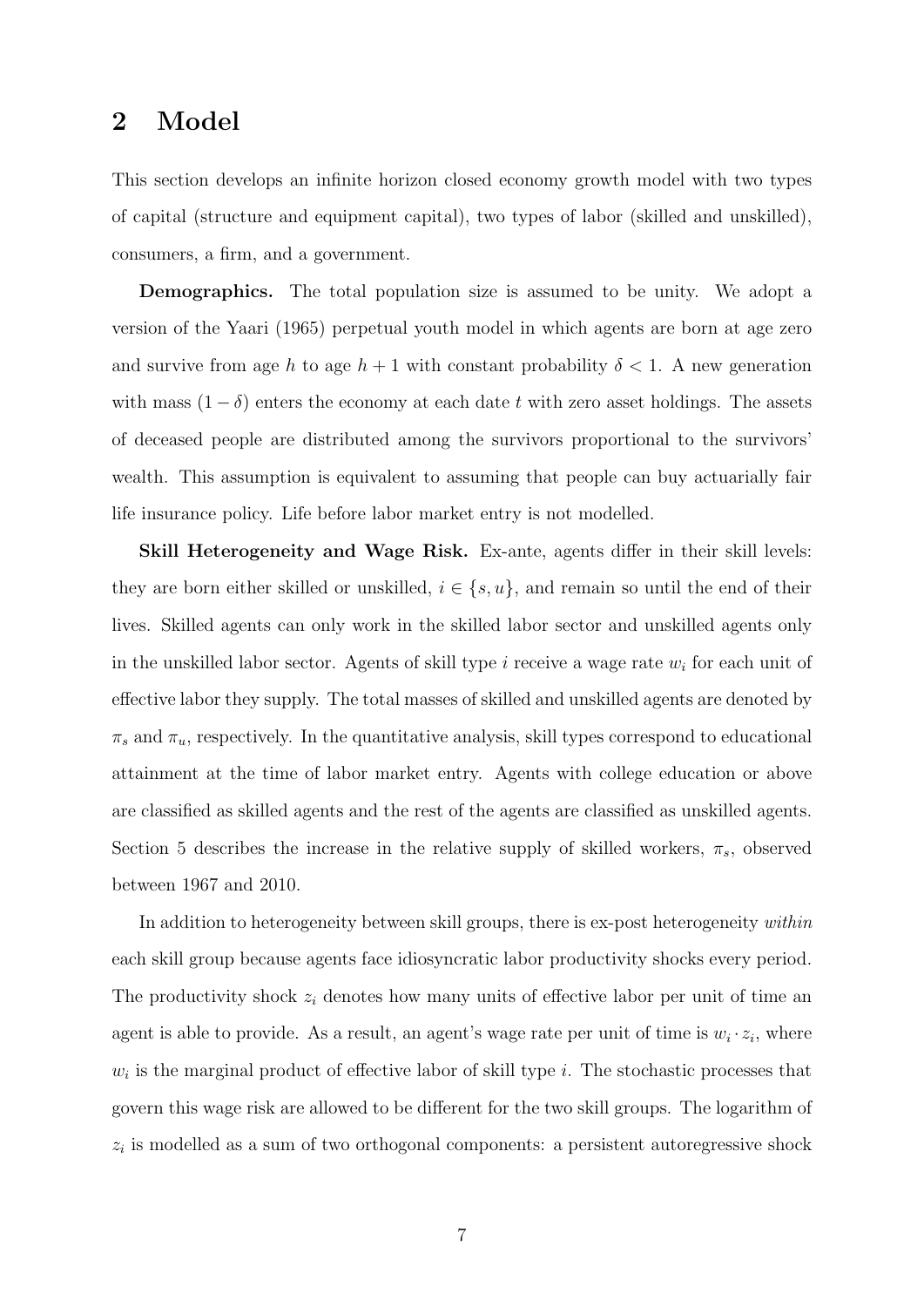and a transitory shock. More precisely,

$$
\log z_{i,t} = \theta_{i,t} + \varepsilon_{i,t},\tag{1}
$$

$$
\theta_{i,t} = \xi_i \theta_{i,t-1} + \kappa_{i,t},\tag{2}
$$

where  $\varepsilon_{i,t}$  and  $\kappa_{i,t}$  are independently and identically distributed across agents and over time according to a normal distribution with mean zero and variances  $\sigma_{i,\varepsilon}$  and  $\sigma_{i,\kappa}$ .  $\xi_i$ controls the degree of persistence of the persistent component. Agents draw the initial value of the persistent component of their labor productivity at age  $h = 0$  from a normal distribution with mean zero and variance  $\sigma_{i,\theta}$ . For notational simplicity, we define the vector of idiosyncratic productivity components by  $z_i = (\theta_i, \varepsilon_i) \in \mathcal{Z}_i$ .

The change in idiosyncratic wage risk is modelled by allowing the variances  $\sigma_{i,\varepsilon}$  and  $\sigma_{i,\kappa}$ to change over time. Section 5 discusses the observed changes in these variances between 1967 and 2010. We normalize the mean levels of the idiosyncratic labor productivity shocks to one, i.e., set  $E[z_i] = 1$  in both 1967 and 2010 for both skill types. This normalization ensures that changes in the stochastic processes for  $z_i$ s over time are purely changes in risk. As a result, the skill premium in the model economy is given by the ratio of the marginal products of (effective) labor  $w_s/w_u$ .

**Preferences.** Preferences over sequences of consumption and labor,  $(c_{i,h}, l_{i,h})_{h=0}^{\infty}$ , are defined using a time-separable utility function

$$
E_i\Big[\sum_{h=0}^{\infty}(\beta\delta)^h u(c_{i,h},l_{i,h})\Big],
$$

where  $\beta \in (0,1)$  is the time discount factor. The function  $u(\cdot)$  is strictly increasing and concave in consumption and strictly decreasing and convex in labor. The unconditional  $\alpha$  expectation,  $E_i$  is taken with respect to the stochastic process governing the idiosyncratic wage risk for an agent of skill type i. There are no aggregate shocks. Modelling elastic labor supply is especially important since this margin gives agents an additional tool to insure themselves against income shocks.

**Technology.** There is a constant returns to scale production function:  $Y = F(K_s, K_e, L_s, L_u)$ ,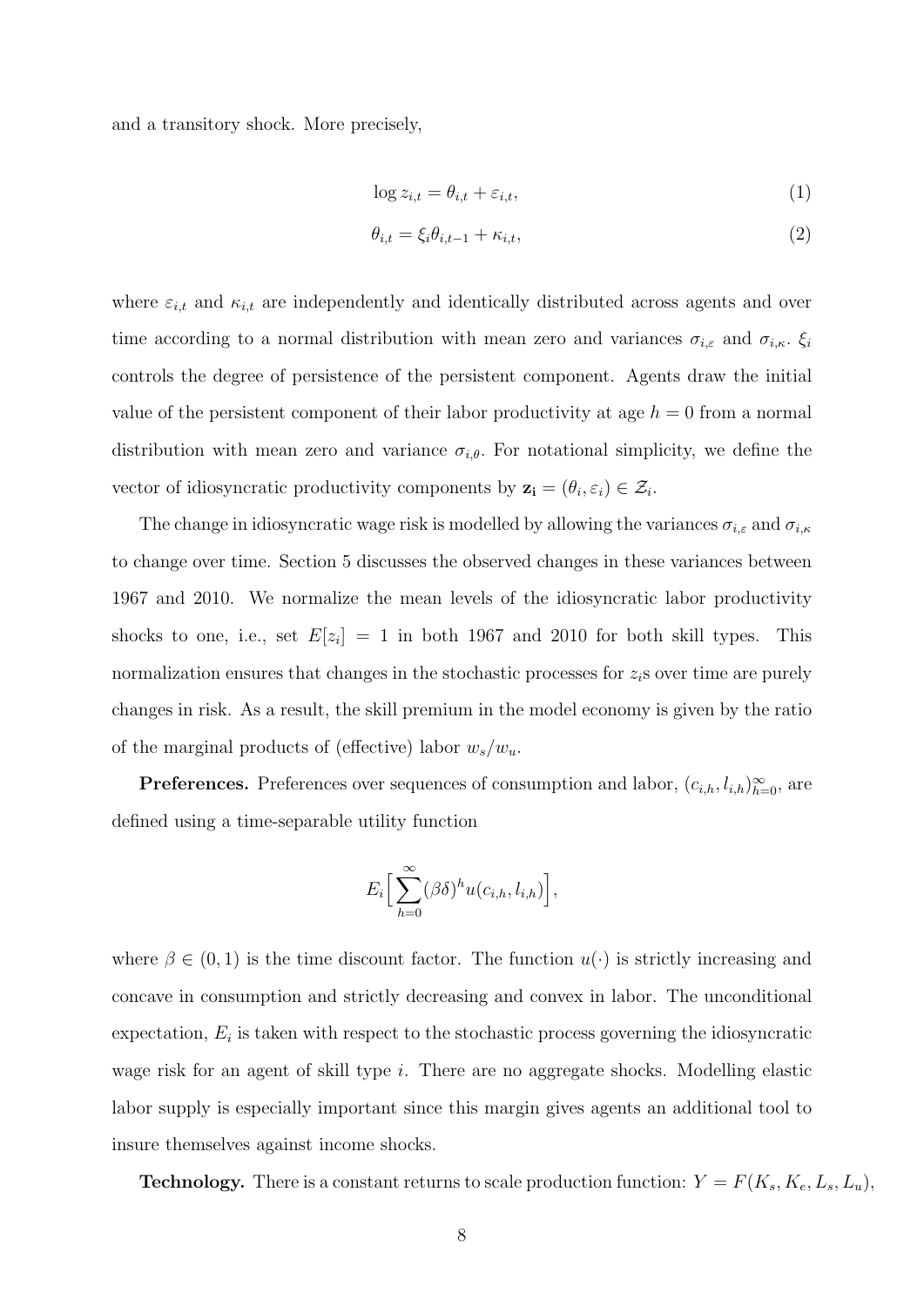in which  $K_s$  and  $K_e$  refer to aggregate structure capital and equipment capital and  $L_s$ and  $L_u$  refer to aggregate effective skilled and unskilled labor, respectively.  $\delta_s$  and  $\delta_e$ denote the depreciation rates of structure and equipment capital, respectively.

The key feature of the technology we use in our quantitative analysis is equipment-skill complementarity, which means that the degree of complementarity between equipment capital and skilled labor is higher than that between equipment capital and unskilled labor. This implies that an increase in the stock of equipment capital decreases the ratio of the marginal product of unskilled labor to the marginal product of skilled labor. In a world with competitive factor markets, this in turn implies that the skill premium, defined as the ratio of skilled to unskilled wages, is increasing in equipment capital. Structure capital, on the other hand, is assumed to be neutral in terms of its complementarity with skilled and unskilled labor. These assumptions on technology are consistent with the estimation results of Krusell, Ohanian, Ríos-Rull, and Violante (2000).

Since the two types of labor are not perfect substitutes, the production function implies that an increase in the skilled labor supply, which makes skilled labor less scarce, leads to a decrease in the skill premium. An increase in the unskilled labor supply has the opposite effect.

Finally, at time  $t$ , one unit of the general consumption good can be converted into one unit of structure or into  $\frac{1}{q_t}$  units of equipment capital. This means that the relative prices of structure and equipment capital in terms of the general consumption good are 1 and  $q_t$ , respectively. Following the literature, we model skill-biased technical change as a decline in q over time. Section 5 discusses the observed change in  $q$  between 1967 and 2010.

Production. There is a representative firm which, in each period, hires the two types of labor and rents the two types of capital to maximize profits. In any period  $t$ , the maximization problem of the firm reads:

$$
\max_{K_{s,t},K_{e,t},L_{s,t},L_{u,t}} \qquad F(K_{s,t},K_{e,t},L_{s,t},L_{u,t}) - r_{s,t}K_{s,t} - r_{e,t}K_{e,t} - w_{s,t}L_{s,t} - w_{u,t}L_{u,t},
$$

where  $r_{s,t}$  and  $r_{e,t}$  are the rental rates of structure and equipment capital, and  $w_{u,t}$  and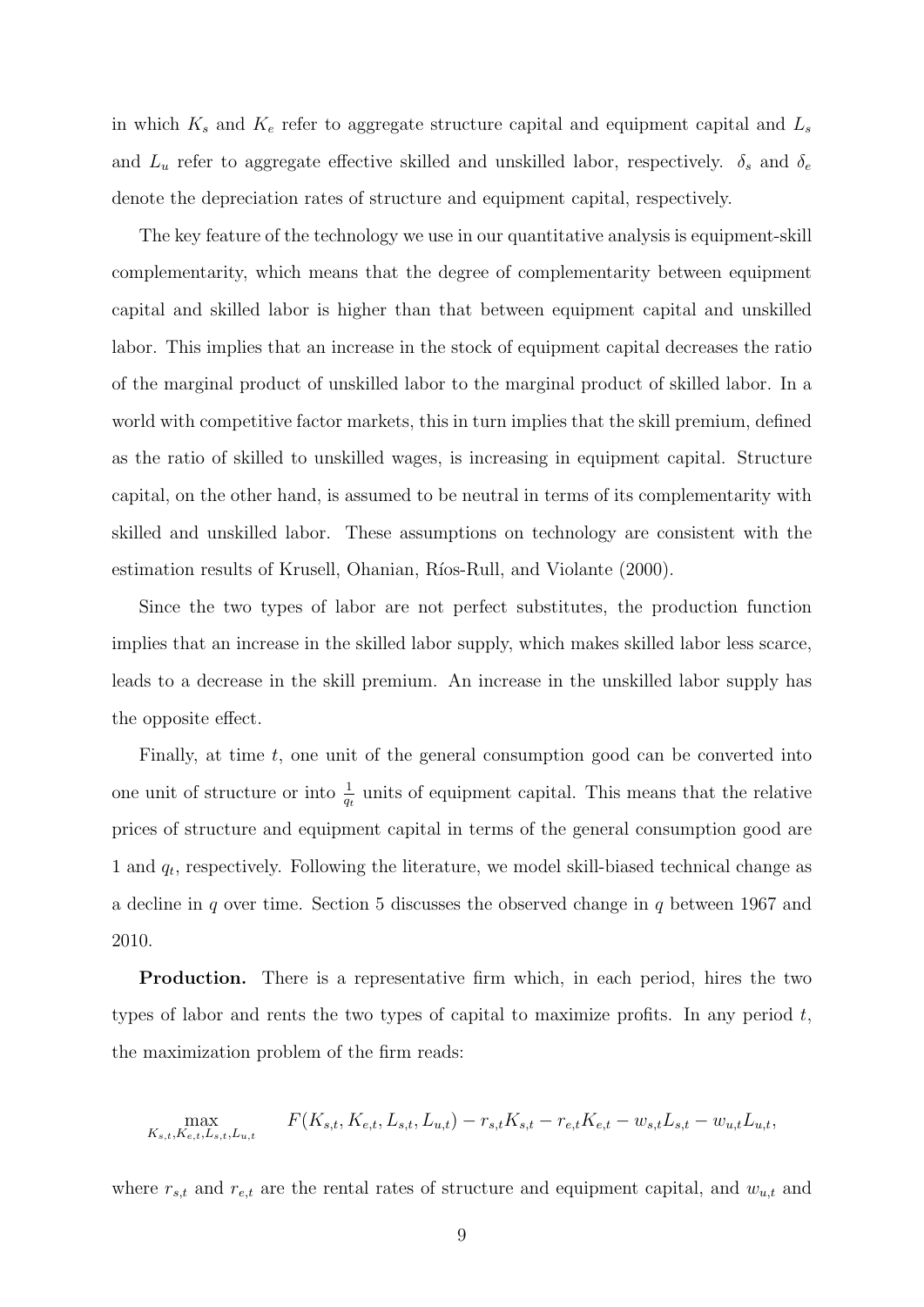$w_{s,t}$  are wage rates paid to unskilled and skilled effective labor in period t.

Government. The government applies linear taxes to capital income net of depreciation. The tax rates on the two types of capital can, in general, be different. Let  ${\{\tau_{s,t}\}}_{t=0}^{\infty}$  and  ${\{\tau_{e,t}\}}_{t=0}^{\infty}$  be the sequences of tax rates on structure and equipment capital. It is irrelevant for our analysis whether capital income is taxed at the consumer or at the corporate level. We assume without loss of generality that all capital income taxes are paid at the consumer level. The government taxes labor income using a sequence of possibly non-linear functions  $\{T_t(y)\}_{t=0}^{\infty}$ , where y is labor income and  $T_t(y)$  are the taxes paid by the consumer. This function makes it possible to model the progressivity of the U.S. labor income tax code, which is important because progressive taxes provide (partial) insurance against wage risk. The government uses taxes to finance a stream of expenditures  $\{G_t\}_{t=0}^{\infty}$  and to repay government debt  $\{D_t\}_{t=0}^{\infty}$ .

Asset Market Structure. Government debt is the only financial asset. It has a one period maturity and return  $R_t$ . Consumers can also save through the two types of capital. In the absence of aggregate shocks, the returns to savings in the form of the two capital types are certain, as is the return on government bonds. Therefore, all three assets must yield the same after-tax return in equilibrium, i.e.,  $R_t = 1 + (r_{s,t} - \delta_s)(1 - \tau_{s,t}) =$  $q_t+(r_{e,t}-q_t\cdot\delta_e)(1-\tau_{e,t})$  $\frac{q_t \cdot \delta_e(1-\tau_{e,t})}{q_t}$ . As a result, one does not need to distinguish between savings via different types of assets in the consumer's problem. Consumers' (total) asset holdings will be denoted by a and  $A = [0, \infty)$  denotes the set of possible asset levels that agents can hold. Section 6.6 analyzes an extension in which agents are allowed to borrow. Our assumptions imply that, in every period, the total savings of consumers must be equal to the total borrowing of the government plus the total capital stock in the economy.

Our quantitative analysis focuses on the comparison of stationary equilibria where one stationary equilibrium corresponds to 1967 and another one to 2010. For that reason, instead of giving a general definition of competitive equilibrium, we only define stationary recursive competitive equilibria. In order to define a stationary equilibrium, government policies (expenditure, debt and taxes) are assumed not to change over time.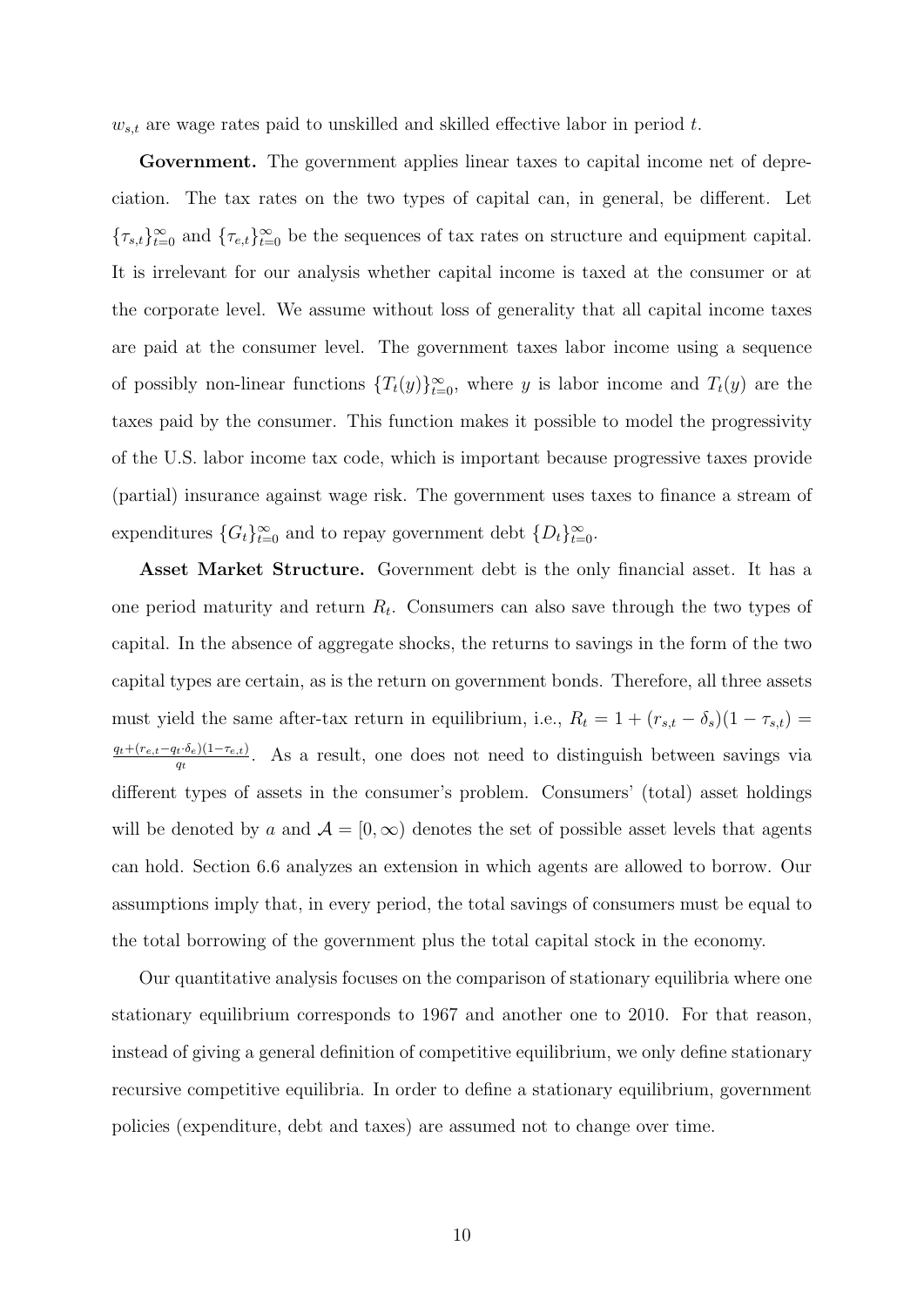Stationary Recursive Competitive Equilibrium (SRCE). Let  $\mathcal{B}_{\mathcal{A}}$  and  $\mathcal{B}_{\mathcal{Z}_i}$  denote Borel  $\sigma$ -algebras of the sets A and  $\mathcal{Z}_i$  for  $i = \{s, u\}$ . The state space for type i is defined as  $s_i = (\mathbf{z_i}, a) \in \mathcal{S}_i = (\mathcal{Z}_i, \mathcal{A})$ . Let  $\mathcal{B}_{\mathcal{S}_i} = \mathcal{B}_{\mathcal{A}} \times \mathcal{B}_{\mathcal{Z}_i}$  be the Borel  $\sigma$ -algebra of the set  $\mathcal{S}_i$ .

SRCE is two value functions  $V_u, V_s$ , policy functions  $c_u, c_s, l_u, l_s, a'_u, a'_s$ , the firm's decision rules  $K_s, K_e, L_s, L_u$ , government policies  $\tau_s, \tau_e, T(\cdot), D, G$ , two distributions over productivity-asset types  $\lambda_u$ ,  $\lambda_s$  and prices  $w_u$ ,  $w_s$ ,  $r_s$ ,  $r_e$ ,  $R$  such that

1. The value functions and the policy functions solve the consumer problem given prices and government policies, i.e., for all  $i \in \{u, s\}$ :

$$
V_i(\mathbf{z_i}, a_i) = \max_{\{c_i, l_i, a'_i\}} \qquad u(c_i, l_i) + \beta \delta E_i[V_i(\mathbf{z'_i}, a'_i)] \qquad \text{s.t.}
$$

$$
c_i + \delta a'_i \leq w_i z_i l_i - T(w_i z_i l_i) + R a_i,
$$

$$
c_i \geq 0, \quad l_i \in [0, 1], \quad a'_i \in \mathcal{A},
$$

where  $R = 1 + (r_s - \delta_s)(1 - \tau_s) = \frac{q + (r_e - q\delta_e)(1 - \tau_e)}{q}$  is the after-tax asset return.

2. The firm solves:

$$
\max_{K_s, K_e, L_s, L_u} \qquad F(K_s, K_e, L_s, L_u) - r_s K_s - r_e K_e - w_s L_s - w_u L_u.
$$

3. The distribution  $\lambda_i$  is stationary for each type, i.e.  $\forall i = \{s, u\}, \forall s_i \in \mathcal{S}_i, \forall S_i =$  $(Z_i, A) \in \mathcal{B}_{\mathcal{S}_i}, \lambda_i$  satisfies

$$
\lambda_i(S_i) = \int_{\mathcal{S}_i} Q(s_i, S_i) d\lambda_i(s_i),
$$

where  $Q(s_i, S_i) = \delta I_{\{a'_i(s_i) \in A\}} Pr\{z'_i \in Z_i | z_i\} + (1 - \delta) I_{\{0 \in A\}} Pr_0\{z'_i \in Z_i\}$  and  $Pr_0(\cdot)$ is computed according to the initial unconditional distribution of entrants over the persistent component  $\theta_i$ .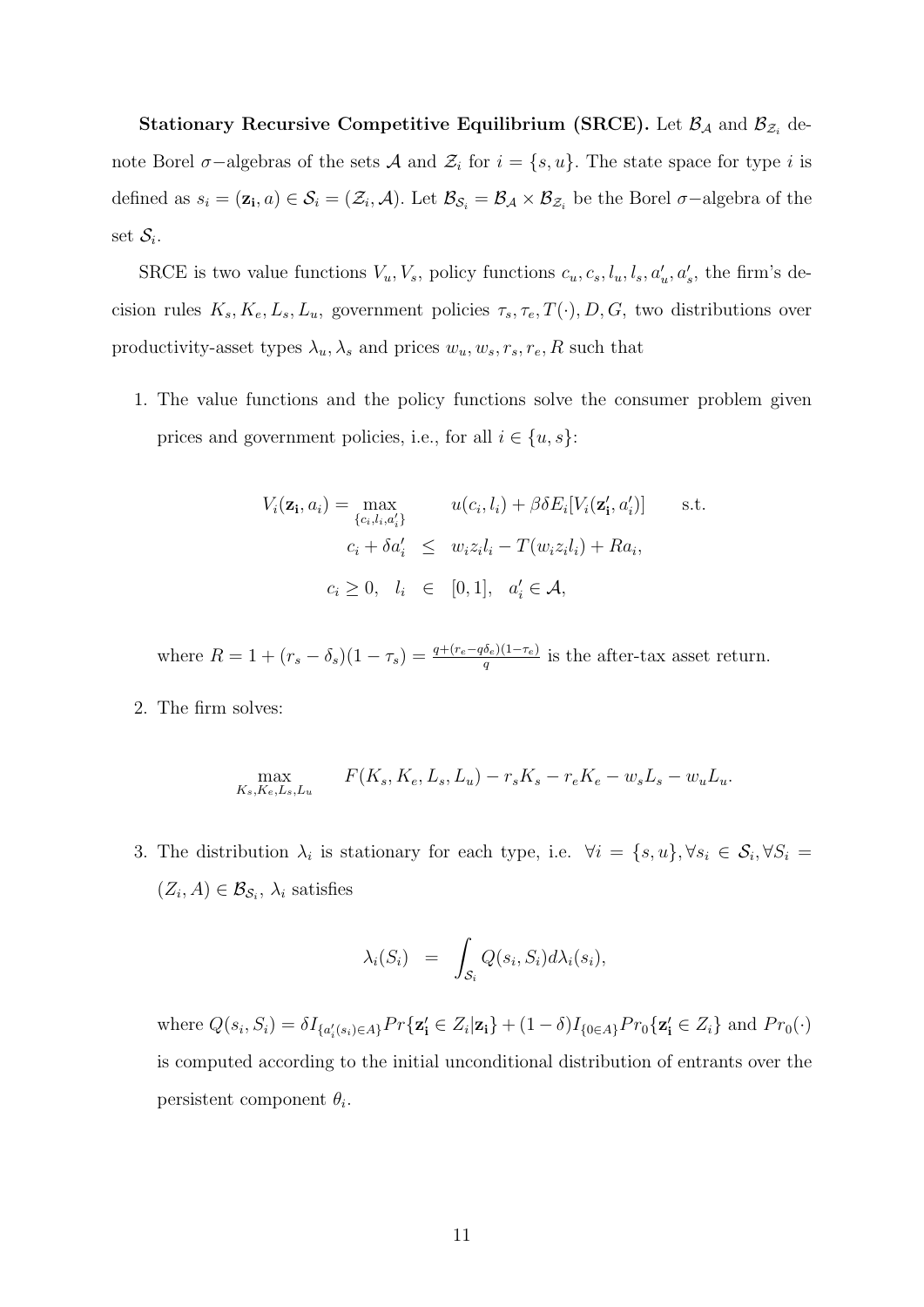#### 4. Markets clear:

$$
\sum_{i=u,s} \pi_i \int_{\mathcal{S}_i} a'_i(s_i) d\lambda_i(s_i) = K_s + K_e + D,
$$
  

$$
\pi_i \int_{\mathcal{S}_i} z_i l_i(s_i) d\lambda_i(s_i) = L_i, \quad \forall i \in \{s, u\},
$$
  

$$
C + G + K_s + K_e = \tilde{F}(K_s, K_e, L_s, L_u),
$$

where  $C = \sum_{i=u,s} \pi_i \int_{\mathcal{S}_i} c_i(s_i) d\lambda_i(s_i)$  denotes aggregate consumption.

5. The government budget constraint is satisfied:

$$
RD + G = D + \tau_e (r_e - \delta_e) K_e + \tau_s (r_s - \delta_s) K_s + T_{agg},
$$

where  $T_{agg} = \sum_{i=u,s} \pi_i \int_{\mathcal{S}_i} T(w_i z_i l_i(s_i)) d\lambda_i(s_i)$  denotes aggregate labor tax revenue.

### 3 The Mechanism and its Quantitative Assessment

The main purpose of this paper is to propose a mechanism through which a rise in individual wage risk leads to an increase in the skill premium. This section first discusses how this mechanism works in the model laid out in Section 2. Second, we describe how the mechanism is evaluated quantitatively in the rest of the paper.

In the model outlined in Section 2, a rise in wage risk increases people's (precautionary) savings because insurance markets are incomplete. The resulting increase in aggregate savings implies a corresponding increase in aggregate capital stock, which implies an increase in the levels of equipment and structure capital. Recall that, by construction, productivity shocks are mean one in the model. As a result, the skill premium, which is defined as the average wage rate of the skilled, divided by the average wage rate of the unskilled, equals  $w_s/w_u$ , which satisfies

$$
\frac{w_s}{w_u} = \frac{F_3(K_s, K_e, L_s, L_u)}{F_4(K_s, K_e, L_s, L_u)}.\tag{3}
$$

The assumption of equipment-skill complementarity means that the ratio on the right-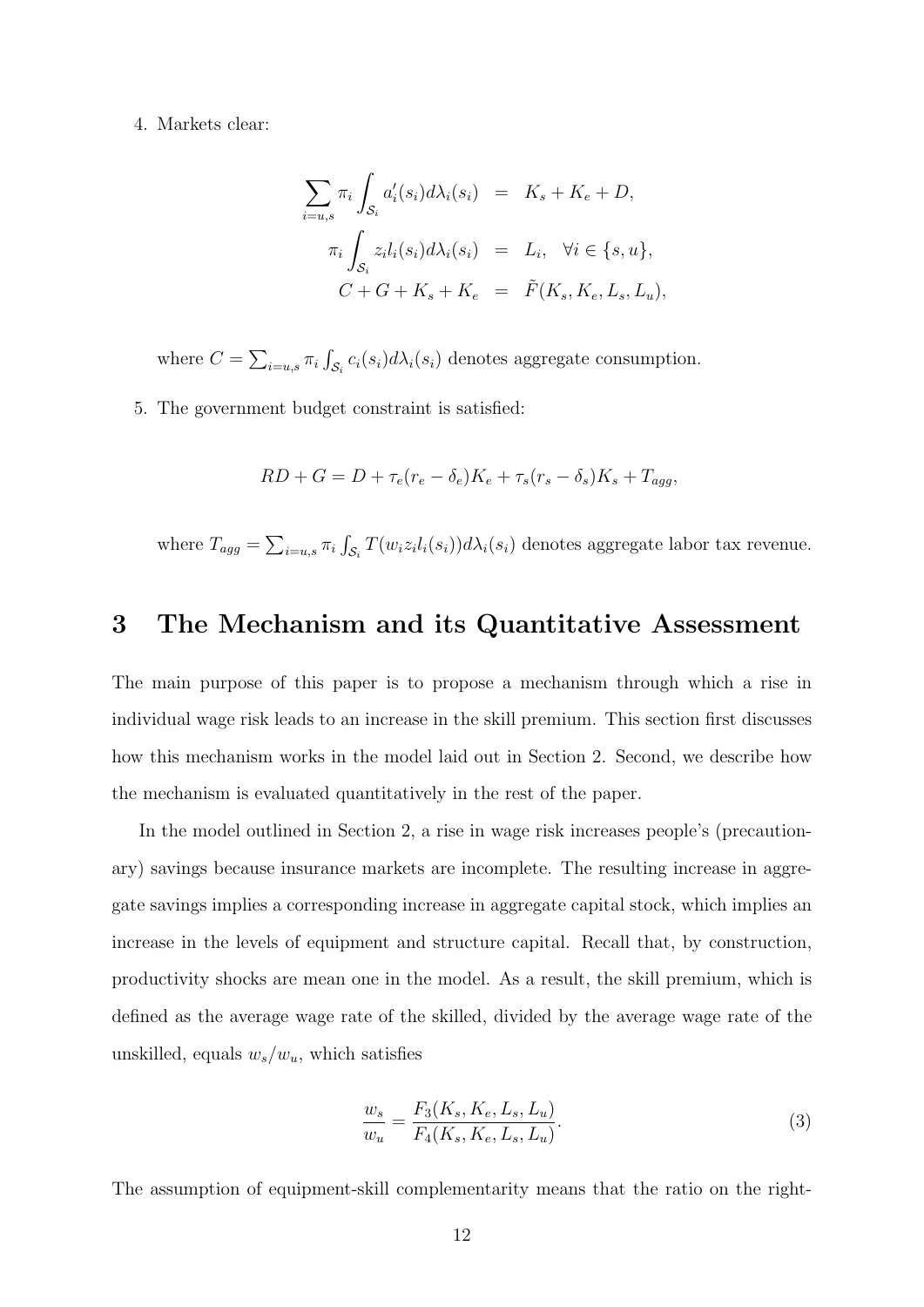hand side of equation (3) is increasing in the level of equipment capital. Under the assumption that structure capital is neutral, this implies that the skill premium is increasing in aggregate capital stock.

In order to evaluate this mechanism quantitatively, we first solve for the stationary equilibrium of the model defined in the previous section and calibrate it to the 1967 U.S. economy. In this computation, the level of individual wage risk and the other relevant factors, technology and the relative supply of skilled workers, are set to their 1967 values. Then, we solve for another stationary equilibrium in which the level of individual wage risk and the other factors are set to their 2010 levels, while the rest of the parameters are kept fixed at their calibrated values. The fit of the model is then assessed by comparing the change in the skill premium between 1967 and 2010 steady states to the corresponding change in the data.

We then turn to our main quantitative exercise of interest. We compute a counterfactual steady state in which the individual wage risk is set to its 2010 level while the rest of the factors are kept at their 1967 levels. A comparison of the skill premium between this steady state and the 1967 steady state provides a measure of the effect of the rise in wage risk on the skill premium.

## 4 Calibrating the Model to 1967

One period in the model corresponds to one year. The structural parameters of the model are set assuming that the SRCE of our model economy under the 1967 technology, relative supply of skilled workers, residual wage risk, and government policies coincides with the U.S. economy of 1967. We first fix a number of parameters to values from the data or from the literature. These parameters are summarized in Table 1. We then calibrate the remaining parameters so that the SRCE matches the U.S. data in 1967 along selected dimensions. The internal calibration procedure is summarized in Table 2. 1967 is chosen as the starting year because the earliest available estimates for individual labor income risk, from the Panel Study of Income Dynamics (PSID), are from 1967. For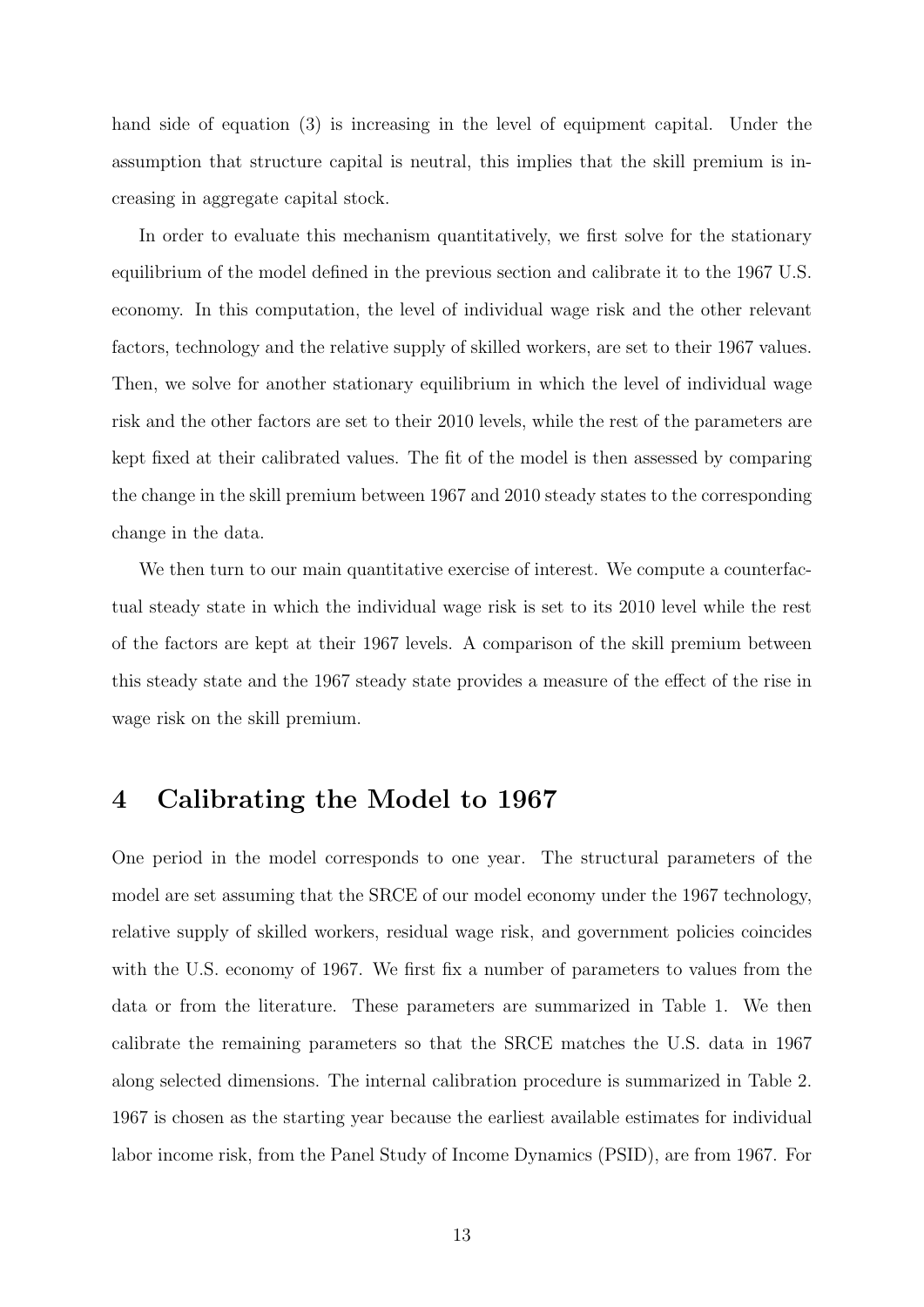data availability reasons, we focus on working age males, when we compare the model with data. This concerns the skill premium and educational attainment as well as the idiosyncratic productivity processes. The details of our data work are included in the Appendix.

Technology. The production function takes the same form as in Krusell, Ohanian, Ríos-Rull, and Violante (2000):

$$
Y = F(K_s, K_e, L_s, L_u) = K_s^{\alpha} \left( \nu \left[ \omega K_e^{\rho} + (1 - \omega) L_s^{\rho} \right]_P^{\frac{\eta}{\rho}} + (1 - \nu) L_u^{\eta} \right)^{\frac{1 - \alpha}{\eta}}.
$$
 (4)

In this formula,  $\rho$  controls the degree of complementarity between equipment capital and skilled labor while  $\eta$  controls the degree of complementarity between equipment capital and unskilled labor. The parameter  $\alpha$  gives the income share of structure capital. Krusell, Ohanian, Ríos-Rull, and Violante (2000) estimate  $\alpha$ ,  $\rho$ ,  $\eta$ , and we use their estimates. Their estimates of  $\rho$  and  $\eta$  imply that equipment capital is more complementary with skilled than unskilled labor. The other two parameters in this production function,  $\nu$ and  $\omega$ , jointly control the income shares of equipment capital, skilled labor and unskilled labor. These parameters are calibrated internally, as explained in detail later. The price of equipment capital is normalized to one,  $q = 1$ , for the benchmark 1967 calibration.

Preferences and Demography. The period utility function takes the Balanced Growth Path compatible form:

$$
u(c,l) = \frac{\left[c^{\phi}(1-l)^{(1-\phi)}\right]^{\frac{1-\sigma}{\phi}}-1}{\frac{1-\sigma}{\phi}}.
$$

Here,  $\sigma$  equals the coefficient of relative risk aversion in consumption. The parameter  $\phi$ together with  $\sigma$  controls the average labor supply and the Frisch elasticity of labor supply. In the benchmark case, we use  $\sigma = 2$  and calibrate  $\phi$  to match the average labor supply. The resulting Frisch elasticity of labor supply is 1.16 for an agent with the average labor supply in the economy.<sup>8</sup> This value is within the range of labor supply elasticities used in

<sup>8</sup>Notice that, under this preference specification, the Frisch elasticity of labor supply is not constant and depends on the quantity of labor supplied. More precisely, the Frisch elasticity for an agent who works l hours is equal to  $\frac{1-l}{l} \frac{\sigma}{1-\frac{1-\sigma}{\phi}}$ .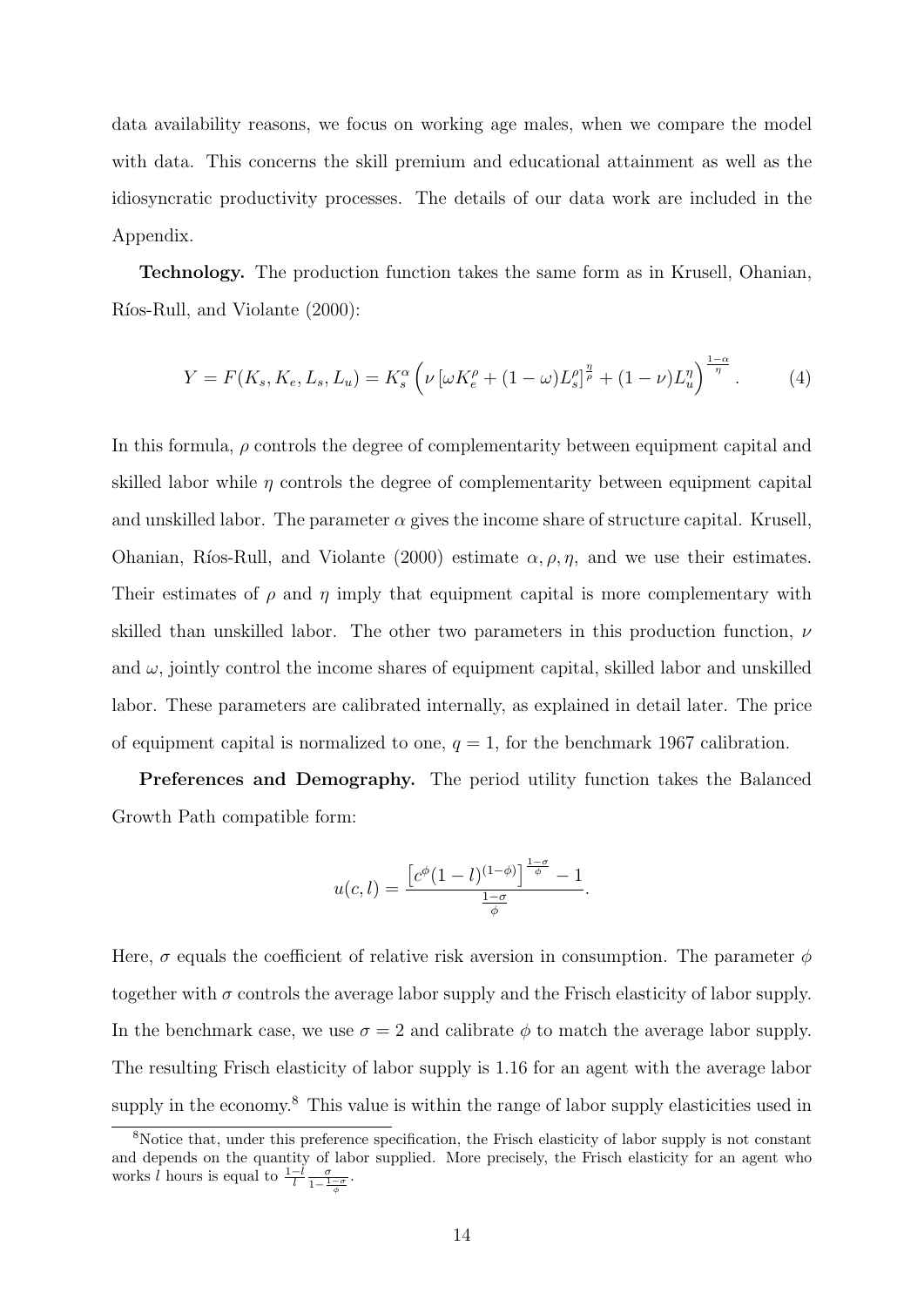the macro literature. Agents in the model are born at the real life age of 25 and enter the labor market immediately. Following Castaneda, Díaz-Giménez, and Ríos-Rull (2003), the survival probability  $\delta$  is set to 0.978 to match the average working life-span of 40 years. The discount rate  $\beta$  is calibrated internally as discussed below.

The fraction of skilled agents in 1967,  $\pi_s^{67}$ , is 0.1356 in the Current Population Survey (CPS) data. This number is calculated using educational attainment for males of 25 and older who have earnings. To be consistent with Krusell, Ohanian, Ríos-Rull, and Violante (2000), skilled people are defined as those who have at least 16 years of schooling (college degree of 4 years).

**Wage Risk.** Recall that skilled and unskilled agents (indexed by  $i$ ) are assumed to face different stochastic processes for labor productivity shocks modelled as the sum of a persistent autoregressive component and a transitory component as given by equations (1)−(2). Hong, Seok, and You (2017) use the Panel Study of Income Dynamics data from 1967 to 2010 and estimate the parameters of these processes for each skill group separately. Following Heathcote, Storesletten, and Violante (2010), they assume that the persistence parameters  $\xi_i$  and the variances of the initial draws of the persistent components  $\sigma_{i,\theta}$  are constant over time. The variances of the shocks of the persistent components  $\sigma_{i,\kappa}$  and the variance of the shocks of the transitory components  $\sigma_{i,\varepsilon}$  are assumed to change over time and Hong, Seok, and You (2017) estimate them for all years in the PSID sample.<sup>9</sup> The estimated variances are very volatile across years. For that reason, for each (variance) parameter, we take the average of the estimated values for the five years between 1967 and 1971 and set the parameter value for the 1967 steady state equal to this average. The variances of the initial distributions of the persistent component for both skill groups,  $\sigma_{i,\theta}$ , and the persistence parameters  $\xi_i$  are also taken from Hong, Seok, and You (2017). All parameter values regarding the idiosyncratic wage risk are reported in the 'Residual Wage Risk' panel of Table 1. Numerically, these processes are approximated by finite number Markov chains using the Rouwenhorst method described in Kopecky and Suen

<sup>&</sup>lt;sup>9</sup>We use the estimates of Hong, Seok, and You (2017) rather than Heathcote, Storesletten, and Violante (2010) because the former estimate the productivity processes separately for skilled and unskilled individuals and provide the estimates up to 2010.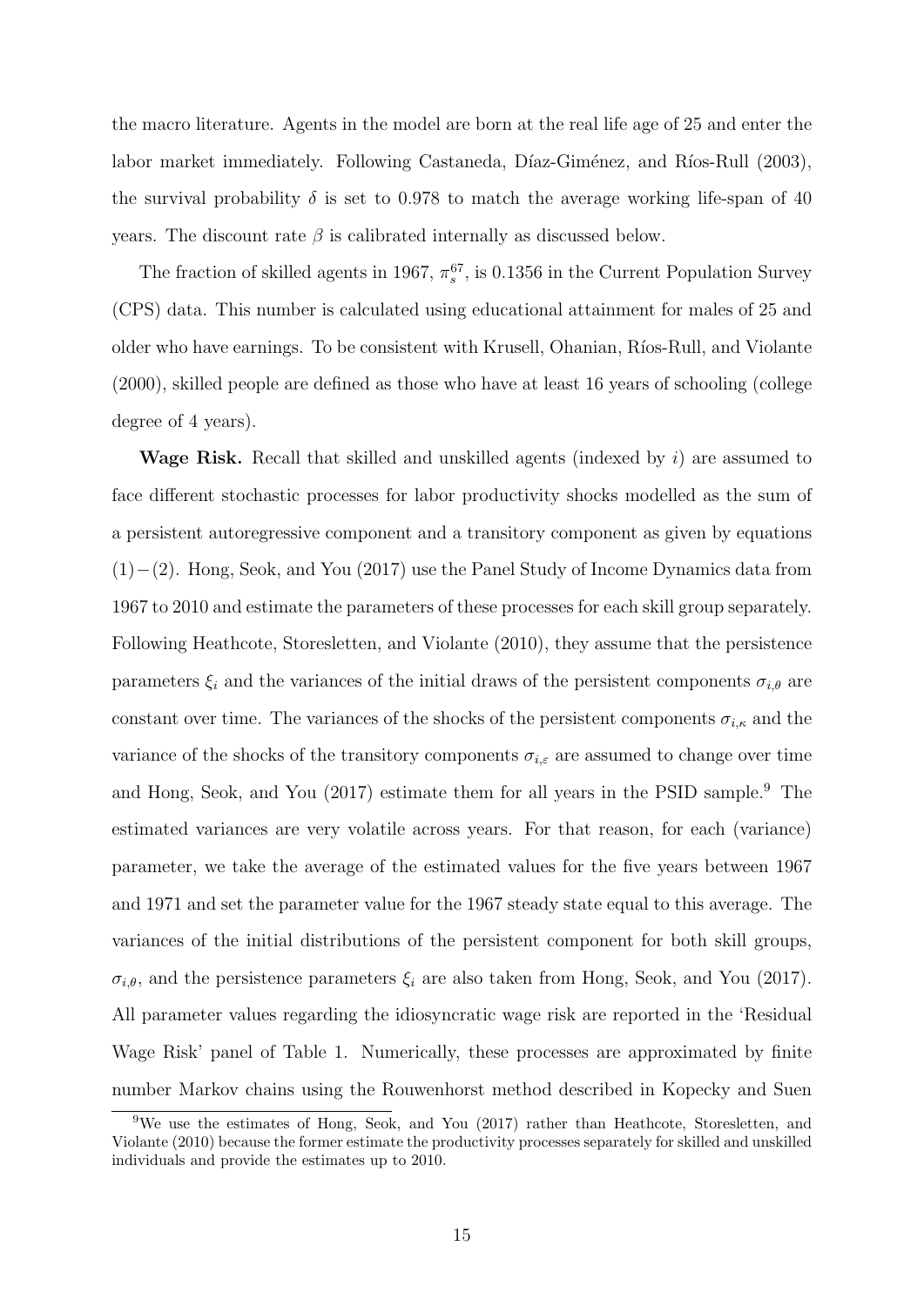(2010).

Government. The government consumption-to-output ratio is set to 16%, which approximately equals the average ratio in the United States during the period 1970-2012, as reported in the National Income and Product Accounts (NIPA) data.

As for labor income taxes, modelling the progressivity of the U.S. tax system is important for measuring the importance of changes in risk. This is because progressive tax systems provide partial insurance against labor income risk. A higher degree of progressivity can decrease the after-tax income risk agents face and thereby decrease the need for precautionary savings. To approximate the progressive U.S. labor tax code, we follow Heathcote, Storesletten, and Violante (2017) and assume that tax liability given labor income  $y$  is defined as:

$$
T(y) = \bar{y} \left[ \frac{y}{\bar{y}} - \chi \left( \frac{y}{\bar{y}} \right)^{1-\tau_1} \right],
$$

where  $\bar{y}$  is the mean labor income in the economy,  $1-\chi$  is the average tax rate of a mean income individual, and  $\tau_l$  controls the progressivity of the tax code. Using PSID data for 2000-2006, Heathcote, Storesletten, and Violante (2017) estimate  $\tau_l = 0.181$ .<sup>10</sup> We use their estimate and, as in their paper, set  $\chi$  to clear the government budget in steady state.

Auerbach (1983) documents that the effective tax rates on structure capital and equipment capital have historically differed at the firm level. Specifically, he computes the effective corporate tax rate on structure capital and equipment capital from 1953 to 1983. According to his estimates, in the 1960s, the average tax rate on equipment capital was approximately 41%, while the average tax on structures was approximately 49% at the firm level.<sup>11</sup> We further assume that the capital income tax rate at the consumer level is 15%, which approximates the U.S. tax code. This implies an overall tax on structure capital of  $\tau_s = 1 - 0.85 \cdot (1 - 0.49) = 56.65\%$  and an overall tax on equipment capital of

<sup>10</sup>Importantly, the tax liability measure of Heathcote, Storesletten, and Violante (2017) takes into account public cash transfers (AFDC/TANF, SSI and other welfare receipts, unemployment benefits, workers' compensation, and veterans' pensions). As a result, taxes at the bottom of the income distribution are in fact negative, providing insurance against the risk of low income.

<sup>&</sup>lt;sup>11</sup>The annual tax rate estimates of Auerbach (1983) are very volatile due to changing inflation rates across years. For this reason, we use the averages over the 1960s instead of the point estimates for 1967 to represent the tax rates at the initial steady state.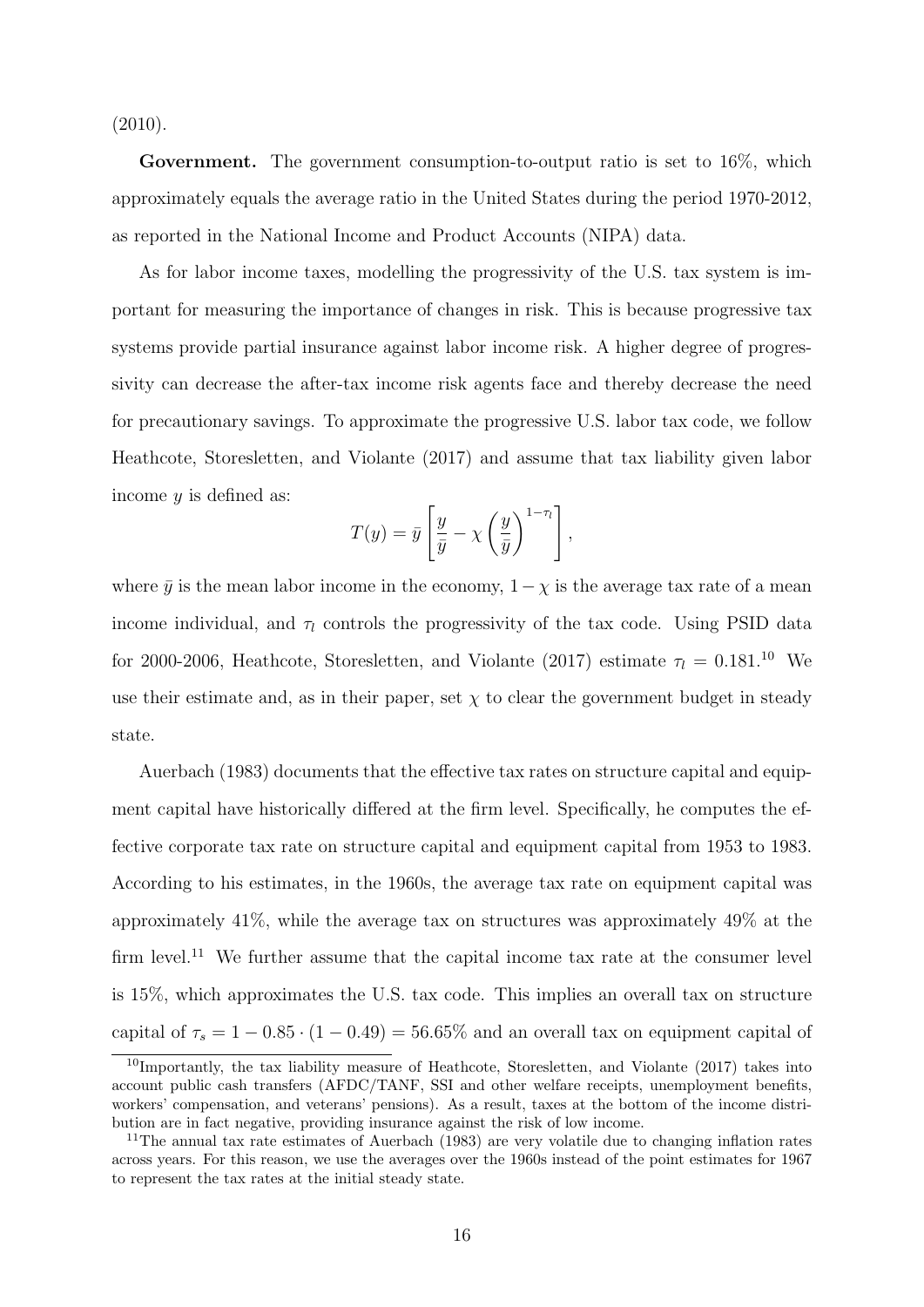| Parameter                                         | Symbol                                                            | Value          | Source            |
|---------------------------------------------------|-------------------------------------------------------------------|----------------|-------------------|
| Preferences                                       |                                                                   |                |                   |
| Relative risk aversion parameter                  | $\sigma$                                                          | $\overline{2}$ |                   |
| Probability of death                              | $\delta$                                                          | 0.022          |                   |
| Technology                                        |                                                                   |                |                   |
| Structure capital depreciation rate               | $\delta_s$                                                        | 0.056          | <b>GHK</b>        |
| Equipment capital depreciation rate               | $\delta_e$                                                        | 0.124          | <b>GHK</b>        |
| Share of structure capital in output              | $\alpha$                                                          | 0.117          | <b>KORV</b>       |
| Measure of elasticity of substitution between     |                                                                   |                |                   |
| equipment capital $K_e$ and unskilled labor $L_u$ | $\eta$                                                            | 0.401          | <b>KORV</b>       |
| Measure of elasticity of substitution between     |                                                                   |                |                   |
| equipment capital $K_e$ and skilled labor $L_s$   | $\rho$                                                            | $-0.495$       | <b>KORV</b>       |
| Fraction of skilled workers in 1967               | $\pi_s^{67}$                                                      | 0.1356         | CPS               |
| Residual Wage Risk                                |                                                                   |                |                   |
| Skilled agents                                    |                                                                   |                |                   |
| Persistence of the $AR(1)$ component              | $\xi_s$                                                           | 0.9834         | <b>HSY</b>        |
| Variance of the transitory shock in 1967          |                                                                   | 0.0116         | <b>HSY</b>        |
| Variance of the persistent shock in 1967          | $\sigma_{s,\varepsilon}^{\widetilde{67}}\ \sigma_{s,\kappa}^{67}$ | 0.0037         | <b>HSY</b>        |
| Variance of the persistent component for entrants | $\sigma_{s,\theta}$                                               | 0.1172         | <b>HSY</b>        |
| Unskilled agents                                  |                                                                   |                |                   |
| Persistence of the $AR(1)$ component              | $\xi_u$                                                           | 0.9859         | <b>HSY</b>        |
| Variance of the transitory shock in 1967          | $\sigma_{u,\varepsilon}^{67}$                                     | 0.0177         | <b>HSY</b>        |
| Variance of the persistent shock in 1967          | $\sigma_{u,\kappa}^{67}$                                          | 0.0052         | <b>HSY</b>        |
| Variance of the persistent component for entrants | $\sigma_{u,\theta}$                                               | 0.1488         | <b>HSY</b>        |
| Government polices                                |                                                                   |                |                   |
| Labor tax progressivity in 1967                   | $\tau_l$                                                          | 0.181          | <b>HSV</b> (2017) |
| Overall structure capital tax in 1967             | $\tau_s$                                                          | 0.5665         | Auerbach (1983)   |
| Overall equipment capital tax in 1967             | $\tau_e$                                                          | 0.4985         | Auerbach (1983)   |
| Government consumption                            | G/Y                                                               | 0.16           | <b>NIPA</b>       |
| Government debt in 1967                           | D/Y                                                               | 0.25           | St. Louis FED     |

#### Table 1: Benchmark Parameters for 1967

This table reports the benchmark parameters taken directly from the literature or the data. The acronyms GHK, HSV, HSY, and KORV stand for Greenwood, Hercowitz, and Krusell (1997), Heathcote, Storesletten, and Violante (2017), Hong, Seok, and You (2017), and Krusell, Ohanian, Ríos-Rull, and Violante (2000), respectively. CPS and NIPA stand for Current Population Survey and National Income and Product Accounts, respectively.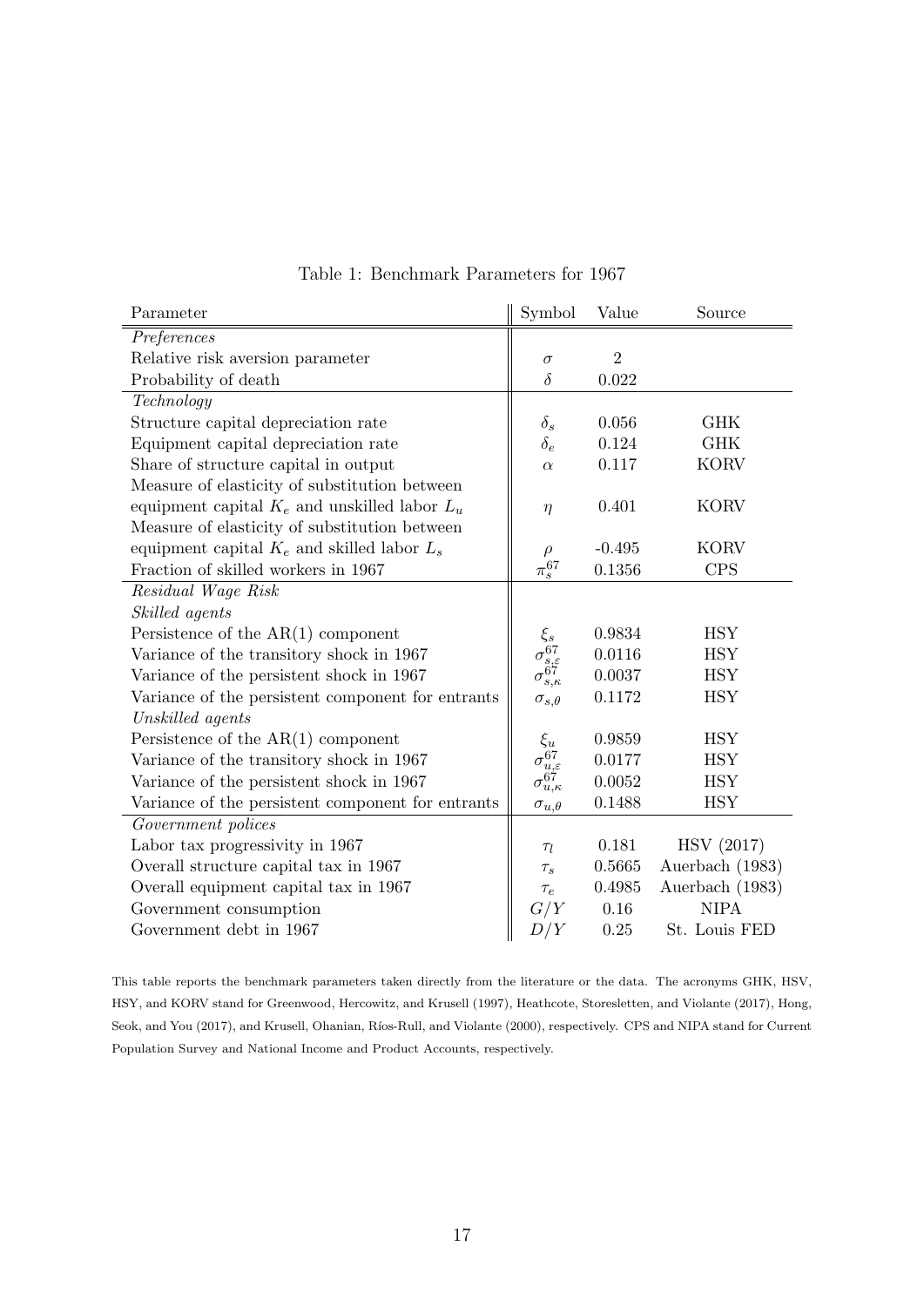| Parameter              | Symbol   | Value   Target                     | Data $&$ SRCE | Source    |
|------------------------|----------|------------------------------------|---------------|-----------|
| Production parameter   | $\omega$ | $0.7886$   Labor share             | 0.67          | NIPA      |
| Production parameter   | $\nu$    | 0.4530    Skill premium in 1967    | $51\%$        | CPS       |
| Disutility of labor    | Ø        | $0.4088$   Labor supply            | 1/3           |           |
| Discount factor        |          | $0.9907$   Capital-to-output ratio | 2             | NIPA, FAT |
| Tax function parameter |          | $0.8778$   Gvt. budget balance     |               |           |

Table 2: Internally Calibrated Parameters for 1967

This table reports the benchmark calibration procedure. The production function parameters  $\nu$  and  $\omega$  jointly control the share of equipment capital, skilled labor and unskilled labor in total output. The tax function parameter  $\chi$  controls the labor income tax rate of the mean income agent. CPS, FAT and NIPA stand for Current Population Survey, Fixed Asset Tables and National Income and Product Accounts, respectively.

 $\tau_e = 1 - 0.85 \cdot (1 - 0.41) = 49.85\%$ . Finally, we set the government debt-to-GDP ratio to 25% for 1967 as reported by the Federal Reserve Bank of St. Louis Database. This number corresponds to U.S. federal government debt held by the domestic private sector and, hence, does not include U.S. federal government debt held by other government agencies. Because the benchmark model economy is a closed economy, federal debt held by foreign and international investors is also excluded when computing the government debt-to-GDP ratio.

Internal Calibration. There are still five parameter values that are left to be determined: the two production function parameters,  $\omega$  and  $\nu$ , which (given the income share of structure capital) jointly govern the income shares of equipment capital, skilled labor and unskilled labor, the utility parameter  $\phi$ , the discount factor  $\beta$ , and the parameter governing the overall level of taxes in the tax function,  $\chi$ . We calibrate  $\omega$  and  $\nu$  to ensure that the model matches the 1967 U.S. economy regarding the following two moments: the first moment is the share of labor income in total income. The labor share is computed from NIPA using the methodology described in Ríos-Rull and Santaeulàlia-Llopis (2010). The second moment is the skill premium in 1967, which is reported to be 1.51 by Heathcote, Perri, and Violante (2010) for males aged 25-60 with at least 260 working hours per year in the CPS.

The preference parameter  $\phi$  is set so that the aggregate labor supply in steady state equals  $1/3$  as commonly assumed in the literature. The discount rate  $\beta$  is calibrated to match the U.S. capital-to-output ratio, which is calculated using the NIPA and Fixed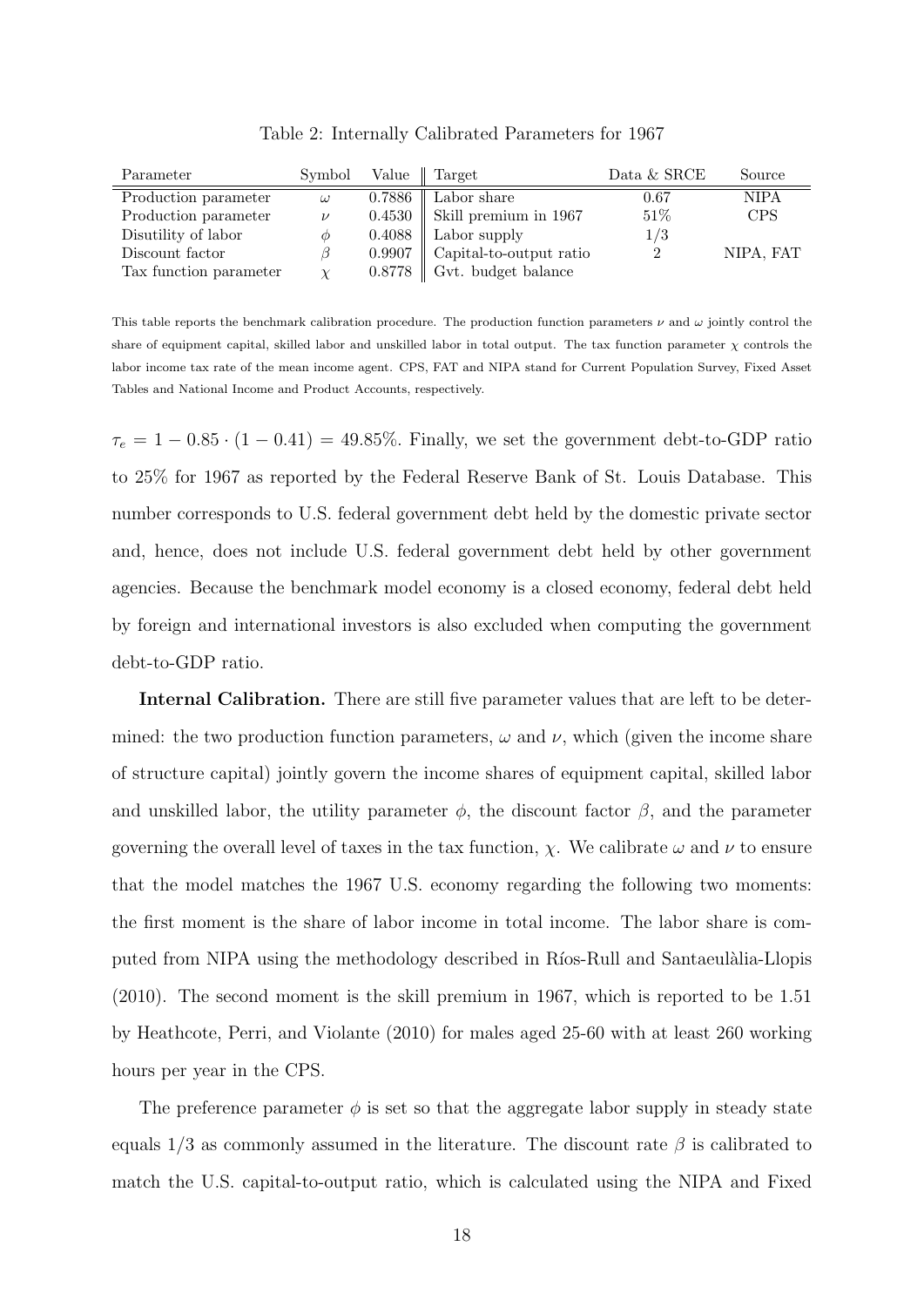Asset Tables. Housing is excluded from both capital stock and output calculation to be consistent with Krusell, Ohanian, Ríos-Rull, and Violante (2000) whose elasticity estimates we use. The resulting annual capital-output ratios vary between 1.8 and 2.4 during 1967-2010, mostly due to short-term fluctuations in output. To abstract away from these fluctuations, we take the average of annual capital-output ratios over this period, which gives a capital-to-output ratio of 2 for the U.S. economy. Finally,  $\chi$  is chosen to clear the government budget constraint in equilibrium. Table 2 summarizes the internal calibration procedure.

# 5 Changes in the Skill Premium, Wage Risk, and Other Factors Between 1967 and 2010

This section summarizes the changes in residual wage risk and the skill premium observed in the U.S. economy between 1967 and 2010. Then it describes the changes in other factors that are important for the skill premium: the skill-biased technical change and the relative supply of skilled workers. We also describe changes in government policies that may have had a quantitatively significant effect on the skill premium.

#### 5.1 Changes in Wage Risk and the Skill Premium

The skill premium in the United States rose by a significant margin between 1967 and 2010. Heathcote, Perri, and Violante (2010) use CPS data to compute the skill premium for 1967-2005 for males between ages of 25 and 60, working at least 260 hours a year. We use their methodology and extend the time series of the U.S. skill premium to 2010. Our calculations show that the skill premium was approximately constant throughout 2005 - 2010 period and was equal to 1.9 in 2010. This is in line with Autor (2014) who also finds that the skill premium has flattened out between 2005 and 2010.

During the same time period, the U.S. economy also experienced a significant increase in residual wage risk. Table 3 below reports the rise in the estimates of the variances of both persistent and transitory shocks provided by Hong, Seok, and You (2017) between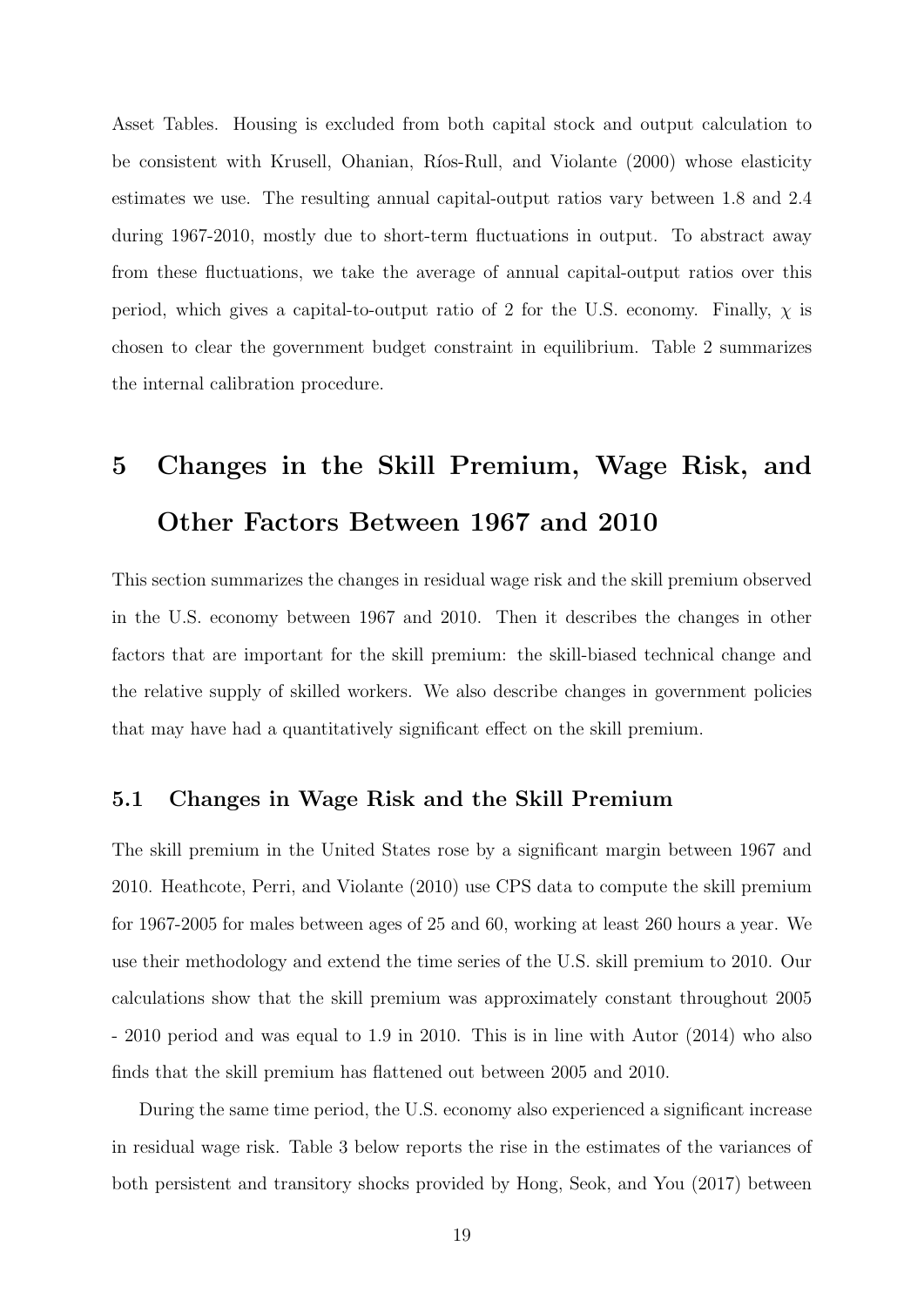| Parameter                                                                                           | 1967 | - 2010 |
|-----------------------------------------------------------------------------------------------------|------|--------|
| Skilled agents                                                                                      |      |        |
| Variance of the transitory shock $\begin{bmatrix} 0.0116 & 0.0673 \\ 0.0037 & 0.0304 \end{bmatrix}$ |      |        |
|                                                                                                     |      |        |
| $\label{thm:unstable} Unskilled\ agents$                                                            |      |        |
| Variance of the transitory shock $\parallel$ 0.0177 0.0627                                          |      |        |
| Variance of the persistent shock $\parallel$ 0.0052 0.0157                                          |      |        |

Table 3: Changes in Wage Risk Between 1967 and 2010

This table reports the variances of the transitory and persistent components of the stochastic wage processes for 1967 and 2010. The values reported in this table are from Hong, Seok, and You (2017).

1967 and 2010. Due to high volatility of the estimates over time, we set the 2010 value of each variance to the average of the last three observations (2006, 2008, and 2010). The persistence parameter of the AR(1) process governing the persistence component of wage risk is not reported in the table, since it is assumed to be time-invariant. Similarly, the initial distribution of the persistent component from which the entrants make their initial draws is assumed to be constant over time.

#### 5.2 Changes in Other Factors

This section describes in detail the changes in factors other than risk that are expected to have affected the skill premium between 1967 and 2010. These factors are technology, the relative supply of skilled workers and government policy.

Technology. Our measure of technological improvement (skill-biased technical change) is the change in the relative price of equipment capital,  $q$ . Following the methodology of Cummins and Violante (2002), DiCecio (2009) documents that the price of equipment capital in consumption good units decreased from the normalized value of 1 in 1967 to 0.1577 in 2010 (this number comes from an update of DiCecio's work available in the St. Louis FED Database). Since different types of labor have different elasticity of substitution with equipment capital, the decline in the relative price of equipment capital endogeneously implies a change in the skill premium, i.e., skill-biased technical change.

In the calculations provided by both Cummins and Violante (2002) and DiCecio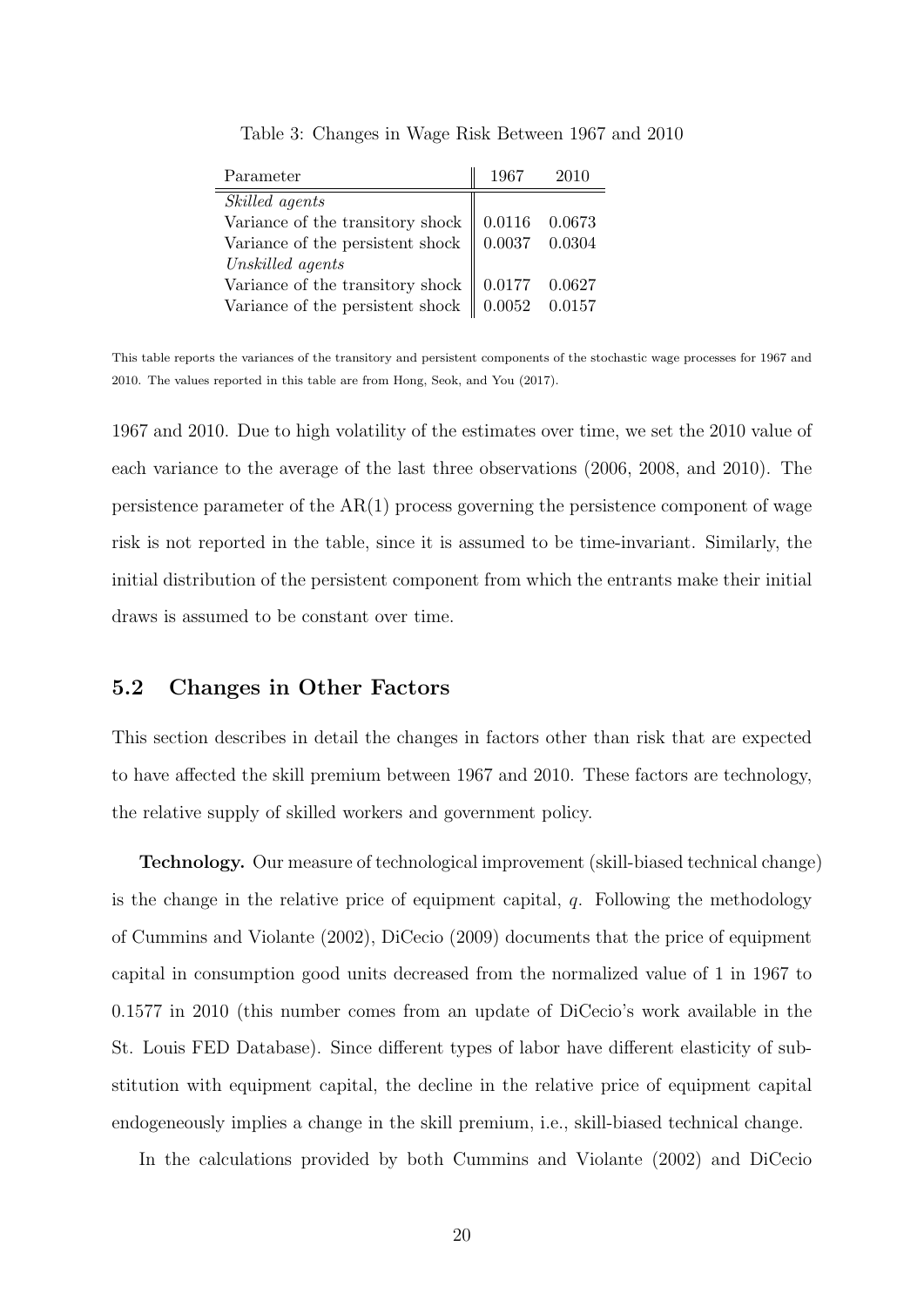(2009), the price of structure capital relative to consumption remains virtually constant during this period. For this reason, we keep the price of structures at its normalized 1967 price of 1.

Supply of Skilled Workers. We compute the fraction of skilled workers for 2010 following the same procedure we use to compute it for 1967. As before, we consider only males who are 25 years and older and who have earnings. We find that the fraction of skilled workers increased from 0.1356 in 1967 to 0.3169 in 2010.

Capital Taxes and Government Debt. Gravelle (2011) documents that the effective tax rates on structures and equipment at the corporate level were 32% and 26% in 2010. Combining these with the 15% capital income tax rate at the consumer level implies an overall tax on structure capital of  $\tau_s = 1 - 0.85 \cdot (1 - 0.32) = 42.2\%$  and an overall tax on equipment capital of  $\tau_e = 1 - 0.85 \cdot (1 - 0.26) = 37.1\%$  in 2010 while in 1967 the numbers were substantially larger; 56.7% and 49.9%. Using the St. Louis Fed macroeconomic database, we compute that the U.S. government debt held by the domestic private sector relative to GDP increased from 0.25 in 1967 to 0.32 in 2010.

We keep government consumption as a fraction of GDP constant between 1967 and 2010, because it is fairly constant in the data. We also assume that the progressivity of the labor tax code did not change between 1967 and 2010. We do so because existing estimates of progressivity rely on the TAXSIM program, which does not include state taxes prior to 1978 and, hence, labor tax progressivity for 1967 cannot be properly measured.<sup>12</sup>

## 6 Quantitative Results

The main purpose of this section is to evaluate the quantitative implications of the rise in residual wage risk for the skill premium using our model. Before doing that, Section 6.1 analyzes to what extent the model can account for the change in the skill premium

<sup>&</sup>lt;sup>12</sup>Kaymak and Poschke (2015) try to overcome the issue, and estimate that  $\tau_l = 0.08$  in 1967 and  $\tau_l = 0.17$  in 2010. We conducted an exercise in which we changed the labor tax progressivity over time using their estimates and found that this does not have a significant effect on our main quantitative results.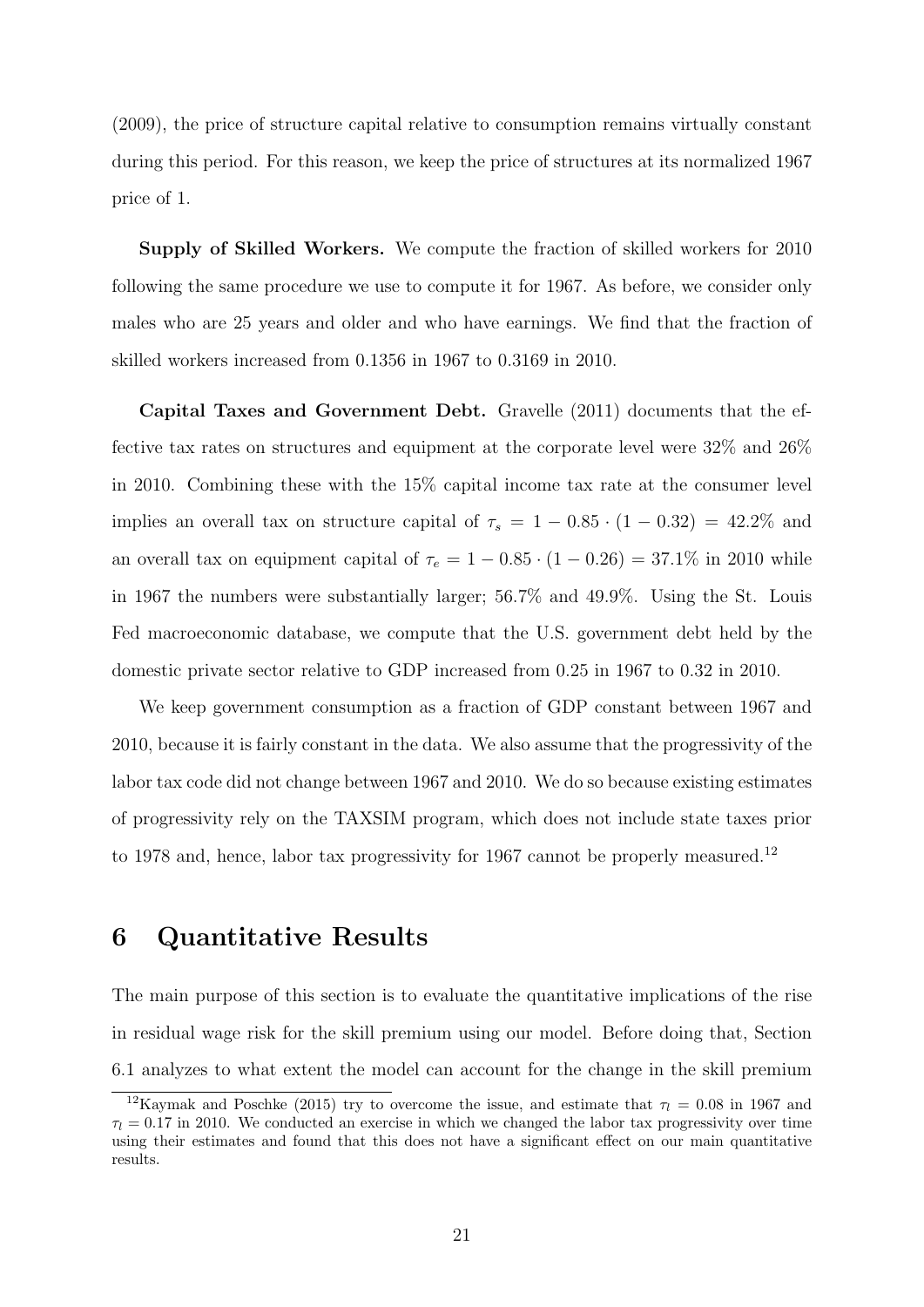|                                        | Data |                                             | Model |      |
|----------------------------------------|------|---------------------------------------------|-------|------|
|                                        |      | 1967   2010   Change   1967   2010   Change |       |      |
| Skill premium 1.51 1.90 0.39 1.51 1.92 |      |                                             |       | 0.41 |

Table 4: Change in the Skill Premium Between 1967 and 2010

The first two columns in this table report the U.S. skill premium in 1967 and 2010. The skill premium data are computed using CPS data for males between ages of 25 to 60 who work at least 260 hours a year. The third column reports the change between 1967 and 2010. The next two columns report the model generated skill premia for the 1967 and 2010 steady states. The last column reports the change in the model generated skill premium between 1967 and 2010.

between 1967 and 2010. Then, Section 6.2 conducts two counterfactual exercises to measure the contribution of the rise in wage risk to the rise in the skill premium between 1967 and 2010.

#### 6.1 Model Fit

To assess the model's fit regarding the skill premium, we first solve for a stationary equilibrium of the model which corresponds to 1967. We then solve for the 2010 stationary equilibrium of the model in which technology, the relative supply of skilled workers, wage risk, and government policy are set to their 2010 values.

Table 4 summarizes the model's success in explaining the observed changes in the skill premium in the United States between 1967 and 2010. The model generates the exact value of the skill premium in 1967. This is not surprising as the value of the skill premium in 1967 is a target in the calibration procedure. Comparing the second and the fifth columns of the table, we observe that the model performs well in terms of replicating the level of the skill premium in 2010: the model-generated skill premium level exceeds the actual level of the skill premium in 2010 by only two percentage points. Restated in terms of changes, the model replicates the rise in the skill premium well: 39 percentage points in the data vs. 41 percentage points in the model.

Before proceeding to the next section which investigates the quantitative significance of the rise in wage risk for the skill premium, we check whether the model generates reasonable changes in several key economic variables. Output grows by a factor of 2.3 in the model between the 1967 and the 2010 steady states, which is a fairly accurate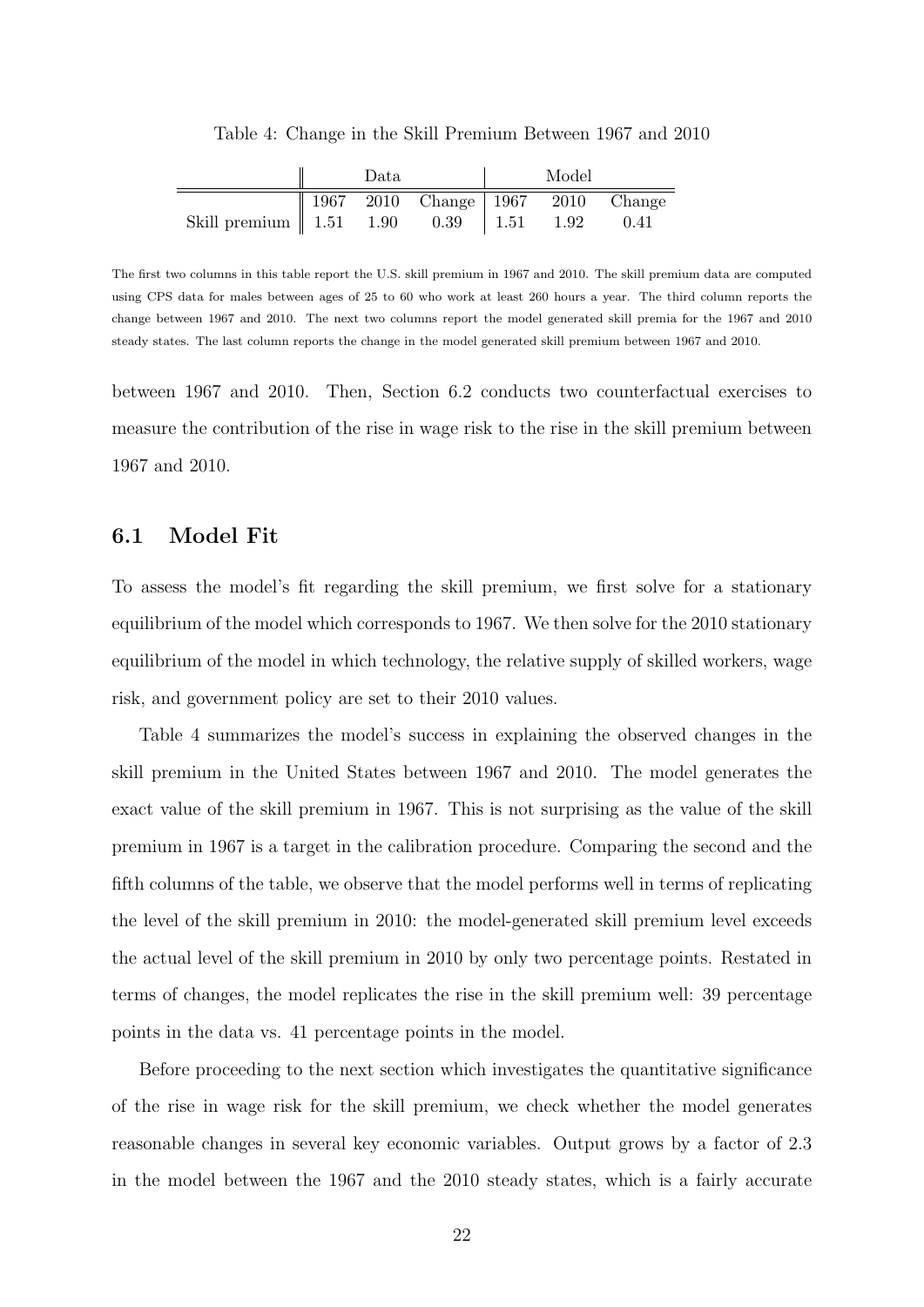description of the growth experience of the U.S. economy during this period: according to the Federal Reserve Bank of St. Louis database (series A939RX0Q048SBEA), real output per capita grew by a factor of 2.2 between 1967 and 2010. Qualitatively, the model also captures the long-term decline in real interest rates observed in recent decades: in the model, the annual real return on government bonds decreases from about 3.3% to  $2.4\%$  between 1967 and  $2010<sup>13</sup>$  In the model, by assumption, all savings is done at the household level. For that reason, to compare savings in the model and in the data, it makes more sense to use the national savings rate rather than the household savings rate. The net national savings rate in the data declined between 1967 and 2010 whereas it stays constant in the model at 0%. This is because in both steady states investment simply replaces depreciated capital.

#### 6.2 Quantitative Significance of the Changes in Wage Risk

Having checked the success of the model in replicating the observed rise in the skill premium between 1967 and 2010, we now use the model to perform two counterfactual exercises that allow us to quantify the effect of rising wage risk on the skill premium.

First, we compute a steady-state equilibrium of the model economy in which the wage risk parameters are set to their 2010 values but all other factors remain at their 1967 values. This counterfactual exercise is called "Only Risk". A comparison of the skill premium of this economy with the skill premium in 1967 reveals how much the change in wage risk increases the skill premium. As an alternative, we feed in the observed changes in all other factors keeping the structure of wage risk as it was in 1967. This counterfactual exercise is called "All but Risk". A comparison of the skill premium in this economy with the skill premium in 2010 measures how short the model falls of explaining the changes in the skill premium when the change in wage risk is omitted.

Table 5 shows that the increase in wage risk has a quantitatively significant effect

 $13$ The labor share in the model remains roughly constant between 1967 and 2010. This is in contrast to recent empirical work which argues that labor share has declined in the last few decades; see, for instance, Karabarbounis and Neiman (2014). The fact that the production function we use does not capture the recent decline in the labor share is known from Krusell, Ohanian, Ríos-Rull, and Violante  $(2000).$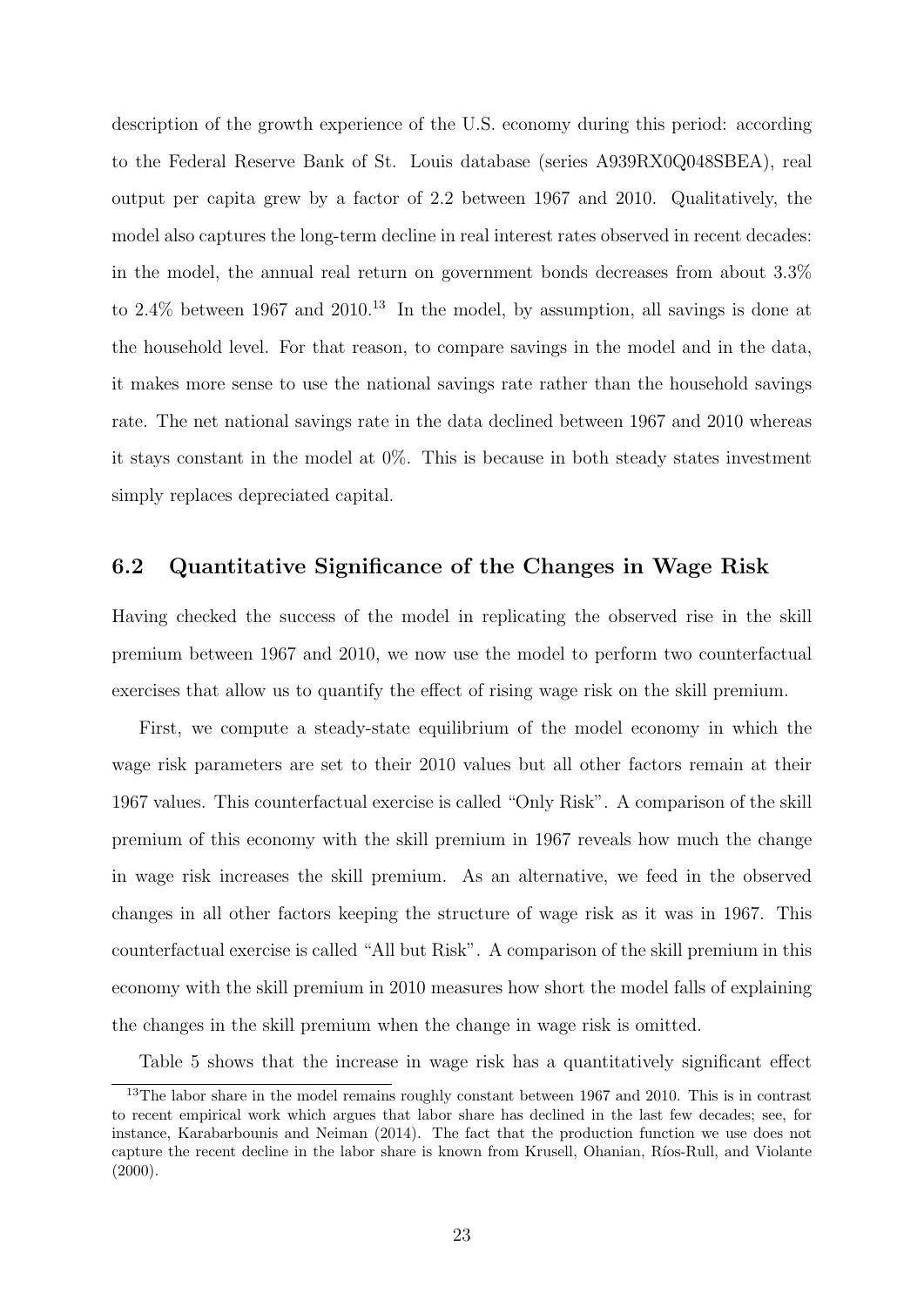|                                     |  |      | $\parallel$ 1967 2010 Only Risk All but Risk |
|-------------------------------------|--|------|----------------------------------------------|
| Skill premium $\parallel$ 1.51 1.92 |  | 1.70 | 1.80                                         |
| Change                              |  | 0.18 | 0.12                                         |

Table 5: Model Implied Effects of Changes in Wage Risk on the Skill Premium

The first two columns of this table report the skill premia in the 1967 and the 2010 steady states in the model. The column 'Only Risk' reports the skill premium in the counterfactual exercise in which wage risk parameters are set to their 2010 values but all other factors remain at their 1967 values. The column 'All but Risk' reports the skill premium in the exercise in which wage risk parameters are set to their 1967 values, while the parameters that control all other factors are at their 2010 values. The second row of the 'Only Risk' column reports the change in the skill premium in the 'Only Risk' exercise relative to 1967 economy. The second row of 'All but Risk' column reports the difference between the skill premium values in the 2010 economy and 'All but Risk' exercise. Numbers may not add up due to rounding.

on the skill premium. Depending on the counterfactual analysis, the rise in wage risk generates 18 or 12 percentage points increase in the skill premium. This amounts to 44% or 30% of the total 41 percentage points rise in the skill premium between 1967 and 2010 that the model predicts. The change in wage risk affects the skill premium through the following mechanism. An increase in residual wage risk leads to higher precautionary savings.<sup>14</sup> Higher savings then lead to higher levels of equipment capital. Due to equipment-skill complementarity present in the production function, this leads to an increase in the skill premium. We verify this mechanism by computing the change in the stock of equipment capital that occurs due to the rise in wage risk. In the "Only Risk" exercise, equipment capital stock increases by about 20%. In the "All but Risk" exercise, the level of equipment capital is about 17% lower than in the exercise in which all factors, including risk, change to their 2010 levels.

The significance of our mechanism hinges upon the fact that (precautionary) savings respond strongly to changes in wage risk. The strong precautionary savings response in our model is consistent with Pijoan-Mas (2006) who shows that in a similar incomplete markets model calibrated to the U.S. economy precautionary savings are quantitatively important.

Insurance. The rise in wage risk increases the skill premium through the precautionary saving channel to the extent that wage risk is uninsured. In this sense, it is important

<sup>&</sup>lt;sup>14</sup>This rise in savings is not inconsistent with the recent decline in the U.S. national savings rate since this is a counterfactual exercise in which other factors that impact aggregate savings are held constant.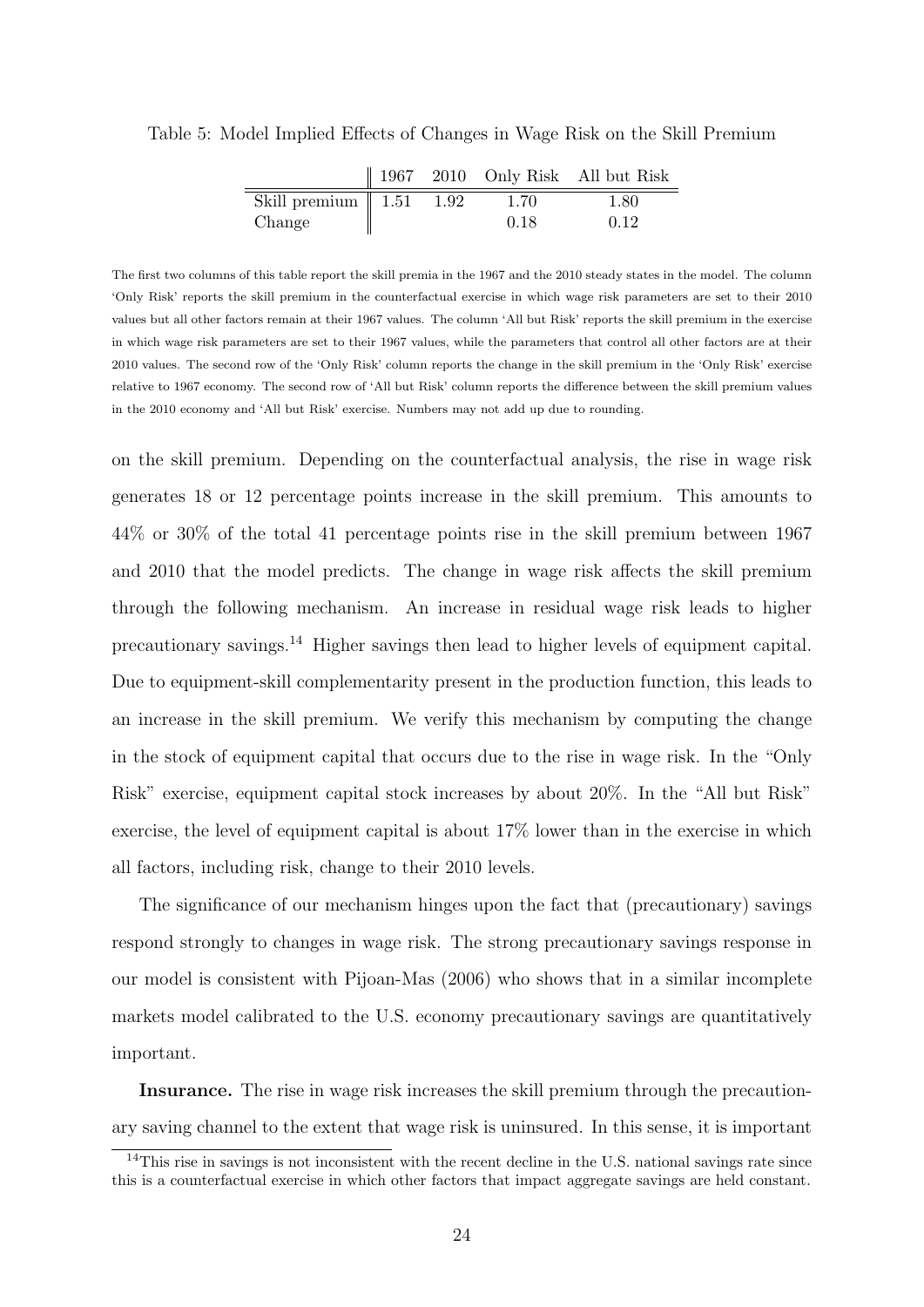that our model generates a reasonable degree of insurance possibilities for agents. In this section, we provide a measure of the degree of insurance available in the model and compare it with the empirical literature. One way economists measure insurance is by computing the degree of pass-through from earnings to consumption. Formally, the passthrough coefficient from earnings to consumption is defined as the regression coefficient b of the following panel regression:

$$
\Delta c_{i,t} = b\Delta y_{i,t} + \epsilon_{i,t},
$$

where  $\Delta c_t$  denotes change in individual log consumption between  $t-1$  and  $t$  and  $\Delta y_t$ denotes change in individual log earnings. The estimated coefficient  $b$  is expected to take values between 0 and 1. A pass-through coefficient of 0 would mean perfect insurance, whereas that of 1 would imply no insurance.

Computing the pass-through coefficient using model simulated data, we find it to be 0.19 in the 1967 steady state. This value is close to the pass-through coefficients implied by Blundell, Pistaferri, and Preston (2008) who use the Panel Study of Income Dynamics and Consumer Expenditure Survey data to analyze the evolution of the extent of partial insurance in the United States in the 1980s and early 1990s. Replicating the simple regression above gives an average value of around 0.2 for the pass-through from consumption to earnings in the 1980s in their work. We also calculate the passthrough coefficient in the 2010 steady state and find it to be 0.17. This decline in pass-through is also in line with Blundell, Pistaferri, and Preston (2008), who find that the consumption pass-through of earnings declined in the 1990s. The fact that our model generates reasonable pass-through values suggests that through endogenous labor supply, progressive taxation and self-insurance the model provides a realistic degree of insurance opportunities.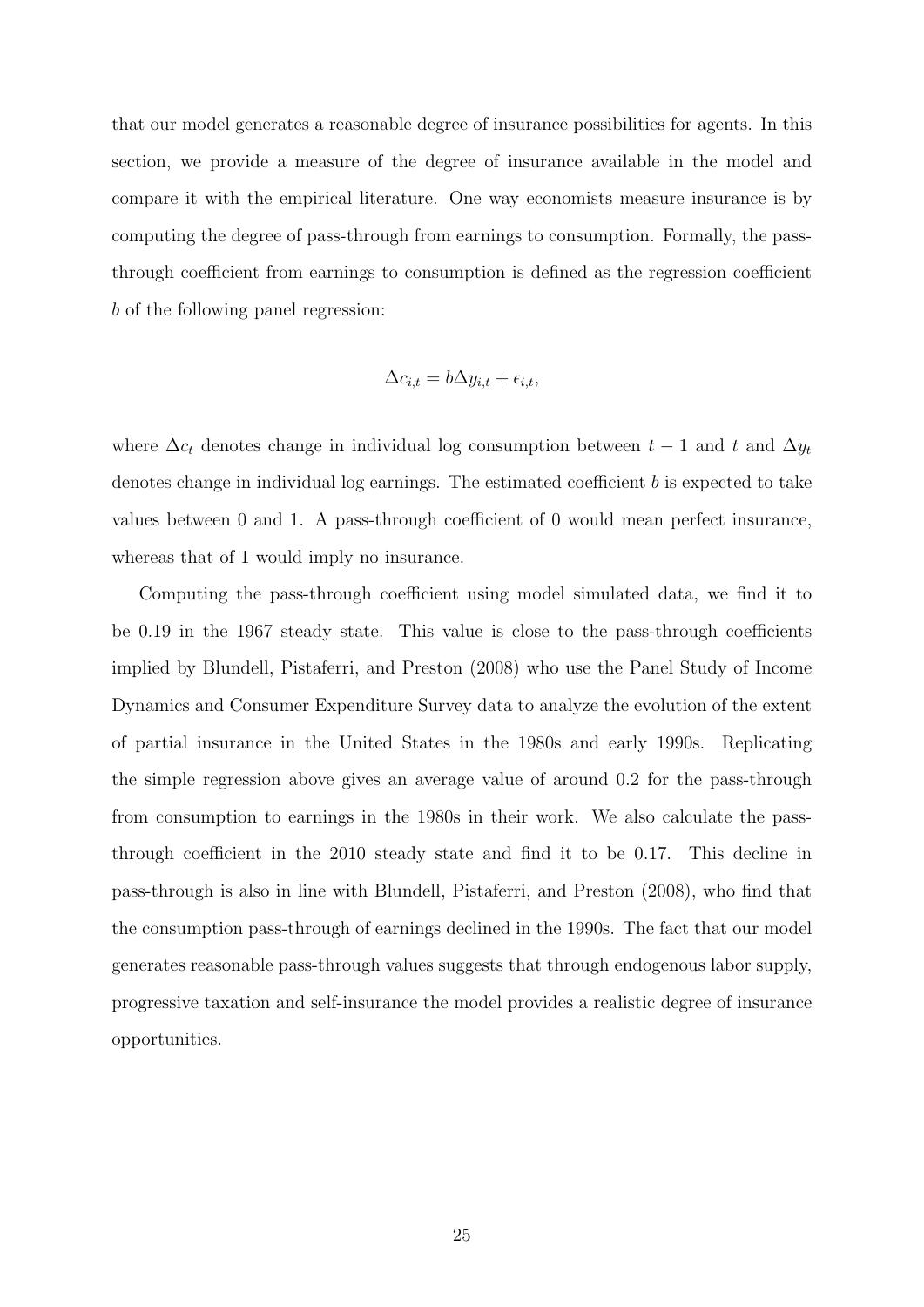|                                                      |  | $\parallel$ 1967 2010   Risk Persistent Transitory |      |
|------------------------------------------------------|--|----------------------------------------------------|------|
|                                                      |  | overall component component                        |      |
| $\overline{\text{Skill premium}}$   1.51 1.92   1.70 |  | - 1.69                                             | 1.53 |

Table 6: Decomposition between Persistent and Transitory Components

The first two columns report the skill premia in the 1967 and the 2010 steady states. The column 'Risk overall' reports the skill premium in the counterfactual exercise where wage risk parameters are set to their 2010 values but all the other factors remain at their 1967 values. The columns 'Persistent component' and 'Transitory component' report skill premia in the counterfactual exercises in which we only change the variances of the persistent components and transitory components to their 2010 values, respectively.

#### 6.3 Two Decompositions

To shed more light at the main quantitative results, this section provides two decomposition exercises.

Persistent vs. Transitory Component. We have shown that changes in wage risk are quantitatively important for the skill premium. The wage processes have two components, a transitory component and a highly persistent component. The variances of both these shocks increased between 1967 and 2010. This section investigates the degree to which changes in each component affect the skill premium. We introduce the changes in the variances of transitory and persistent components between 1967 and 2010 separately (keeping all other factors at their 1967 values) and compute the skill premia in the corresponding economies.

These results are reported in Table 6. The changes in the persistent components of the wage processes of the skilled and unskilled agents account for most of the change in the skill premium arising from changes in risk. This is despite the fact that the increases in the variances of the transitory and persistent components are of similar magnitudes (see Table 3). The fact that the persistent component is more important for the skill premium is expected, since transitory shocks are well insured by precautionary savings in this economy, while persistent shocks are not. The increase in persistent shock variances then implies larger precautionary savings responses.

Wage Risk of Skilled vs. Unskilled Agents. Table 7 reports the results for the second decomposition exercise. The column entitled 'Skilled only' displays that the skill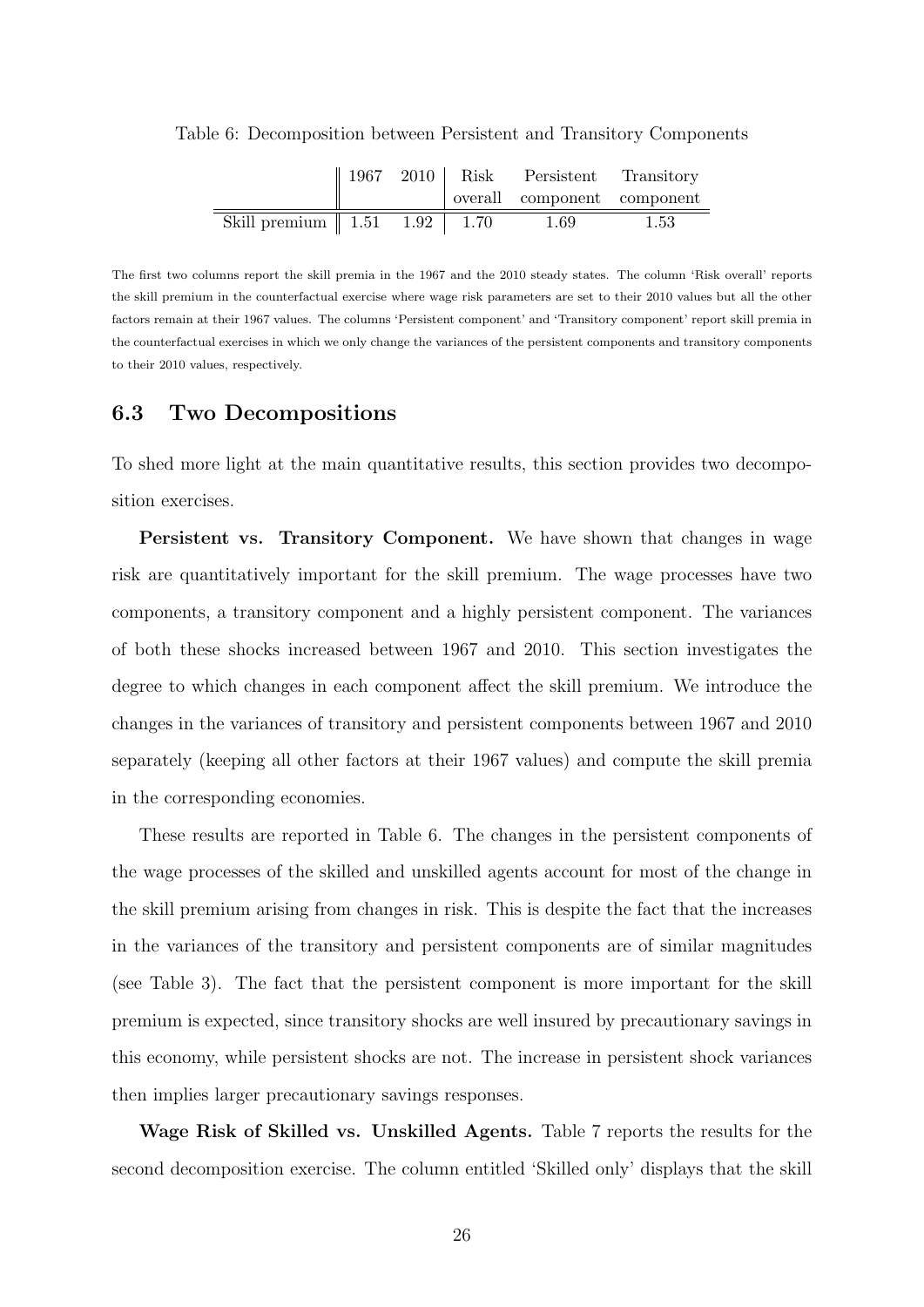|                                                           |  |                   | $\parallel$ 1967 2010   Risk Skilled Unskilled |
|-----------------------------------------------------------|--|-------------------|------------------------------------------------|
|                                                           |  | overall only only |                                                |
| Skill premium $\parallel$ 1.51 1.92 $\parallel$ 1.70 1.63 |  |                   | - 1.57                                         |

Table 7: Decomposition Between Changes in Skilled and Unskilled Risk

The first two columns report skill premia in the 1967 and the 2010 steady states. The column 'Risk overall' reports the skill premium in the counterfactual exercise where wage risk parameters are set to their 2010 values but all the other factors remain at their 1967 values. The columns 'Skilled only' and 'Unskilled only' report skill premia in the counterfactual exercises in which we change wage risk parameters to their 2010 values only for skilled agents or unskilled agents, respectively.

premium increases to 1.63 if the only change relative to the 1967 steady state is the wage risk of the skilled agents. The last column of the table shows that the rise in unskilled agents' wage risk has a smaller but still significant effect on the skill premium. As shown in Table 3, skilled agents' wage risk has increased more (in particular, the volatility of the persistent component, which is more important for the skill premium as discussed above, has risen), and, hence, one expects a larger response in terms of precautionary savings and the skill premium. This turns out to be true despite the fact that there are relatively few skilled people in the 1967 economy, specifically, 13.56%.

#### 6.4 Race Between Technology and Education

This paper does not claim that wage risk is the most important individual determinant of the skill premium. We acknowledge that skilled-biased technical change and the rise in the supply of skilled workers have individually been more important for the skill premium. We view this paper as proposing a novel idea that changes in wage risk can have a quantitatively significant effect on the skill premium.

We perform two additional counterfactual exercises which illustrate the importance of the skill-biased technical change and the rise in the supply of skilled workers for the skill premium in our model. In the first exercise, we solve for a steady state in which we keep all parameters as in 1967 and only change the fraction of skilled workers,  $\pi_s$ , from its 1967 value of 13.56% to its 2010 value of 31.69%. The resulting skill premium is 0.58, meaning that skilled workers have, on average, lower wages than unskilled workers.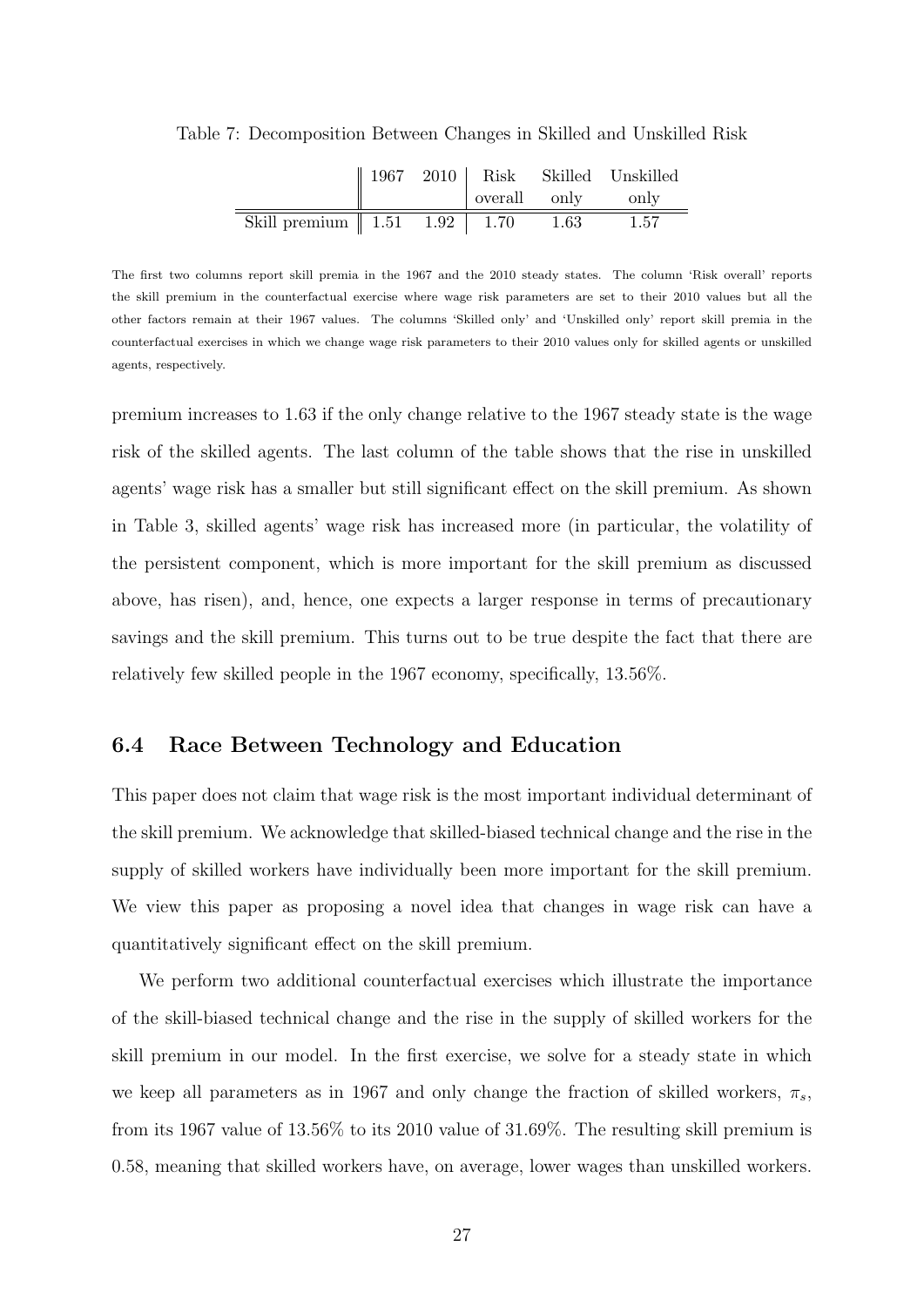Table 8: Risk Aversion

|                |      |      | $\sigma$   1967 2010   Only Risk |
|----------------|------|------|----------------------------------|
|                | 1.51 | 1.88 | 1.62                             |
| $\overline{2}$ | 1.51 | 1.92 | 1.70                             |
| 3              | 1.51 | 1.98 | 1.81                             |

The second row of this table reports skill premia in the model for the benchmark analysis with  $\sigma = 2$ . The first two columns report the skill premium in the 1967 and the 2010 steady states. The column 'Only Risk' reports the skill premium in the counterfactual exercise in which wage risk parameters are set to their 2010 values but all other factors remain at their 1967 values. The first and third rows report the same set of values for  $\sigma = 1$  and  $\sigma = 3$  cases.

In the second exercise, we solve for a steady state in which we only change the price of equipment, q, from its 1967 normalized value of 1 to its 2010 value of 0.1577. The resulting skill premium is 3.75.

#### 6.5 Sensitivity to Risk Aversion

In the proposed mechanism, the link between wage risk and the skill premium works through precautionary savings. It is then natural to think that the strength of this mechanism may depend on the degree of risk aversion. The aim of this section is to measure how sensitive our results are to the degree of risk aversion. To this end, this section repeats the main quantitative exercises for relative risk aversion coefficients of  $\sigma = 1$  and  $\sigma = 3$ , in addition to the benchmark value of  $\sigma = 2$ . We recalibrate the internally calibrated parameters for each  $\sigma$  exercise. The results of the quantitative exercises are presented in Table 8.

Each row in Table 8 reports our findings for a different level of  $\sigma$ . The column entitled 2010 reports the model's prediction of the skill premium when all factors change to their 2010 levels. This column reveals that while  $\sigma = 1$  and  $\sigma = 2$  cases are virtually equally good in matching the overall rise in the skill premium,  $\sigma = 3$  model overshoots this rise significantly. The last two columns report how the skill premium changes in the counterfactual where the wage risks faced by skilled and unskilled agents increase to their 2010 levels but all other factors remain unchanged at their 1967 levels. As expected, the effect of the rise in wage risk on the skill premium increases as the risk aversion parameter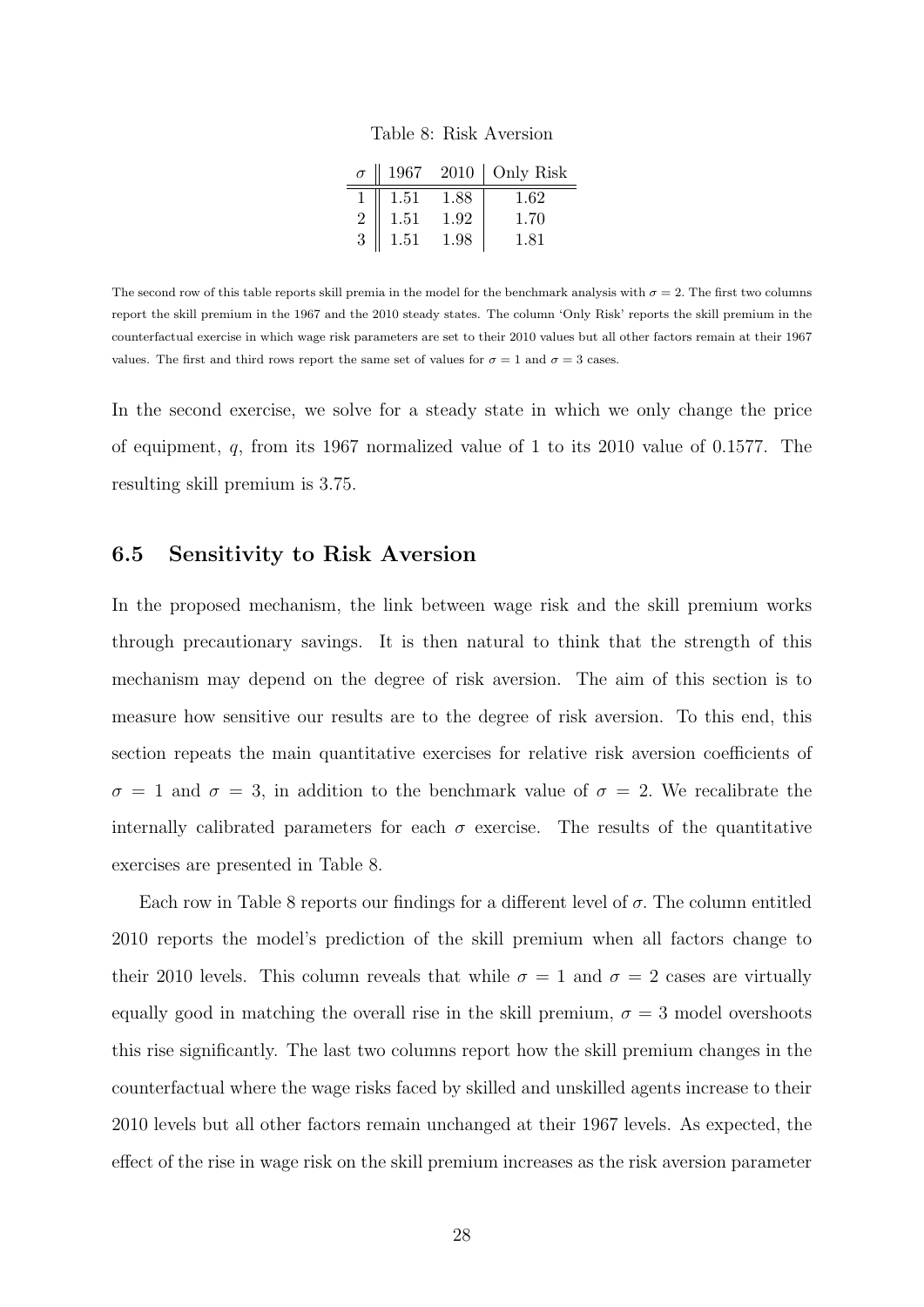|                              |           |           | 1967 2010 Only Risk |
|------------------------------|-----------|-----------|---------------------|
| No borrowing, $a \geq 0$     |           |           |                     |
| Skill premium                |           | 1.51 1.92 | 1.70                |
| Borrowing, $a \geq -\bar{a}$ |           |           |                     |
| Skill premium                | 1.51 1.93 |           | 1.69                |

Table 9: Skill Premium With and With Borrowing

The first row of this table report skill premia for the benchmark economy without any borrowing. The first two columns report the skill premia in the 1967 and the 2010 steady states. The column 'Only Risk' reports the skill premium in the counterfactual exercise where wage risk parameters are set to their 2010 values but all other factors remain at their 1967 values. The second row reports the same set of values for an alternative economy in which agents are allowed to borrow up to an exogeneous limit  $\bar{a}$ .

increases.

#### 6.6 Borrowing Constraints

In the benchmark model, borrowing is ruled out. This section analyzes a version of the model in which borrowing is allowed, but limited by an exogeneous upper bound, i.e.  $a \geq -\bar{a}$ , where  $\bar{a}$  is the maximum amount an agent can borrow. Heathcote, Storesletten, and Violante (2010) set  $\bar{a}$  so that the fraction of people with negative wealth in their model is 15%, which approximates the corresponding data moment for their period of interest (1967-2000). We follow them and choose  $\bar{a}$  to ensure that approximately 15% of the agents have negative wealth in 1967. This exogenous limit is held constant in the '2010' and the 'Only Risk' exercises. A comparison of the two rows of Table 9 shows that the main quantitative results are not affected by the presence of borrowing constraints.

## 7 Open Economy

The United States is not a closed economy, but, following the literature, earlier sections use that scenario as a useful benchmark. In a closed economy, the rise in aggregate savings coming from the rise in wage risk translates fully into higher capital stock. In an open economy, on the other hand, part of the rise in aggregate savings may be absorbed by the rest of the world, implying a smaller increase in aggregate capital stock, and hence, in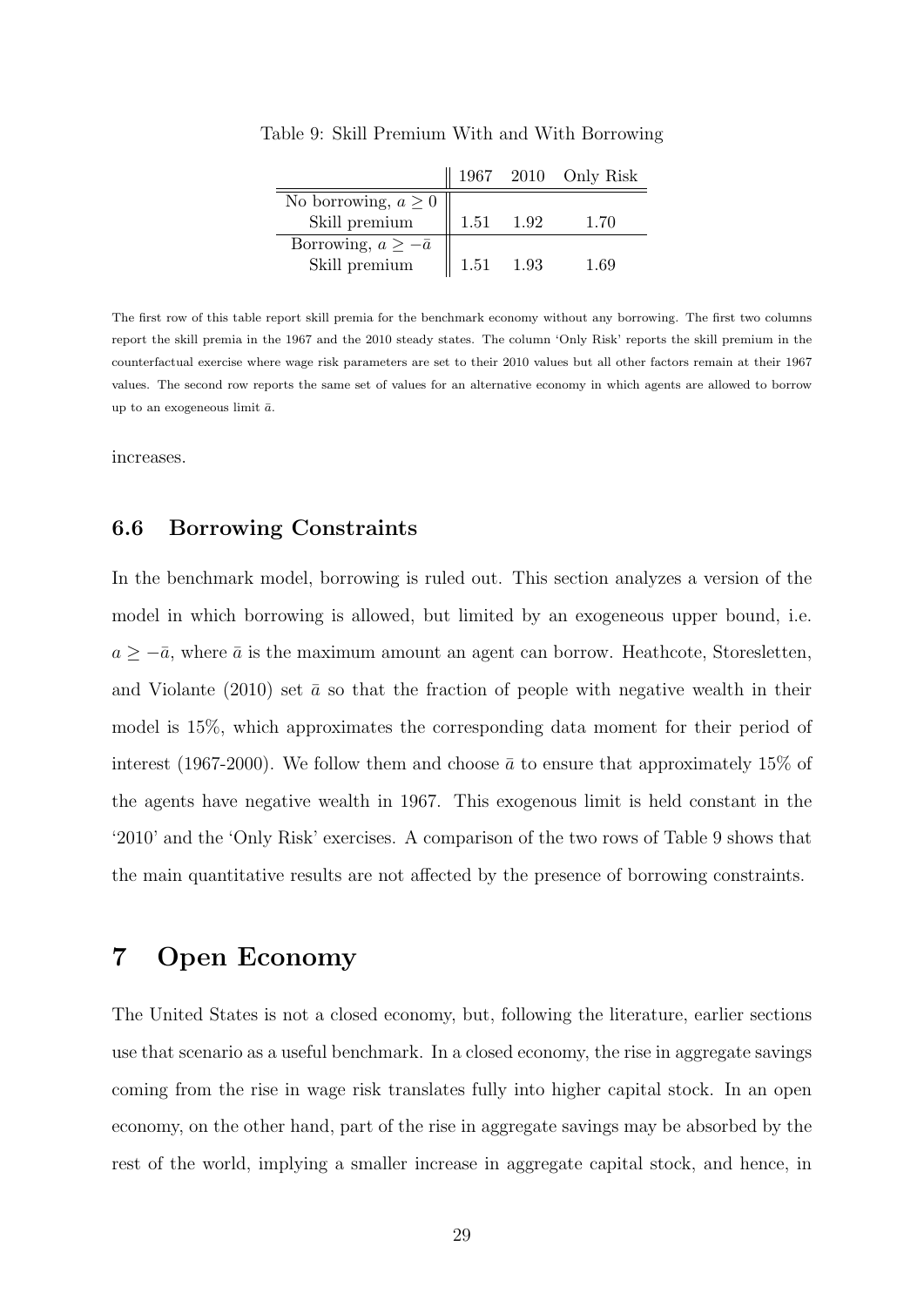the skill premium. This means that the effect of a rise in wage risk on the skill premium may be smaller in an open economy. In this section, we illustrate to what extent the main mechanism is quantitatively significant when the United States is modelled as an open economy. A notable phenomenon that occurred in global financial markets within the period of interest is the significant drop in the net foreign asset position of the United States and the corresponding rise in U.S. assets in global portfolios or the so-called "global imbalances". Since the global imbalances phenomenon may affect the extent to which the rest of the world can absorb a potential rise in U.S. savings caused by a rise in wage risk, we also investigate the quantitative significance of our model with global imbalances.

We model the United States as a large open economy which interacts with another large open economy representing the rest of the world.<sup>15</sup> The rest of the world is modelled as a simple incomplete markets economy similar to Aiyagari (1994). The two economies are linked only through frictionless capital and goods markets; there is no labor mobility across the two countries.

#### 7.1 The Rest of the World Economy

The rest of the world economy is intentionally kept simple. In the rest of the world, labor is inelastically supplied with the following preference specification for consumption:

$$
u(c) = \frac{c^{1-\hat{\sigma}} - 1}{1 - \hat{\sigma}},
$$

where  $\hat{\sigma}$  refers to the coefficient of relative risk aversion of the consumers in the rest of the world. Foreign consumers evaluate stochastic sequences of consumption  $(\hat{c}_t)_{t=0}^{\infty}$  according to

<sup>&</sup>lt;sup>15</sup>Economists sometimes model the United States as a small open economy with a fixed interest rate. This assumption is not realistic but in many cases it provides computational or analytical convenience without affecting results. In our analysis, this is not the case since the relative size of the United States matters for what fraction of U.S. savings can be absorbed by the rest of the world. In particular, if one assumes that the United States is a small open economy, any change in U.S. savings would be fully absorbed by the rest of the world with no impact on the U.S. skill premium (assuming there are no frictions in international financial markets).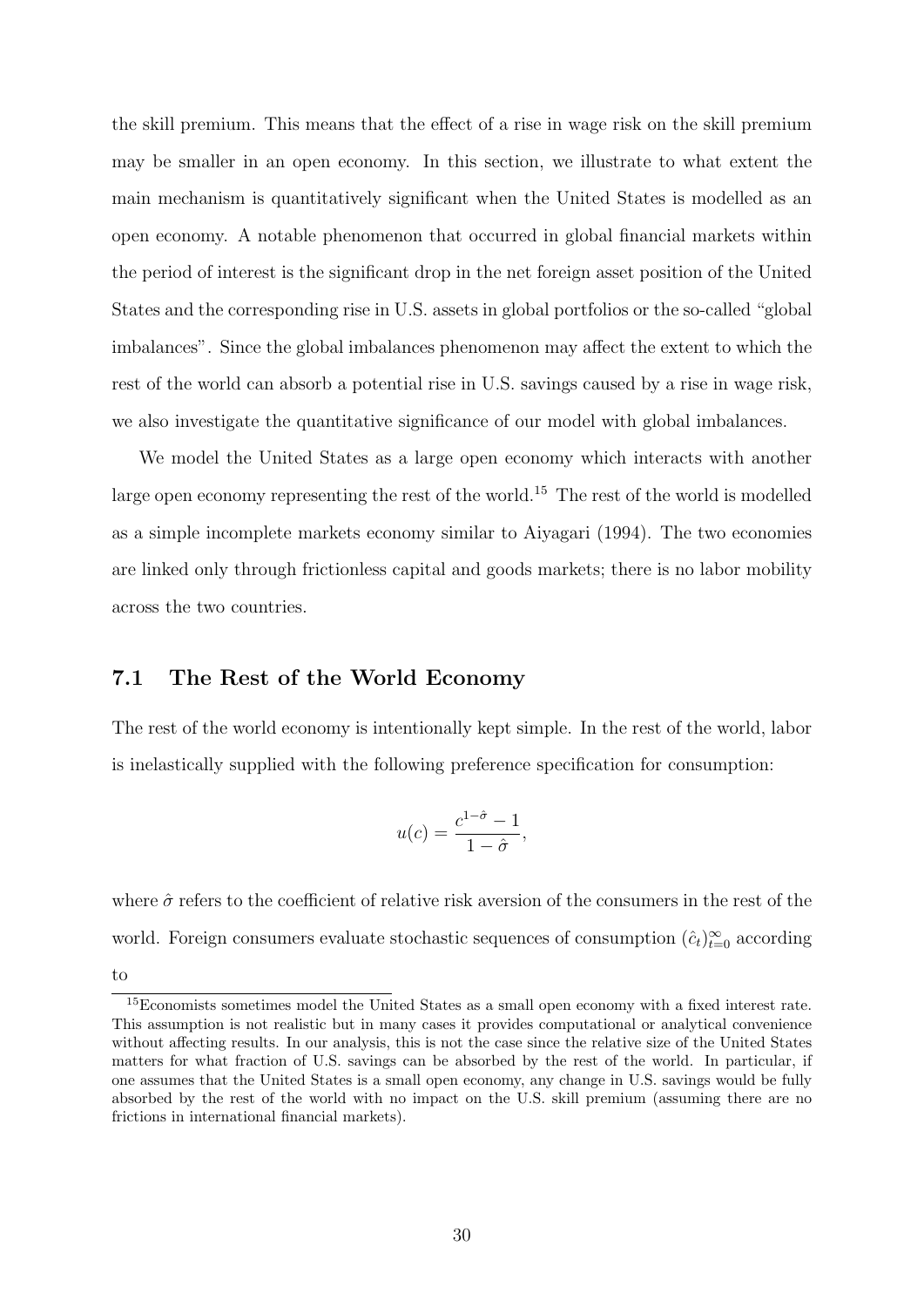$$
E\Big(\sum_{t=0}^{\infty}(\hat{\psi}\hat{\beta})^t u(\hat{c}_t)\Big),\,
$$

where  $\hat{\beta}$  is the discount factor of the rest of the world and  $\hat{\psi}$  is an exogenous savings wedge.  $\hat{\psi}$  should be thought of as an exogenous parameter, the rise of which provides a reduced form way of introducing global imbalances into the model economy. In doing so, we are following the "global savings glut" hypothesis, which argues that global imbalances are caused by a shift in savings behavior in the rest of the world.<sup>16</sup> We calibrate two values for  $\hat{\psi}$ , one for the 1967 and another for the 2010 steady states, to ensure that the model matches the observed drop in the U.S. net foreign asset position during this period.

There is only one type of capital and labor in the rest of the world, and production takes place according to a standard Cobb-Douglass production function

$$
F(K,L) = \hat{A}K^{\hat{\alpha}}L^{1-\hat{\alpha}}.
$$

Agents in the rest of the world face idiosyncratic labor income risk,  $\hat{z}$ , where, as in the U.S. economy, the logarithm of  $\hat{z}$  is the sum of two orthogonal components: a persistent autoregressive shock and a transitory shock. More precisely,

$$
\log \hat{z}_t = \hat{\theta}_t + \hat{\varepsilon}_t,
$$
  

$$
\hat{\theta}_t = \hat{\xi}\hat{\theta}_{t-1} + \hat{\kappa}_t,
$$

where  $\hat{\varepsilon}_t$  and  $\hat{\kappa}_t$  are drawn from distributions with mean zero and variances  $\sigma_{\hat{\varepsilon}}$  and  $\sigma_{\hat{\kappa}}$ .  $\hat{\xi}$  represents the persistence parameter of the AR(1) process that governs the persistent component.

Agents from the two countries (the United States and the rest of the world) can engage in intertemporal bond trading with one another at the world interest rate R. Letting  $IIP$ and  $I\hat{I}P$  denote the net international investment positions of the United States and rest

<sup>&</sup>lt;sup>16</sup>The savings glut hypothesis was first put forth by Bernanke (2005). We follow Kehoe, Ruhl, and Steinberg (forthcoming) in modelling the savings glut as a change in foreigners' savings wedge.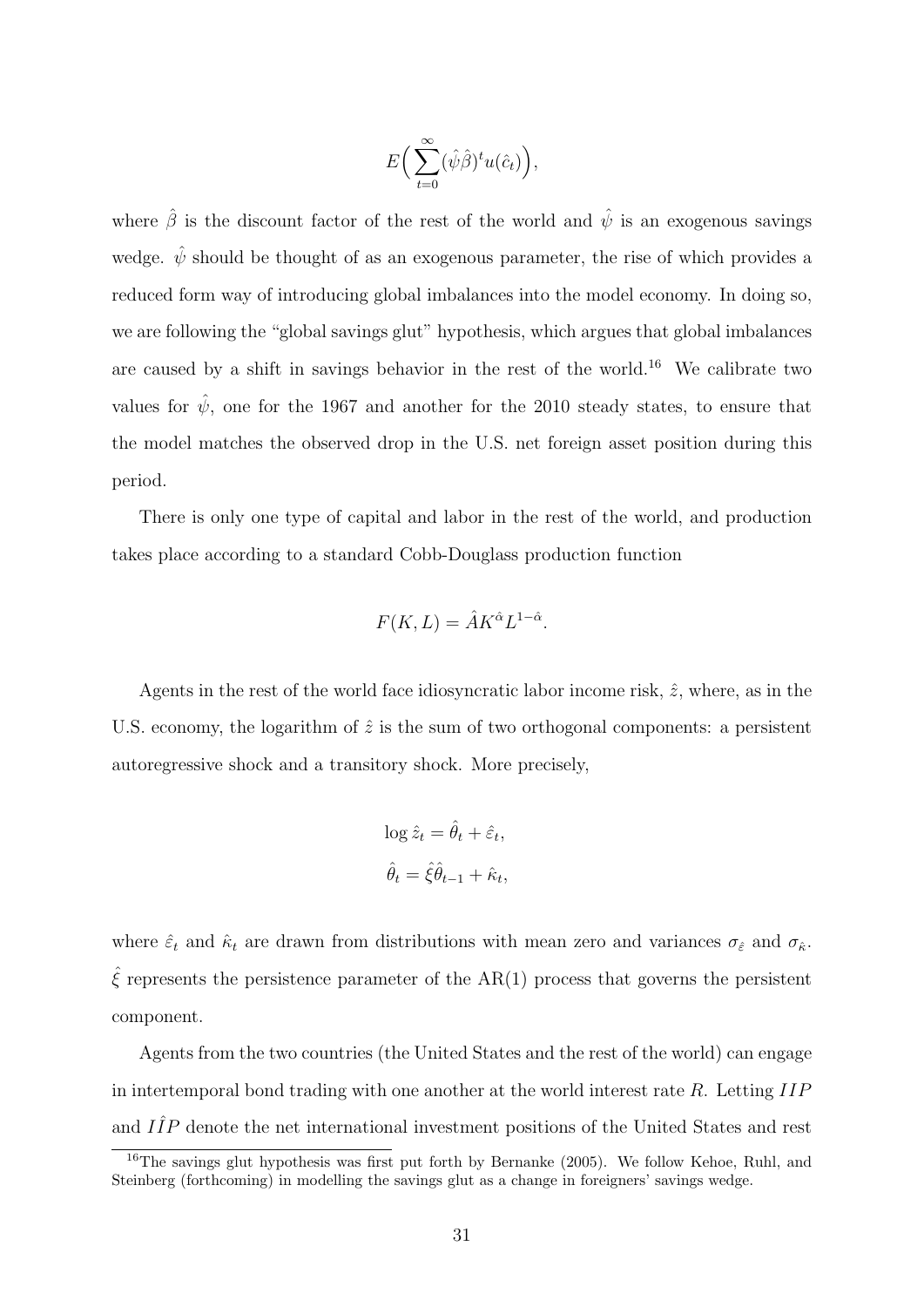of the world economies respectively, the market clearing for the world bond market is given by

$$
IIP + I\hat{I}P = 0.
$$

There is no government in the rest of the world.

#### 7.2 Calibration of the Two-Country Model

First, we calibrate the model to the 1967 world economy. Knowing the net international investment position of the two economies in 1967, one can calibrate the two economies separately.

The procedure for calibrating the model to the 1967 U.S. economy is the same as in the closed economy exercise, with one additional parameter to be determined; the world interest rate. The world interest rate is chosen (calibrated) to match the international investment position of the United States to its observed value of 10% of the U.S. GDP in 1967 (i.e., in net terms, Americans were holding a large amount of assets abroad). This implies a calibrated world real interest rate of 3.33%.<sup>17</sup>

The rest of the world economy corresponds to a single large economy that consists of the 20 largest trading partners of the United States as reported by the U.S. International Trade Administration. For the rest of the world, the preference parameters are set to their values in the U.S. economy:  $\hat{\sigma} = \sigma$  and  $\hat{\beta} = \beta \delta$ . Due to limited data availability, the parameters of the wage process  $\sigma_{\hat{\epsilon}}, \sigma_{\hat{\kappa}},$  and  $\hat{\xi}$  are set to the weighted average of the corresponding values for Germany, the U.K., France, and Italy, as estimated by LeBlanc and Georgarakos (2013). These parameters are assumed to be constant between 1967 and 2010. We set  $\hat{\alpha} = 1/3$ .

We use the Angus Maddison historical data set to calculate the total population of the 20 countries that form the rest of the world economy. The population of the rest of

<sup>&</sup>lt;sup>17</sup>There is one more difference in the calibration procedure of the United States as an open economy relative to the closed economy calibration of Section 4. In the closed economy calibration, the federal debt held by foreign and international investors is excluded when computing the government debt-to-GDP ratio. These debt holdings are included in the government debt-to-GDP ratio calculations in the open economy exercise. As a result, the debt-to-GDP ratio of the 1967 U.S. economy is calculated to be 0.26 as opposed to the value of 0.25 in the closed economy. For the same reason the U.S. debt-to-GDP ratio equals 0.60 in the 2010 open economy model as opposed to 0.32 in the closed economy model.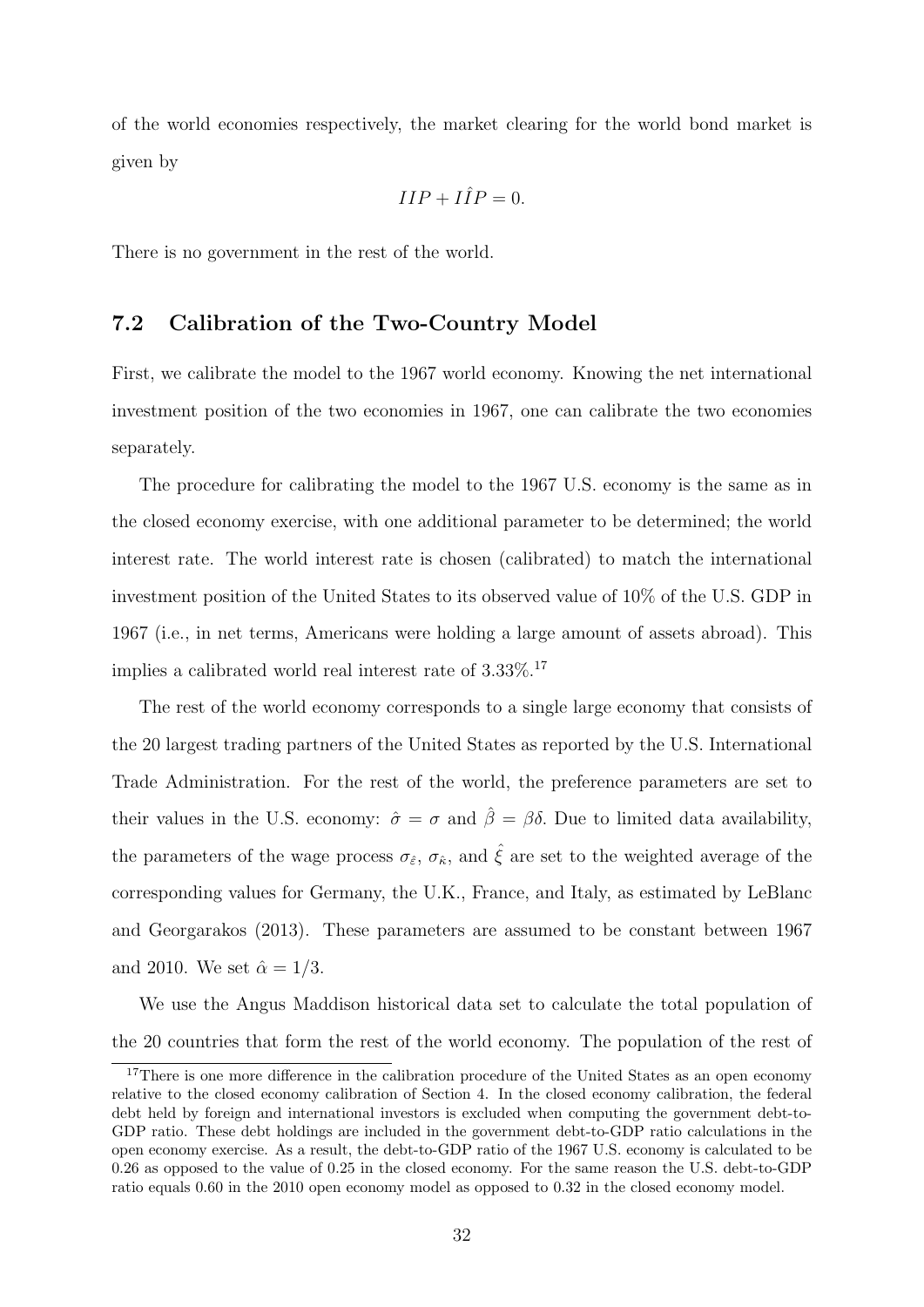| Parameter                           | Symbol                       | Value          | Target              | Value     | Source          |
|-------------------------------------|------------------------------|----------------|---------------------|-----------|-----------------|
| <i>Exogenously set parameters</i>   |                              |                |                     |           |                 |
| R.O.W. risk aversion                | $\hat{\sigma} = \sigma$      | $\overline{2}$ |                     |           |                 |
| R.O.W. discount factor              | $\hat{\beta} = \beta \delta$ | 0.9803         |                     |           |                 |
| R.O.W. capital share                | $\hat{\alpha}$               | 1/3            |                     |           |                 |
| R.O.W. variance of transitory shock | $\sigma_{\hat{\epsilon}}$    | 0.0399         |                     |           | LG              |
| R.O.W. variance of persistent shock | $\sigma_{\hat{\kappa}}$      | 0.0158         |                     |           | LG              |
| R.O.W. persistence parameter        |                              | 0.9335         |                     |           | LG              |
| Calibration 1967                    |                              |                |                     |           |                 |
| World interest rate                 | R                            | 3.33%          | U.S. IIP/U.S. GDP   | $10\%$    | Howard $(1989)$ |
| R.O.W. savings wedge                | $\psi$                       | 0.9115         | R.O.W. IIP/U.S. GDP | $-10\%$   | Howard $(1989)$ |
| R.O.W. TFP                          | $\hat{A}$                    | 0.1724         | R.O.W. GDP/U.S. GDP | 1.76      | Maddison        |
| R.O.W. population                   |                              | 9.3            | R.O.W. pop/U.S. pop | 9.3       | Maddison        |
| Calibration 2010                    |                              |                |                     |           |                 |
| World interest rate                 | R                            | 2.42\%         | U.S. IIP/U.S. GDP   | $-16.3\%$ | <b>NIPA</b>     |
| R.O.W. savings wedge                | $\psi$                       | 0.9186         | R.O.W. IIP/U.S. GDP | 16.3%     | <b>NIPA</b>     |
| R.O.W. TFP                          | Â                            | 0.3055         | R.O.W. GDP/U.S. GDP | 2.25      | Maddison        |
| R.O.W. population                   |                              | 11             | R.O.W. pop/U.S. pop | 11        | Maddison        |

Table 10: Open Economy Parameterization

This table reports the parameters used in the open economy exercises. R.O.W. refers to the rest of the world economy. LG, Maddison and NIPA refer to LeBlanc and Georgarakos (2013), Angus Maddison dataset and National Income and Product Accounts, respectively.

the world was 9.3 times the U.S. population in 1967. Normalizing the population of the U.S. economy to 1, the population of the rest of the world is then set to 9.3. Finally, given these parameter values, the savings wedge and the total factor productivity (TFP) in the rest of the world are chosen to match (i) the rest of the world net international investment position in 1967 (-10% of the U.S. GDP) and (ii) the ratio of the rest of the world GDP to the U.S. GDP in 1967, which equals 1.76. The rest of the world GDP for 1967 is calculated by summing up the GDPs of the 20 economies as they are reported in the Angus Maddison dataset.

Next, we recalibrate the model to 2010 to ensure that it matches the international investment positions in 2010. First, the world interest rate in 2010 is chosen to match the net international investment position of the United States in the same year, which is computed to be -16.3% of U.S. GDP. The resulting world interest rate is 2.42% (in line with the global decline in capital returns). We still need to calibrate the population, the TFP and the savings wedge of the rest of the world economy to 2010. According to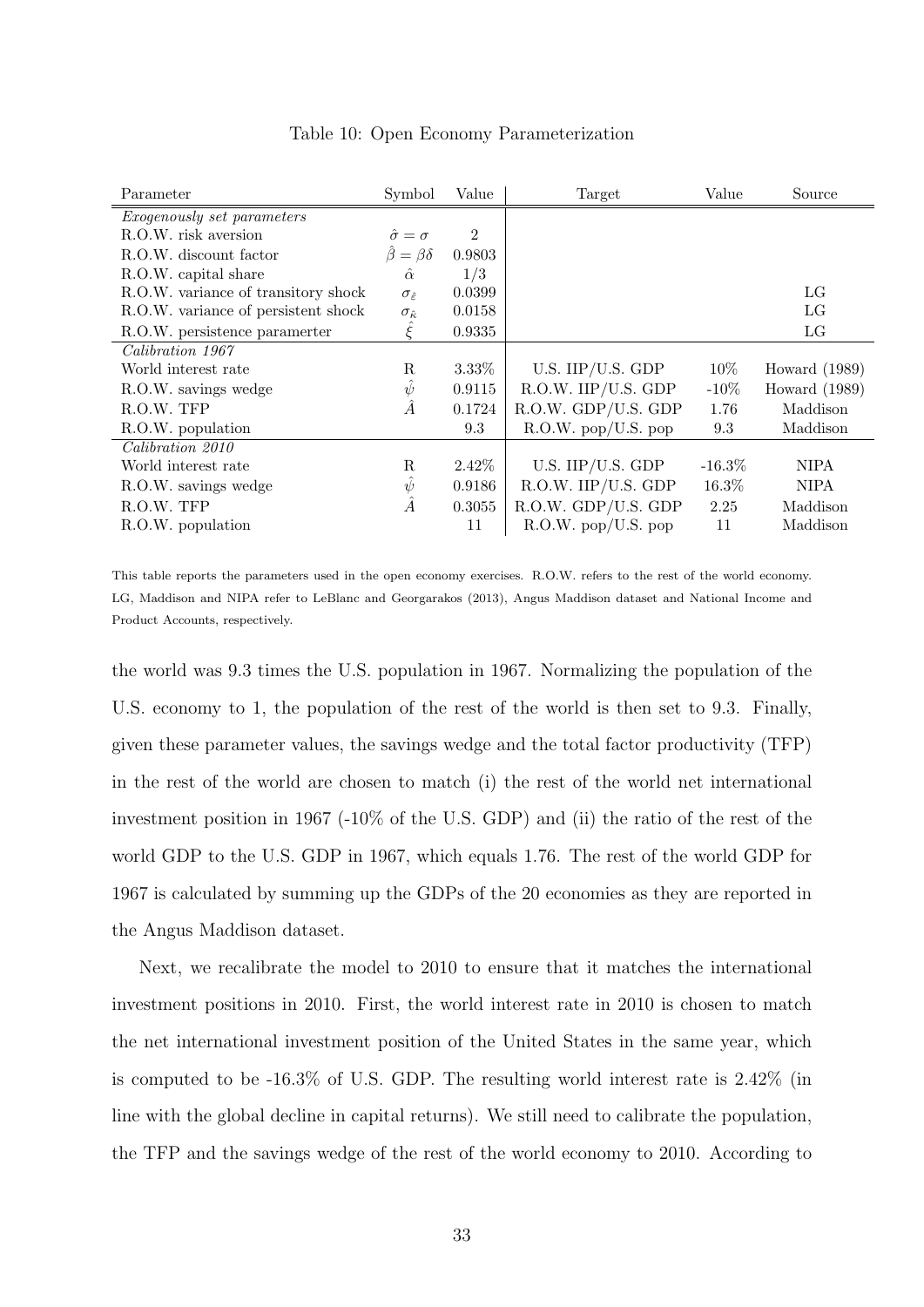the Angus Maddison historical dataset, the population of the rest of the world defined as before was about 11 times that of the US population in 2010. Keeping the normalization of the population of the US economy at 1, the population of the rest of the world is then set to 11. Given these parameter values, the savings wedge and the TFP in the rest of the world are chosen to match (i) the net international investment position of the rest of the world in 2010 (16.3% of the U.S. GDP) and ii) the fraction of the GDP of the rest of the world to the U.S. GDP, which equals 2.25 in 2010 and is calculated exactly the same way as for 1967. The calibration procedure is summarized in Table 10 and the details of our empirical calculations are contained in the Appendix. Notice that  $\hat{\psi}$  increases between 1967 and 2010. This rise is the model's way of generating the savings glut.

#### 7.3 Model Fit

The results of the open economy exercise are reported in the third and fourth columns of Table 11. For comparison purposes we also report the findings from the closed economy exercise in the first and second columns. The skill premium increases from the calibrated value of 1.51 to 1.92 in the open economy exercise which is virtually identical to the change we observe in the benchmark closed economy exercise. This may seem surprising because, as the fourth row of Table 11 shows, the open economy model takes into account the fact that the assets held in the U.S. economy by foreigners (line 'Foreign assets') increase from -0.02 to 0.09 (from -10% to 17.5% of GDP) between 1967 and 2010. One might expect that this inflow of foreign savings, which by definition cannot happen in a closed economy, would induce a larger increase in the amount of capital stock in the open economy relative to the closed economy. This, in turn, would imply a larger increase in the skill premium in the open economy due to the capital-skill complementarity. This happens only to a very limited extent, however, for two reasons.

First, the inflow of foreign assets into the U.S. economy between 1967 and 2010 is relatively small compared to the size of the U.S. capital stock in 2010 (0.11 vs. 1.21). Second, as the third row of Table 11 shows, domestic savings in the open economy in 2010 are smaller than domestic savings in the closed economy, because the interest rate is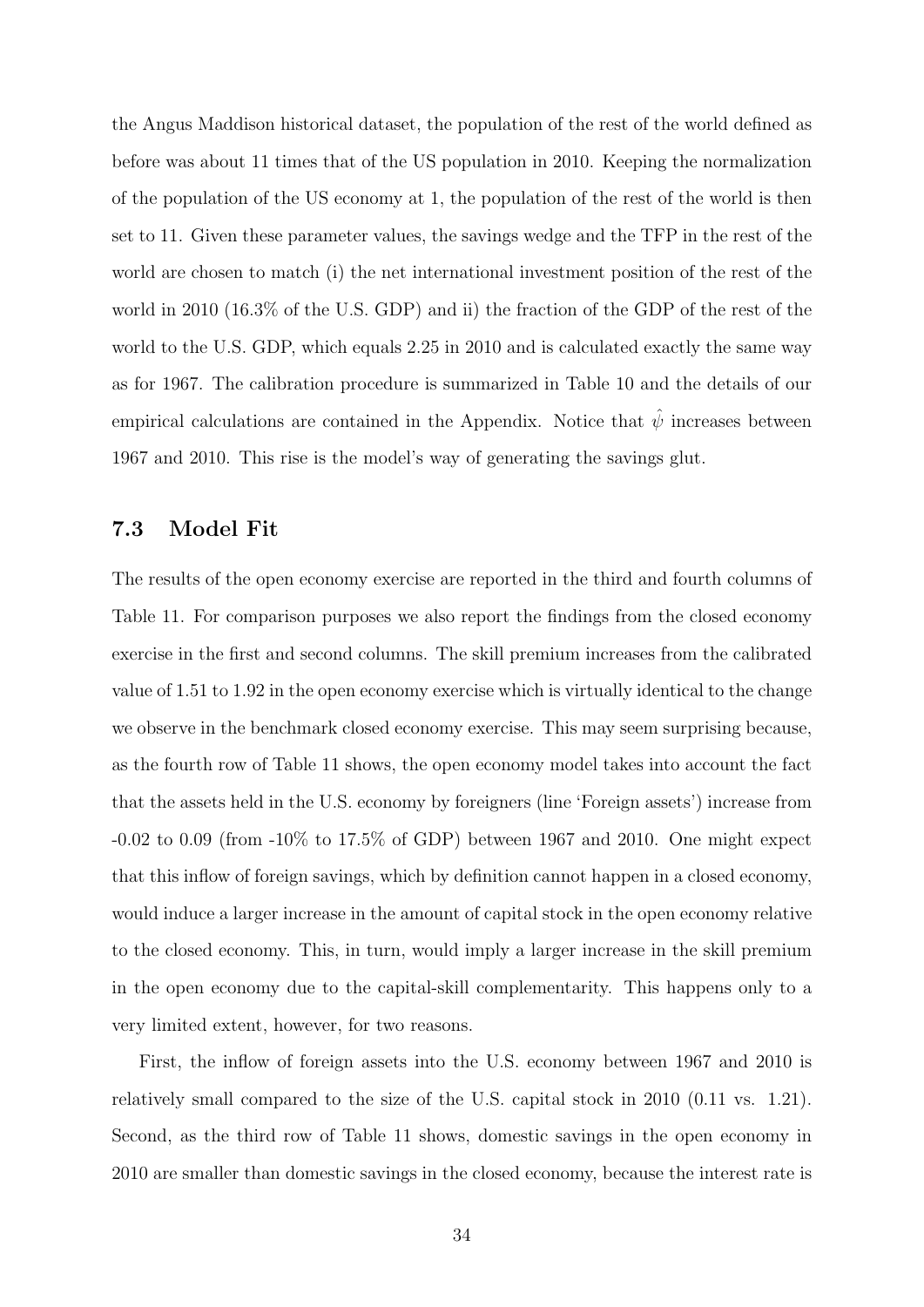|                  |       | Closed       | Open    |          |  |
|------------------|-------|--------------|---------|----------|--|
|                  | 1967  | 2010         | 1967    | 2010     |  |
| Skill premium    | 1.51  | 1.92         | 1.51    | 1.92     |  |
| IIP/GDP          | $0\%$ | $0\%$        | 10%     | $-17.5%$ |  |
| Total capital    | 0.43  | 1.21         | 0.43    | 1.21     |  |
| Domestic assets  | 0.43  | 1.21         | 0.46    | 1.12     |  |
| Foreign assets   |       | $\mathbf{0}$ | $-0.02$ | 0.09     |  |
| After-tax return | 3.33% | 2.38%        | 3.33%   | 2.42%    |  |

Table 11: Open Economy

This table reports the model generated skill premium along with five other variables for the U.S. economy. The first two columns report these variables for the 1967 and the 2010 steady states for the closed economy version of the model, while the last two report them for the 1967 and the 2010 steady states for the open economy version. IIP/GDP refers to the U.S. net international investment position over GDP ratio. Domestic assets and Foreign assets refer to total domestic savings minus government debt and assets held in the U.S. economy by foreigners, respectively.

smaller in the open economy (consistent with the capital inflow). Foreign savings crowd out domestic savings and, hence, do not increase capital stock and the skill premium much. Thus, we conclude that whether one interprets the U.S. as a closed or a large open economy does not change the model's prediction regarding the overall rise in the skill premium by much.

#### 7.4 Quantitative Significance of the Rise in Wage Risk

Next we investigate whether the rise in individual wage risk is still quantitatively important for the skill premium between 1967 and 2010 if the U.S. is modelled as an open economy. The third column of Table 12 reports that the rise in wage risk still contributes substantially to the rise in the skill premium: if the U.S. wage risk is the only factor allowed to change, and all other factors in the United States and the rest of the world remain constant, the skill premium in the United States would still go up by 11 percentage points (see the column "Only Risk"). The effect of the rise in wage risk on the skill premium is smaller than it is in the closed economy, because in an open economy part of the rise in aggregate savings is absorbed by the rest of the world. As a result, the stock of equipment capital increases only by 8% (relative to the 20% in the closed economy exercise).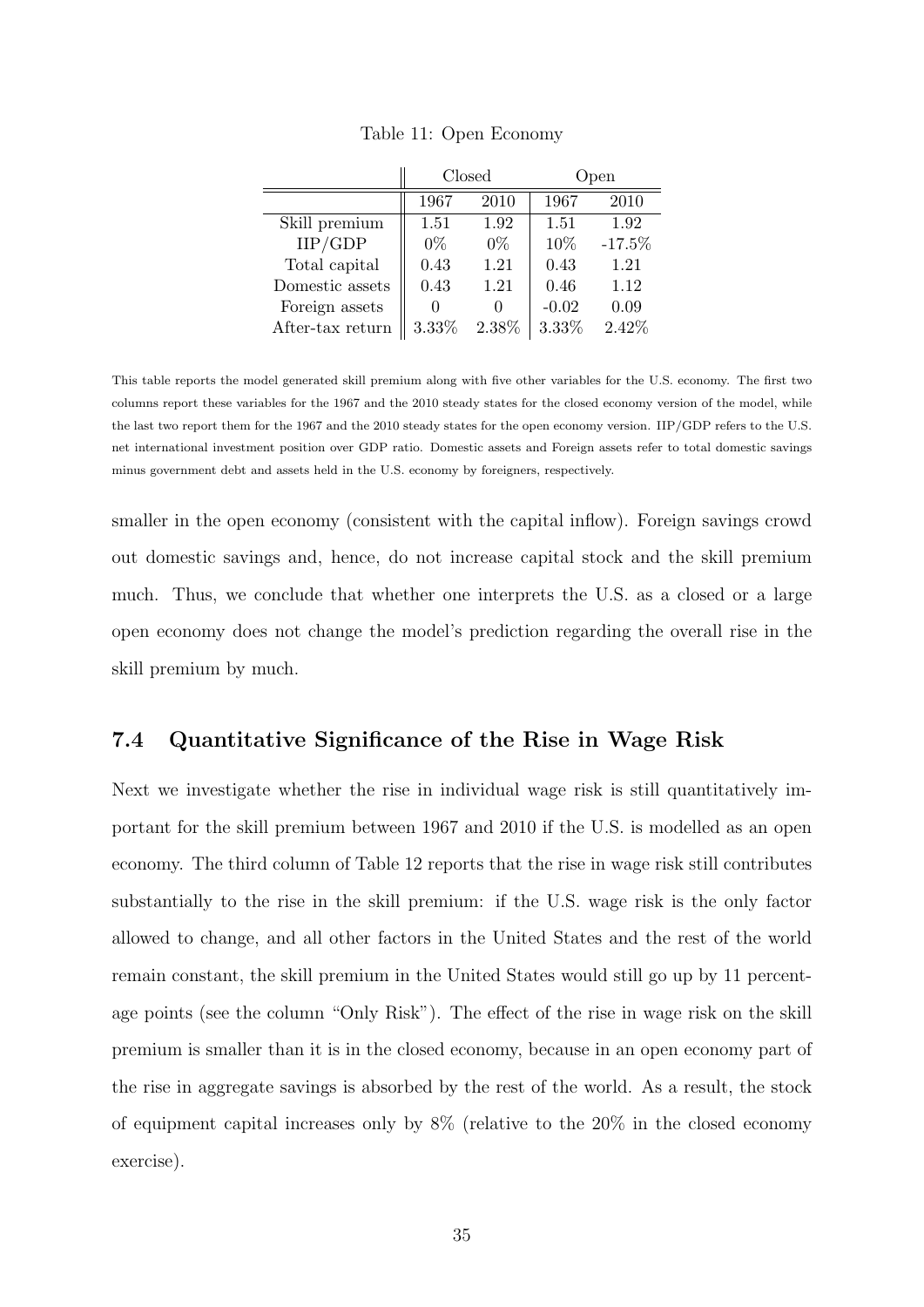|                                     |  |      | 1967 – 2010 – Only Risk – Risk + Savings glut |
|-------------------------------------|--|------|-----------------------------------------------|
| Skill premium $\parallel$ 1.51 1.92 |  | 1.63 | 1.66                                          |
| Change                              |  | 0.11 | 0.14                                          |

Table 12: Open Economy Decomposition

The first two columns of this table report skill premia in the 1967 and the 2010 steady states for the open economy version of the model. The column 'Only Risk' reports the skill premium in the counterfactual exercise where wage risk parameters are set to their 2010 values but all the other factors are at their 1967 values. The column 'Risk + Savings glut' reports the skill premium in the exercise in which wage risk parameters are set to their 2010 values but all the other factors are at their 1967 values for the U.S. economy and the preference parameter for the rest of the world,  $\hat{\psi}$ , is set to its 2010 value. The second row of the 'Only Risk' and the 'Risk + Savings glut' columns report the changes in the skill premium in the 'Only Risk' and the 'Risk + Savings glut' exercises relative to 1967 economy, respectively. Numbers may not add up due to rounding.

Notice that in the counterfactual exercise above the rest of the world absorbs a large fraction of the increase in U.S. (precautionary) savings because the rest of the world economy is kept as it was in 1967. In particular, the rise in the savings in the rest of the world (the savings glut) is not modelled. As an alternative exercise, we conduct the "Only Risk" exercise in a world in which we simulate the savings glut by increasing the rest of the world economy's preference parameter  $\hat{\psi}$  from its calibrated level in 1967 to 2010. The last column of Table 12 shows that the rise in wage risk increases the skill premium by 14 percentage points in this case. The effect of the rise in wage risk on the skill premium is larger in this case since, with the savings glut, the rest of the world absorbs the rise in U.S. savings (coming from the rise in U.S. wage risk) to a lesser degree.

## 8 Endogenous Skill Supply

In the baseline environment, the fraction of skilled and unskilled agents are assumed to be fixed since the main focus of this paper is the relative prices of labor given the observed relative supply of skilled agents. In particular, in the counterfactual exercise in which only risk changes, we do not allow for skill supplies to change. This section provides an alternative measure of how much the rise in wage risk affects the skill premium, which takes into account the effect of the rise in risk on people's education decisions.

Education. In this version of the model, agents make education decisions at the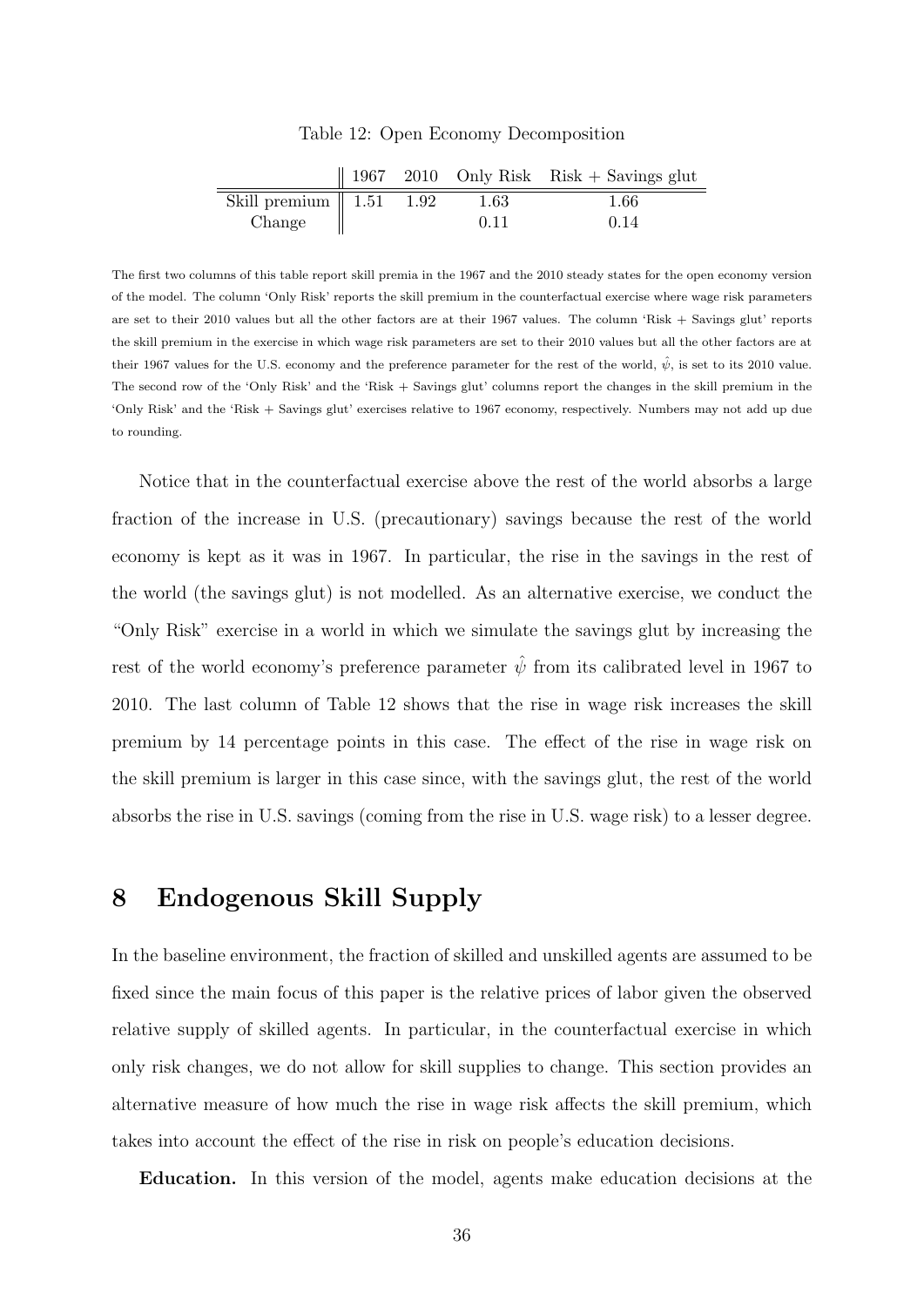beginning of their lives, just before they enter the labor market and before they draw the first wage shocks. They can choose to pursue a college degree, in which case they will be called skilled agents,  $i = s$ , or a lower level of education, in which case they will be called unskilled agents,  $i = u$ . As before, skilled agents can only work in the skilled labor sector, and unskilled agents only in the unskilled labor sector. As in Heathcote, Storesletten, and Violante (2010), there is a utility cost of attaining a college degree,  $\psi$ , which is idiosyncratic and drawn from a distribution  $F(\psi)$ . This distribution is a reduced form way of capturing the cross-sectional variation in the psychological and pecuniary costs of acquiring a college degree such as variation in scholastic talent, tuition fees, parental resources, access to credit, and government aid programs.

Upon drawing the cost of education,  $\psi$ , the agent compares this cost to the benefit of attaining a college degree, which is simply the net present utility gain of receiving the skilled wage rather than the unskilled wage in each date and state after entering the labor market. Let  $E_{i,0}[V_i(z_i,0)]$  be the beginning of the lifetime expected utility of an agent who chooses education level  $i$ , where the expectation is taken over the set of possible productivity realizations at age 0. The benefit of acquiring a college degree is given by  $E_{s,0}[V_s(z_s, 0)] - E_{u,0}[V_u(z_u, 0)]$ . Therefore, an individual attends college if and only if

$$
E_{s,0}[V_s(z_s, 0)] - E_{u,0}[V_u(z_u, 0)] \ge \psi.
$$

Since people choose whether to become skilled or not, the fraction of skilled people in the economy,  $\pi_s$ , which was a parameter in the baseline model, becomes an endogeneous variable in this section. The rest of the economic environment is identical to the one developed in the model section and will not be described here.

To conduct quantitative work, the cost distribution for attending college needs to be specified. We assume that the utility cost of attending college is distributed according to an exponential distribution with parameter m, a pdf,  $f(\psi) = me^{-m\psi}$ , and a cdf,  $F(\psi) = 1 - e^{m\psi}$ . Observe that, for the marginal agent who chooses to go to college, the cost of attending college exactly equals the benefit of doing so,  $\overline{\psi} := E_{s,0}[V_s(z_s, 0)]$  $E_{u,0}[V_u(z_u, 0)]$ . Moreover, the total measure of agents who face an education cost that is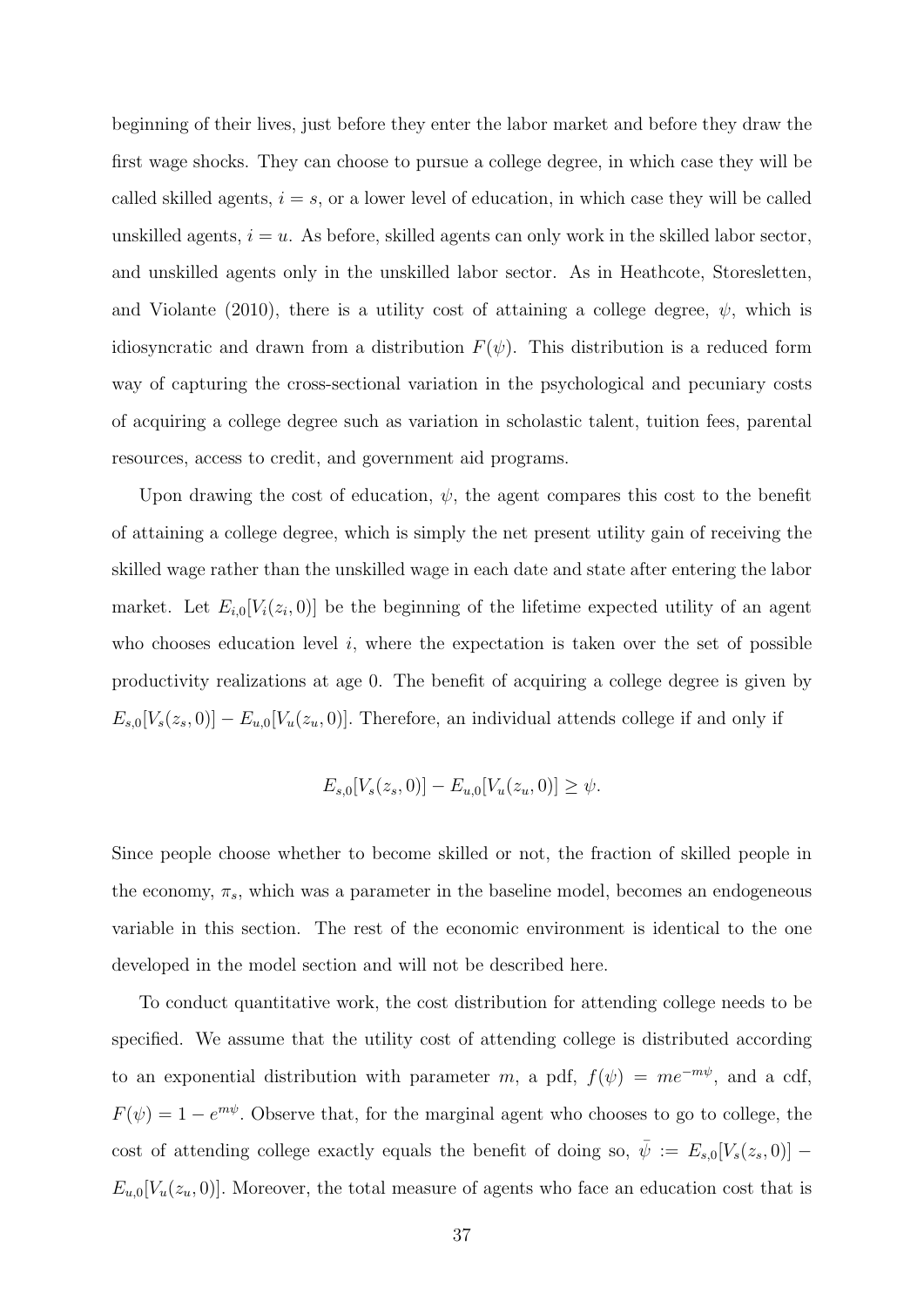|                                   | Exogenous |           | Endogenous |           |
|-----------------------------------|-----------|-----------|------------|-----------|
|                                   | 1967      | Only Risk | 1967       | Only Risk |
| Skill premium                     | 1.51      | 1.70      | 1.51       | 1.85      |
| Change                            |           | 0.18      |            | 0.34      |
| $\operatorname{Fraction}$ skilled | 13.56%    | 13.56%    | 13.56%     | 12.58%    |

Table 13: Endogenous Skill Supply

This table reports the skill premium along with the fraction of skilled agents in the model economy. The first column reports these variables for the 1967 steady state for the benchmark exogenous skill supply economy. The second column reports them for the counterfactual exercise where wage risk parameters are set to their 2010 values but all the other factors are at their 1967 values. The last two columns report the values of the same set of variables for the endogenous skill supply economy. Numbers may not add up due to rounding.

at most  $\bar{\psi}$  is equal to  $\pi_s^{67}$  in 1967. Thus, we calibrate m by setting  $F(\bar{\psi}) = \pi_s^{67}$ .<sup>18</sup>

The results of the "Only Risk" counterfactual exercise under endogenous skill supply are summarized in the last two columns of Table 13. For comparison purposes, the table also reports the benchmark exogenous skill supply exercise in the first two columns of Table 13. The effect of the rise in wage risk on the skill premium is larger in the endogenous skill supply exercise (34 vs. 18 percentage points). This finding might seem surprising. In particular, we know from the exogenous skill supply analysis that the rise in wage risk increases the skill premium (from 1.51 to 1.70). Other things being equal, an increase in the skill premium makes attaining a college degree more desirable. Therefore, one may expect that, with endogenous skills, a higher fraction of the population would attend college, which would then dampen the rise of the skill premium. However, recall from Table 3 that wage risk has increased more for skilled than for unskilled agents, making college education less attractive. Overall, attending college could become more or less desirable depending on which of the two effects dominates. It turns out that, under our parameterization, the latter effect dominates and fewer people attend college in the 'Only Risk' exercise as the last row of Table 13 shows. This increases the skill premium further.

<sup>&</sup>lt;sup>18</sup>The quantitative results are almost identical if, instead of being exponential, the utility cost distribution F is assumed to be uniform  $U[0, m]$  and one calibrates m to the same target, i.e. so that  $F(\bar{\psi}) = \pi_s^{67}$ .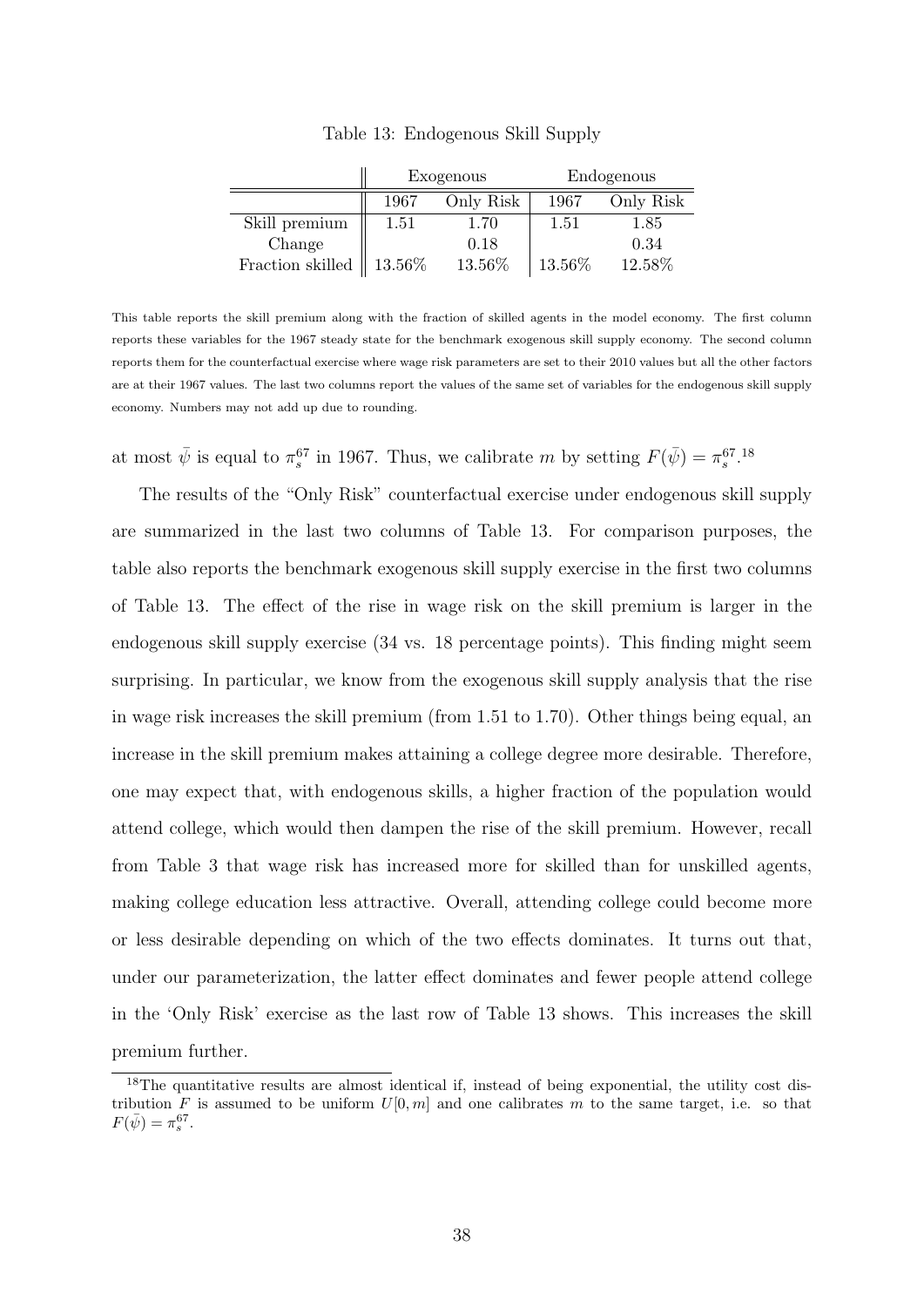## 9 Conclusion

This paper proposes a mechanism through which a rise in individual wage risk leads to an increase in the skill premium. Intuitively, a rise in uninsured wage risk increases precautionary savings. The resulting rise in the capital stock increases the skill premium due to capital-skill complementarity. To evaluate the significance of this mechanism, we build a quantitative macroeconomic model with incomplete markets and capital-skill complementarity. The rise in wage risk observed in the United States between 1967 and 2010 increases the skill premium by at least 10 percentage points (25% of the observed change) in all the parameterizations and specifications of the model. We conclude that changes in wage risk can have a quantitatively important effect on the skill premium.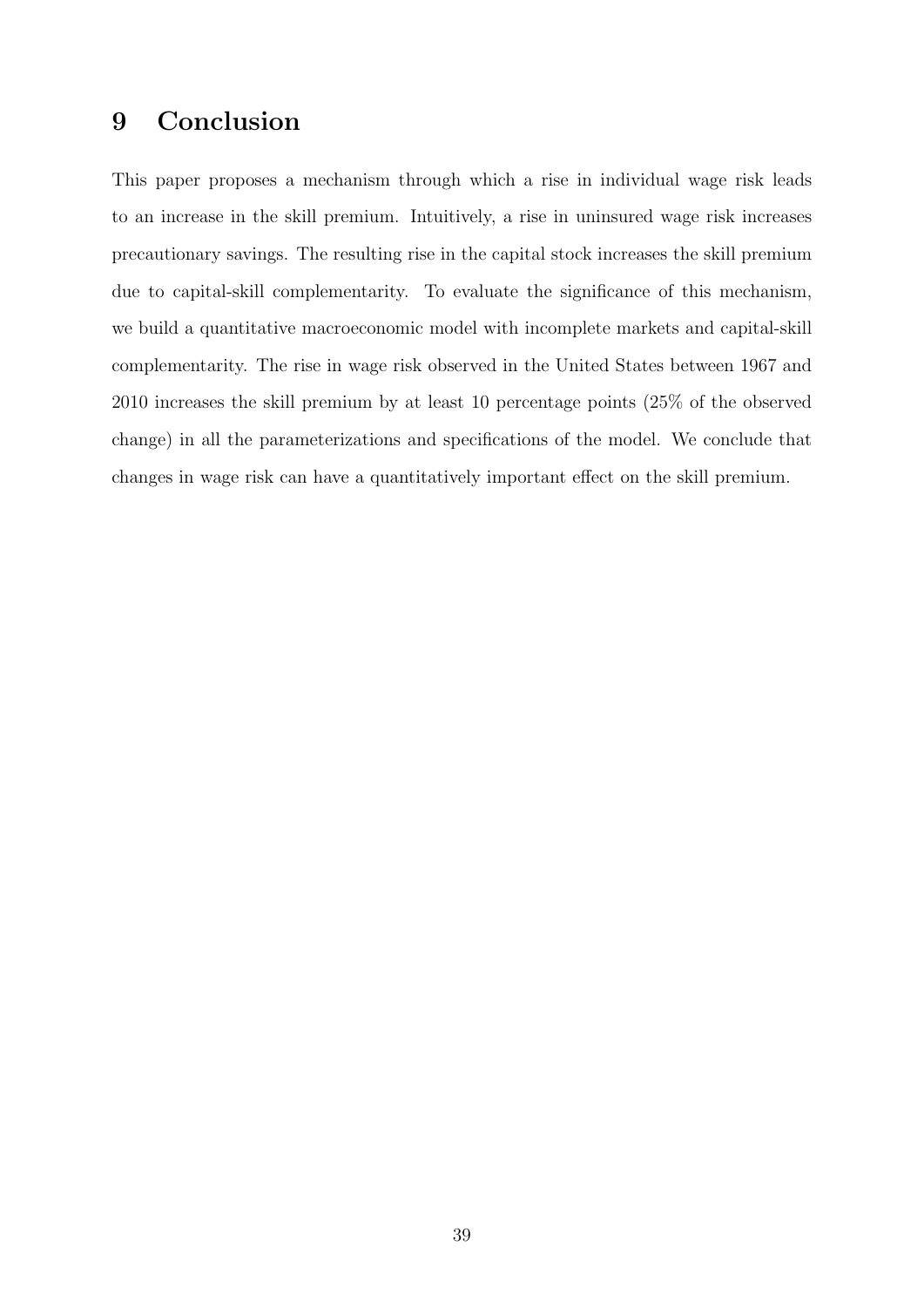## References

- Acemoglu, D. (1998): "Why Do New Technologies Complement Skills? Directed Technical Change And Wage Inequality," The Quarterly Journal of Economics, 113(4), 1055–1089.
- ACEMOGLU, D., AND D. AUTOR (2011): Skills, Tasks and Technologies: Implications for Employment and Earningsvol. 4 of Handbook of Labor Economics, chap. 12, pp. 1043–1171. Elsevier.
- Aiyagari, S. R. (1994): "Uninsured Idiosyncratic Risk and Aggregate Saving," The Quarterly Journal of Economics, 109(3), 659–84.
- AUERBACH, A. J. (1983): "Corporate Taxation in the United States," *Brookings Papers* on Economic Activity, 14(2), 451–514.
- AUTOR, D. H. (2014): "Skills, education, and the rise of earnings inequality among the "other 99 percent"," Science, 344(6186), 843–851.
- BERNANKE, B. S. (2005): "The global saving glut and the U.S. current account deficit," Discussion paper.
- Bewley, T. F. (1986): "Stationary Monetary Equilibrium with a Continuum of Independently Fluctuating Consumers," in Contributions to Mathematical Economics in Honor of Gerard Debreu, ed. by W. Hildenbrand, and A. Mas-Colell, vol. 1, pp. 79–102. Amsterdam: North-Holland.
- BLUNDELL, R., L. PISTAFERRI, AND I. PRESTON (2008): "Consumption Inequality and Partial Insurance," American Economic Review, 98(5), 1887–1921.
- Buera, F. J., J. P. Kaboski, and R. Rogerson (2015): "Skill-Biased Structural Change and the Skill-Premium," Discussion paper.
- BURSTEIN, A., E. MORALES, AND J. VOGEL (2015): "Accounting for Changes in Between-Group Inequality," NBER Working Papers 20855, National Bureau of Economic Research, Inc.
- BURSTEIN, A., AND J. VOGEL (forthcoming): "International Trade, Technology, and the Skill Premium," Journal of Political Economy.
- CARROLL, C. D. (1994): "How Does Future Income Affect Current Consumption?," The Quarterly Journal of Economics, 109(1), 111–147.
- Caselli, F. (1999): "Technological Revolutions," American Economic Review, 89(1), 78–102.
- CASTANEDA, A., J. DÍAZ-GIMÉNEZ, AND J.-V. RÍOS-RULL  $(2003)$ : "Accounting for the U.S. Earnings and Wealth Inequality," Journal of Political Economy, 111(4), 818– 857.
- Cummins, J. G., and G. L. Violante (2002): "Investment-Specific Technical Change in the US (1947-2000): Measurement and Macroeconomic Consequences," Review of Economic Dynamics, 5(2), 243–284.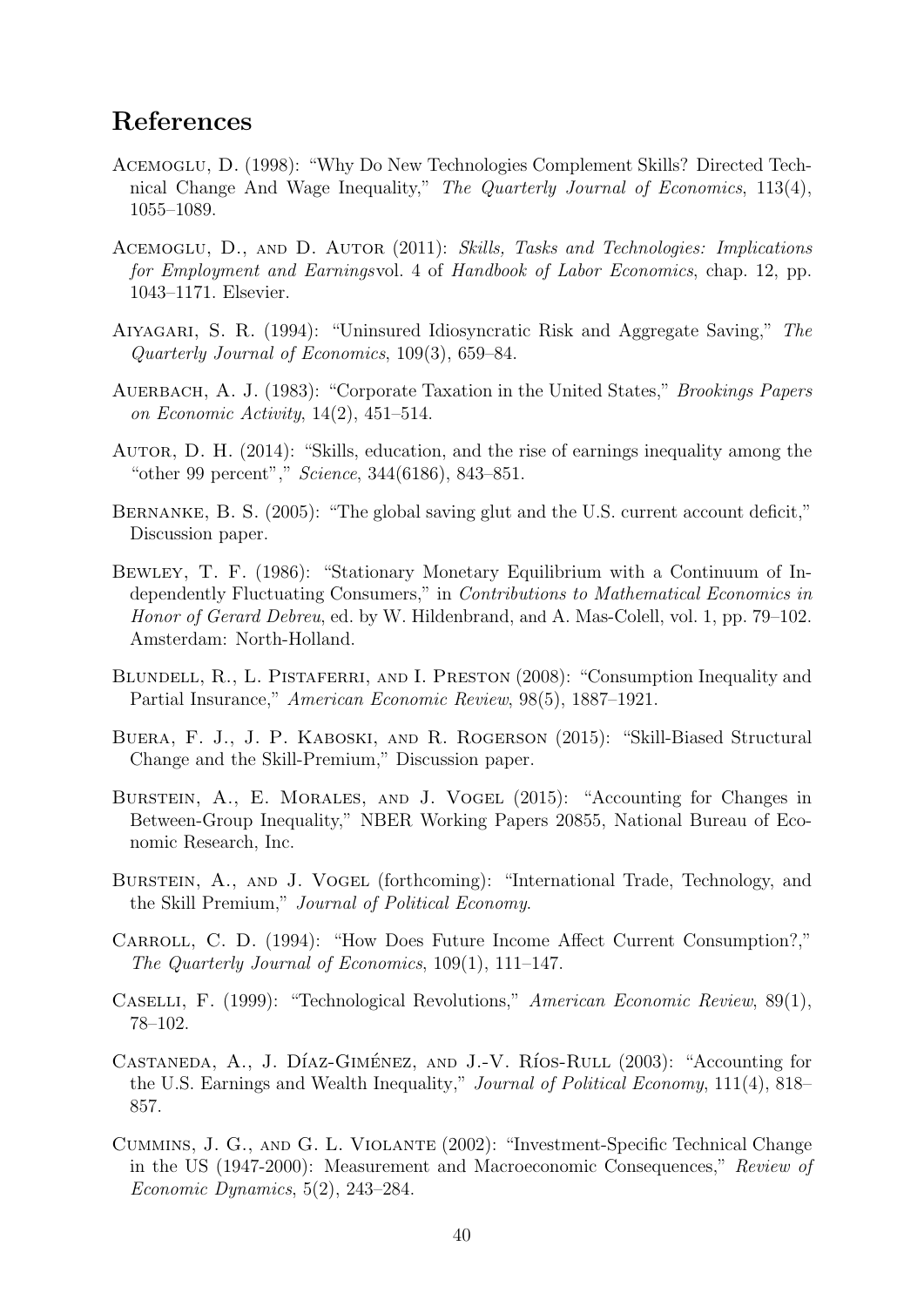- DEATON, A. (1991): "Saving and Liquidity Constraints," *Econometrica*, 59(5), 1221– 1248.
- DICECIO, R. (2009): "Sticky wages and sectoral labor comovement," Journal of Economic Dynamics and Control, 33(3), 538–553.
- DOMEIJ, D., AND L. LJUNGQVIST (2006): "Wage Structure and Public Sector Employment: Sweden versus the United States 1970-2002," SSE/EFI Working Paper Series in Economics and Finance 638, Stockholm School of Economics.
- Duffy, J., C. Papageorgiou, and F. Perez-Sebastian (2004): "Capital-Skill Complementarity? Evidence from a Panel of Countries," Review of Economics and Statistics,  $86(1)$ ,  $327-344$ .
- Fallon, P. R., and P. R. G. Layard (1975): "Capital-Skill Complementarity, Income Distribution, and Output Accounting," *Journal of Political Economy*, 83(2), 279–302.
- Flug, K., and Z. Hercowitz (2000): "Equipment Investment and the Relative Demand for Skilled Labor: International Evidence," Review of Economic Dynamics, 3, 461–485.
- GALOR, O., AND D. TSIDDON (1997): "Technological Progress, Mobility, and Economic Growth," American Economic Review, 87(3), 363–382.
- GOLDIN, C., AND L. F. KATZ (2008): The Race between Education and Technology. Cambridge, MA: Harvard University Press.
- GOTTSCHALK, P., AND R. A. MOFFITT (1994): "The Growth of Earnings Instability in the U.S. Labor Market," Brookings Papers on Economic Activity, 25(2), 217–272.
- (2012): "Trends in the Transitory Variance of Male Earnings: Methods and Evidence," Journal of Human Resources, 47(1), 204–236.
- Gravelle, J. G. (2011): "Reducing Depreciation Allowances to Finance a Lower Corporate Tax Rate," National Tax Journal, 64(4), 1039–1054.
- Greenwood, J., Z. Hercowitz, and P. Krusell (1997): "Long-Run Implications of Investment-Specific Technological Change," American Economic Review, 87(3), 342– 362.
- Greenwood, J., and M. Yorukoglu (1997): "1974," Carnegie-Rochester Conference Series on Public Policy, 46(1), 49–95.
- Griliches, Z. (1969): "Capital-Skill Complementarity," Review of Economics and Statistics, 51(4), 465–468.
- Guvenen, F., and B. Kuruscu (2010): "A Quantitative Analysis of the Evolution of the U.S. Wage Distribution, 1970-2000," in NBER Macroeconomics Annual 2009, Volume 24, NBER Chapters, pp. 227–276. National Bureau of Economic Research, Inc.

(2012): "Understanding the Evolution of the US Wage Distribution: A Theoretical Analysis," Journal of the European Economic Association, 10(3), 482–517.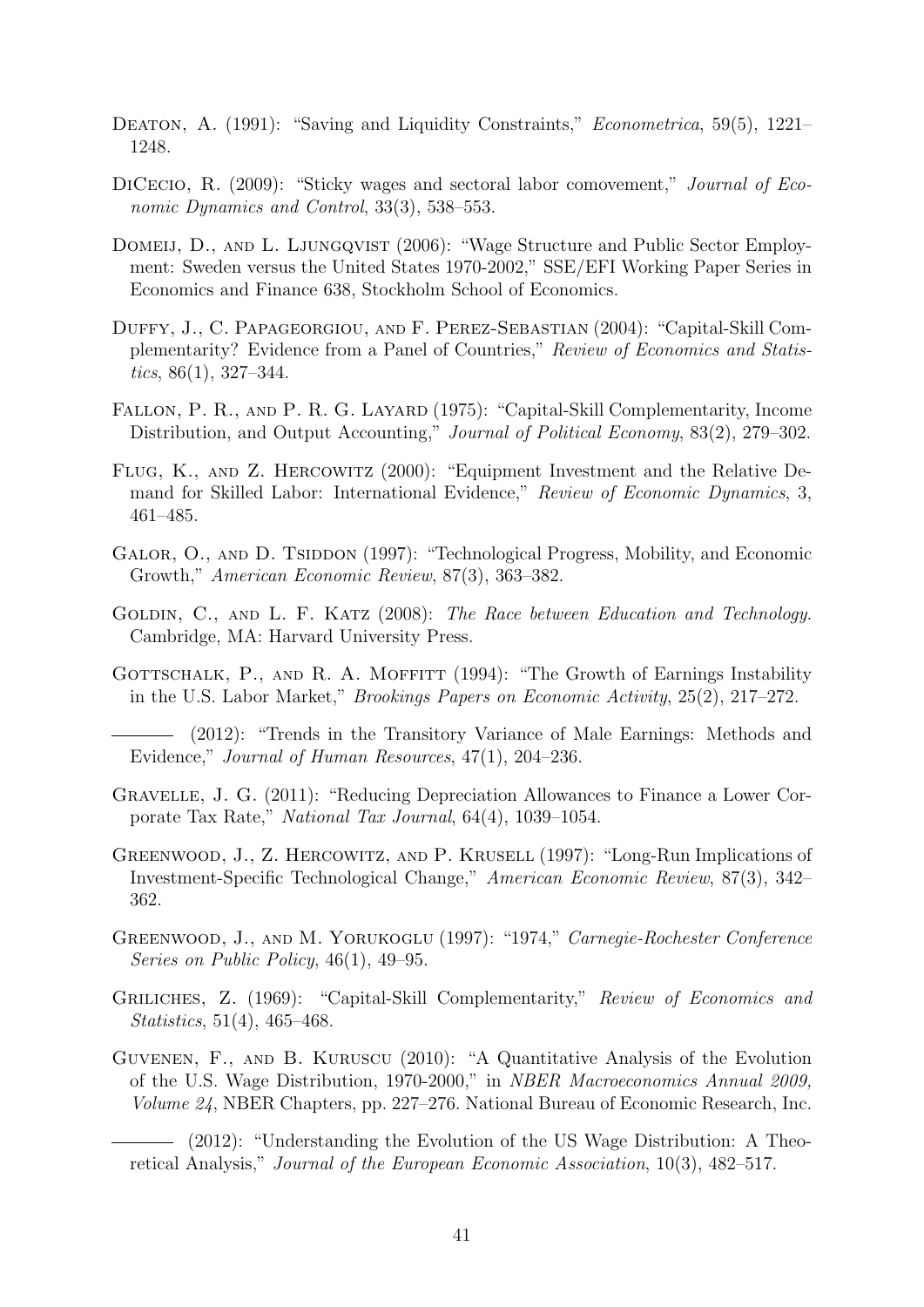- Guvenen, F., S. Ozkan, and J. Song (2014): "The Nature of Countercyclical Income Risk," Journal of Political Economy, 122(3), 621–660.
- He, H., and Z. Liu (2008): "Investment-Specific Technological Change, Skill Accumulation, and Wage Inequality," Review of Economic Dynamics, 11(2), 314–334.
- HEATHCOTE, J., F. PERRI, AND G. L. VIOLANTE (2010): "Unequal We Stand: An Empirical Analysis of Economic Inequality in the United States: 1967–2006," Review of Economic Dynamics, 13(1), 15–51.
- HEATHCOTE, J., K. STORESLETTEN, AND G. L. VIOLANTE (2010): "The Macroeconomic Implications of Rising Wage Inequality in the United States," Journal of Political Economy, 118(4), 681–722.
- (2017): "Optimal Tax Progressivity: An Analytical Framework," forthcoming, Quarterly Journal of Economics.
- HECKMAN, J., L. LOCHNER, AND C. TABER (1998): "Explaining Rising Wage Inequality: Explorations With A Dynamic General Equilibrium Model of Labor Earnings With Heterogeneous Agents," Review of Economic Dynamics, 1(1), 1–58.
- Hong, J. H., B. H. Seok, and H. M. You (2017): "Wage Volatility and Changing Patterns of Labor Supply," Discussion paper.
- Hornstein, A., and P. Krusell (1996): "Can Technology Improvements Cause Productivity Slowdowns?," in NBER Macroeconomics Annual 1996, Volume 11, NBER Chapters, pp. 209–276. National Bureau of Economic Research, Inc.
- HOWARD, D. D. (1989): "The United States as a Heavily Indebted Country," International Finance Discussion Papers 353, Board of Governors of the Federal Reserve System.
- HUGGETT, M. (1993): "The risk-free rate in heterogeneous-agent incomplete-insurance economies," Journal of Economic Dynamics and Control, 17(5-6), 953–969.
- IMROHOROGLU, A. (1989): "Cost of Business Cycles with Indivisibilities and Liquidity Constraints," Journal of Political Economy, 97(6), 1364–83.
- Karabarbounis, L., and B. Neiman (2014): "The Global Decline of the Labor Share," The Quarterly Journal of Economics, 129(1), 61–103.
- KAYMAK, B., AND M. POSCHKE (2015): "The Macroeconomic Implications of Cuts in Top Income Tax Rates: 1960-2010," Carnegie-Rochester-NYU Conference on Public Policy on Inequality, Institutions, and Redistribution.
- Kehoe, T. J., K. J. Ruhl, and J. Steinberg (forthcoming): "Global imbalances and structural change in the United States," Journal of Political Economy.
- KIMBALL, M. S. (1990): "Precautionary Saving in the Small and in the Large," *Econo*metrica, 58(1), 53–73.
- Kopecky, K., and R. Suen (2010): "Finite State Markov-chain Approximations to Highly Persistent Processes," Review of Economic Dynamics, 13(3), 701–714.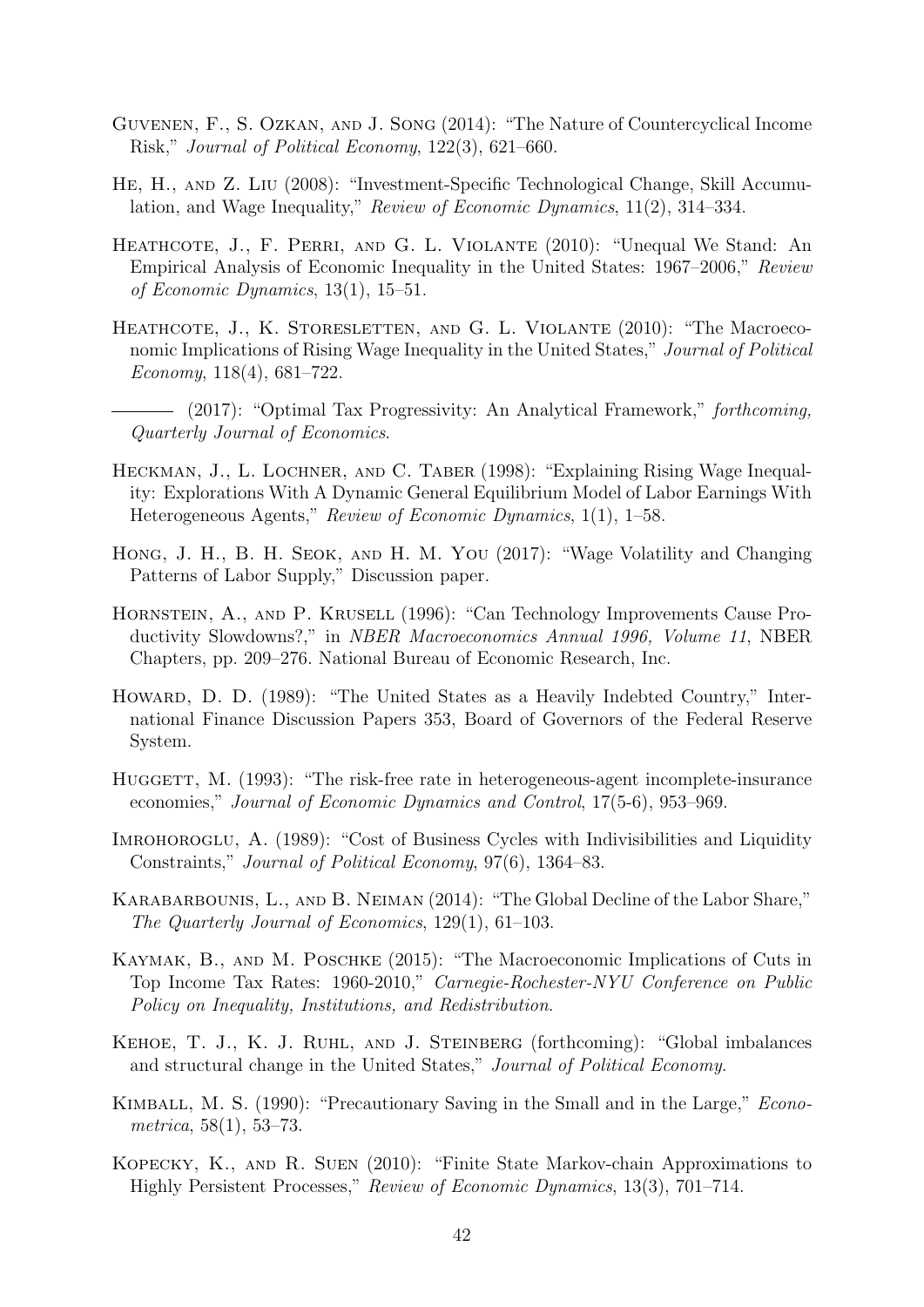- KRUSELL, P., L. E. OHANIAN, J.-V. RÍOS-RULL, AND G. L. VIOLANTE (2000): "Capital-Skill Complementarity and Inequality: A Macroeconomic Analysis," Econometrica, 68(5), 1029–1054.
- LANE, P. R., AND G. M. MILESI-FERRETTI  $(2007)$ : "The external wealth of nations mark II: Revised and extended estimates of foreign assets and liabilities, 1970-2004," Journal of International Economics, 73(2), 223 – 250.
- LARRAIN, M. (2015): "Editor's Choice Capital Account Opening and Wage Inequality," Review of Financial Studies, 28(6), 1555–1587.
- LeBlanc, J., and D. Georgarakos (2013): "How Risky is their Income? Labor Income Processes in Europe," Working paper.
- Pijoan-Mas, J. (2006): "Precautionary Savings or Working Longer Hours?," Review of Economic Dynamics, 9(2), 326–352.
- RÍOS-RULL, J.-V., AND R. SANTAEULALIA-LLOPIS (2010): "Redistributive shocks and productivity shocks," Journal of Monetary Economics, 57(8), 931–948.
- SABELHAUS, J., AND J. SONG (2010): "The great moderation in micro labor earnings," Journal of Monetary Economics, 57(4), 391–403.
- TINBERGEN, J. (1974): "Substitution of Graduate by Other Labour,"  $Kyklos, 27(2)$ , 217–26.
- Violante, G. L. (2002): "Technological Acceleration, Skill Transferability, and the Rise in Residual Inequality," The Quarterly Journal of Economics, 117(1), 297–338.
- YAARI, M. E. (1965): "Uncertain Lifetime, Life Insurance, and the Theory of the Consumer," The Review of Economic Studies, 32(2), 137–150.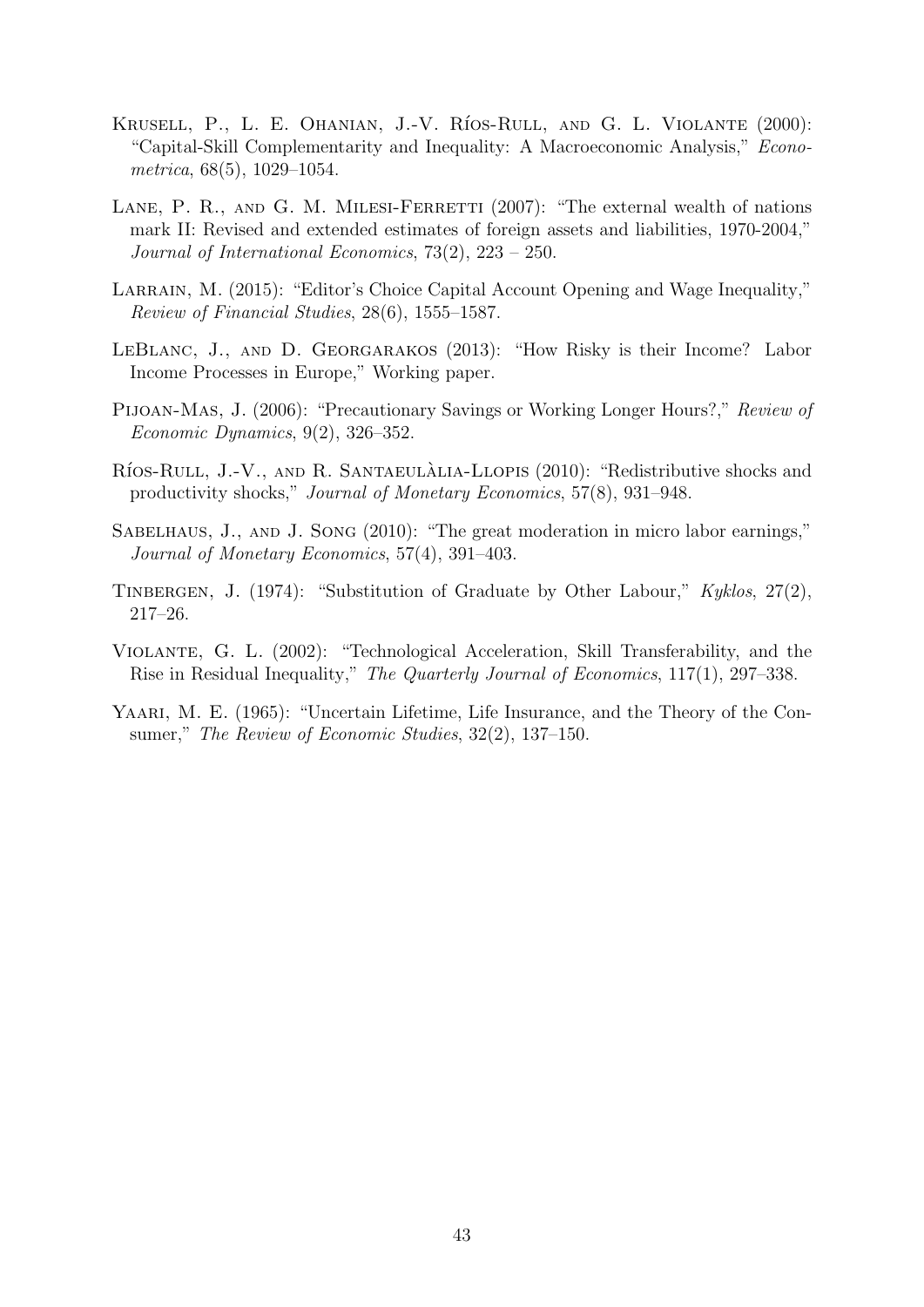## Appendix

## A Data Construction

#### A.1 Skill Premium

Heathcote, Perri, and Violante (2010) use the Current Population Survey (CPS) administered by the U.S. Census Bureau and the U.S. Bureau of Labor Statistics data to compute the skill premium for 1967-2005. We use their methodology and extend the time series of the U.S. skill premium until 2010. Our main data source is CPS provided by Integrated Public Use Microdata Series (IPUMS). We focus on the March releases of each survey from 1967 to 2010. We focus on the population of working age males, thus we drop people younger than 25 or older than 60.

Our main variable of interest is the skill premium, defined as the average of the hourly wage rates of skilled agents over the average hourly wage rate of unskilled agents. We follow Krusell, Ohanian, Ríos-Rull, and Violante (2000) and define skilled agents as those who have at least 16 years of schooling. This corresponds to at least '4 years of schooling' in surveys conducted prior to 1992 and 'bachelor's degree' in surveys conducted after 1992. (The variable we use to sort people into skilled and unskilled is called 'educ' For an agent to be specified as skilled, we require that 'educ' takes at least the value of 110, which corresponds to at least 16 years of schooling.) The hourly wage rate of an agent is calculated by dividing her annual labor income by her annual total hours worked. A person's labor income equals the sum of her wage and salary income (variable 'incwage') and 2/3 of her non-farm business income (variable 'incbus'). Total hours worked is computed by multiplying average hours worked per week (variable 'uhrsworkly') and total number of weeks worked (variable 'wkswork1').

We drop those who work a very small number of hours (less than 260) and those who earned very small annual amounts (less than \$100). We also drop those giving inconsistent answers to questions about labor income and hours worked (i.e. those who claim they received labor income, but who did not work or vice versa). Finally, we drop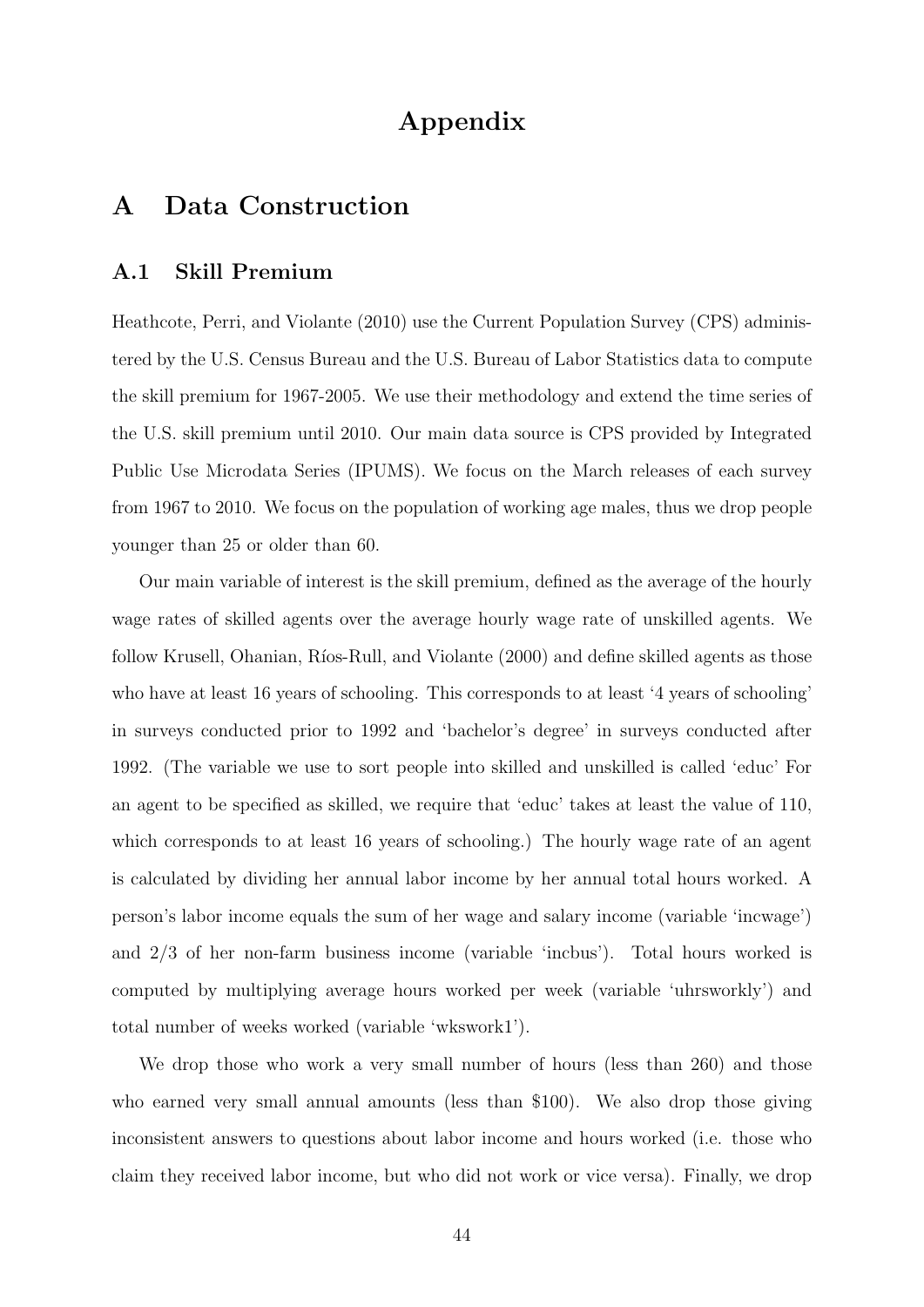individuals whose hourly wage rate is less than half of the federal minimum wage.

#### A.2 Closed Economy

Skill biased technical change. We use the declining price of equipment as a measure of skill biased technical change. The price of equipment is calculated using the series PERIC (Relative Price of Equipment, Index 2009 = 1, Annual, Seasonally Adjusted) in the St. Louis FED database, which is an update of the time series constructed in DiCecio (2009). We normalize the price of equipment to 1 in 1967 (rather than 2009 as the original time-series does) and recover the corresponding value for 2010.

Fraction of skilled agents. The fraction of skilled agents is calculated using CPS. There was a change in terms of how CPS reports educational attainment in 1992. We follow Krusell, Ohanian, Ríos-Rull, and Violante (2000) and define the fraction of skilled agents as follows. For 1967, it is the ratio of males aged 25 and older with earnings and 4 years or more of college divided by the total number of males aged 25 and older with earnings in Table P-17. For 2010, it is the ratio of males aged 25 and older with earnings and a bachelor's degree or more divided by the total number of males aged 25 and older with earnings in Table P-16.

Government consumption-to-GDP ratio. The government consumption-to-output ratio is recovered from the National Income and Product Accounts (NIPA) data. It is defined as the ratio of nominal government consumption expenditure (line 15 in NIPA Table 3.1) to nominal GDP (line 1 in NIPA Table 1.1.5).

Government debt-to-GDP ratio. The government debt to GDP ratio is recovered as the difference between the series FYGFGDQ188S (Federal Debt Held by the Public as Percent of Gross Domestic Product, Percent of GDP, Quarterly, Seasonally Adjusted) minus the series HBFIGDQ188S (Federal Debt Held by Foreign and International Investors as Percent of Gross Domestic Product, Percent of GDP, Quarterly, Seasonally Adjusted) in the St. Louis FED database. These time series are quarterly. We construct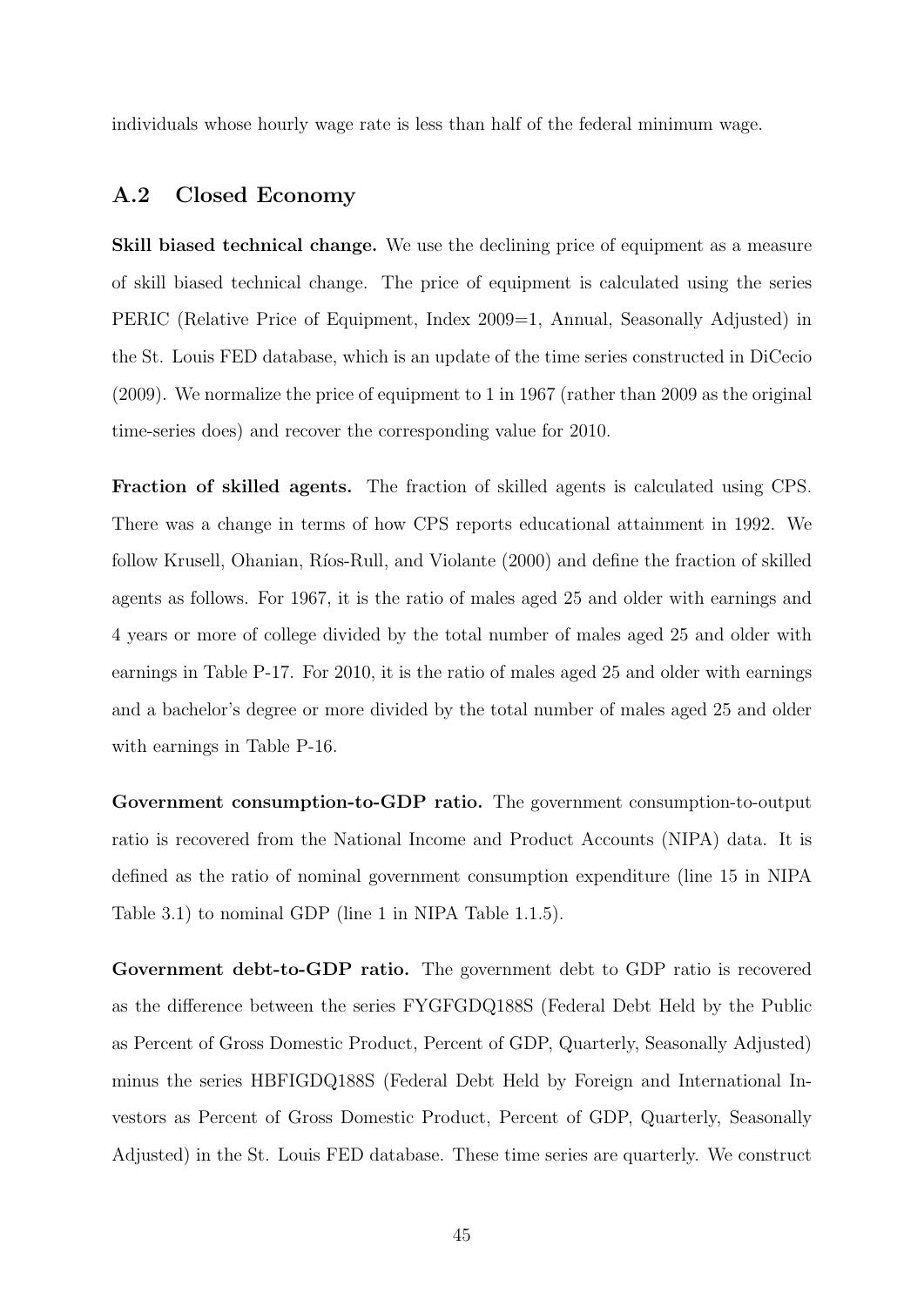the annual statistics by averaging over the particular year. The earliest data is available for 1970, so we use 1970 government-debt-to-GDP ratio in place of 1967 value.

Labor share. The labor share is computed from NIPA using the methodology described in Ríos-Rull and Santaeulàlia-Llopis (2010) and for details, we refer the reader to that paper. It offers several alternative ways of calculating the labor share. We use the following: we first calculate what Ríos-Rull and Santaeulàlia-Llopis (2010) call "unambiguously capital income" and "unambiguously labor income." Income which cannot be unambiguously classified as labor or capital income is then divided between capital and labor using the ratio between capital and labor income in unambiguously assigned income. To get the labor share, labor income is then divided by GDP.

Capital-to-output ratio. Housing is excluded from both output and capital when calculating the capital-to-output ratio. For this calculation, output is defined using Table 1.5.5 in NIPA as GDP (line 1) net of Housing and utilities (line 16) and Residential investment (line 41). Capital stock is calculated using the Fixed Asset Tables (FAT), Table 1.1 as the sum of the stocks of private and government structure and equipment capital (line  $5 + \text{line } 6 + \text{line } 11 + \text{line } 12$ ). The resulting annual capital-output ratio varies between 1.8 and 2.4 during 1967-2010. To abstract from short-term fluctuations, the capital-output ratio value of 2, which we use as a calibration target, is computed by taking the average of annual capital-output ratios over this period.

#### A.3 Additional Calculations for Open Economy

International investment position (IIP). The net international investment position of the United States as a fraction of the U.S. Gross Domestic Product (GDP) is constructed using two data sources. The first is the External Wealth of Nations Mark II database from Lane and Milesi-Ferretti (2007) which provides the IIP for the U.S. economy for 1976-2010 (The original paper included U.S. IIP time series for 1976-2004. The 2010 U.S. IIP value comes from an update of the authors' work which can be retrieved at the following url: "http://www.philiplane.org/EWN/"). The series "official IIP" re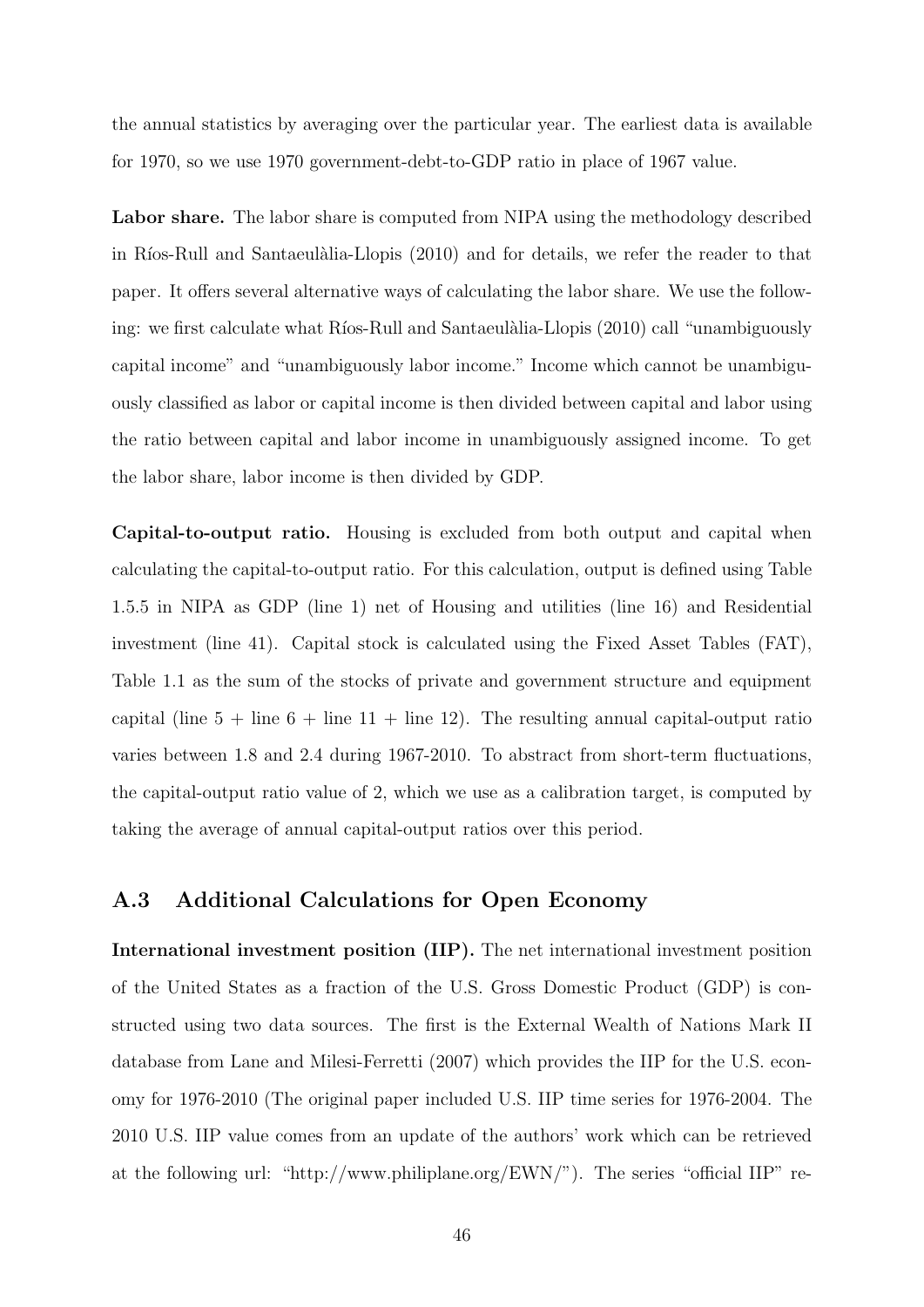ports the country's net international investment position (inclusive of gold holdings) as reported by national authorities in current dollars. The second data source is the National Income and Product Accounts (NIPA) Table 1.5.5 which provides the GDP series also in current dollars. We construct the 2010 value for IIP/GDP by dividing 2010 U.S. IIP by 2010 U.S. GDP. The resulting number is -16.3%. Since the time series for U.S. IIP starts in 1976, we cannot directly measure the IIP-to-GDP ratio for 1967. According to Howard (1989) (see Figure 1 on page 1a), the U.S. IIP as a fraction of GDP was stable in the decade before 1976. Therefore, IIP/GDP in 1967 is set equal to IIP/GDP in 1976. This value, which is calculated by dividing 1976 U.S. IIP by 1976 U.S. GDP, equals 10%.

U.S. Government-debt-to-GDP ratio for an open economy model. The empirical definition of the government-debt-to-GDP ratio differs between a closed and an open economy. The government-debt-to-GDP ratio for the 1967 and 2010 U.S. economy for the open economy exercise is taken directly from the Federal Reserve Bank of St. Louis Database. We use their time series called FYGFGDQ188S (Federal Debt Held by the Public as Percent of Gross Domestic Product, Percent of GDP, Quarterly, Seasonally Adjusted). This time series includes includes U.S. debt held by foreign and international investors. This time series is quarterly. We construct the annual statistics by averaging over the particular year. The earliest data is available for 1970, so we use 1970 government-debt-to-GDP ratio in place of the 1967 value. This value is approximately 26%. The value for 2010 is approximately 60%.

Rest of the world economy (R.O.W.). The rest of the world economy is modelled as a single large economy that consists of the 20 largest trading partners of the United States as reported by the U.S. International Trade Administration. Table 14 below provides the list of these countries.

Relative population sizes of the U.S. economy vs. the R.O.W. economy. The population sizes of the U.S. and the R.O.W. economies for 1967 and 2010 are constructed using Table 1 of the Historical Statistics for the World Economy: 1-2003 AD (Angus